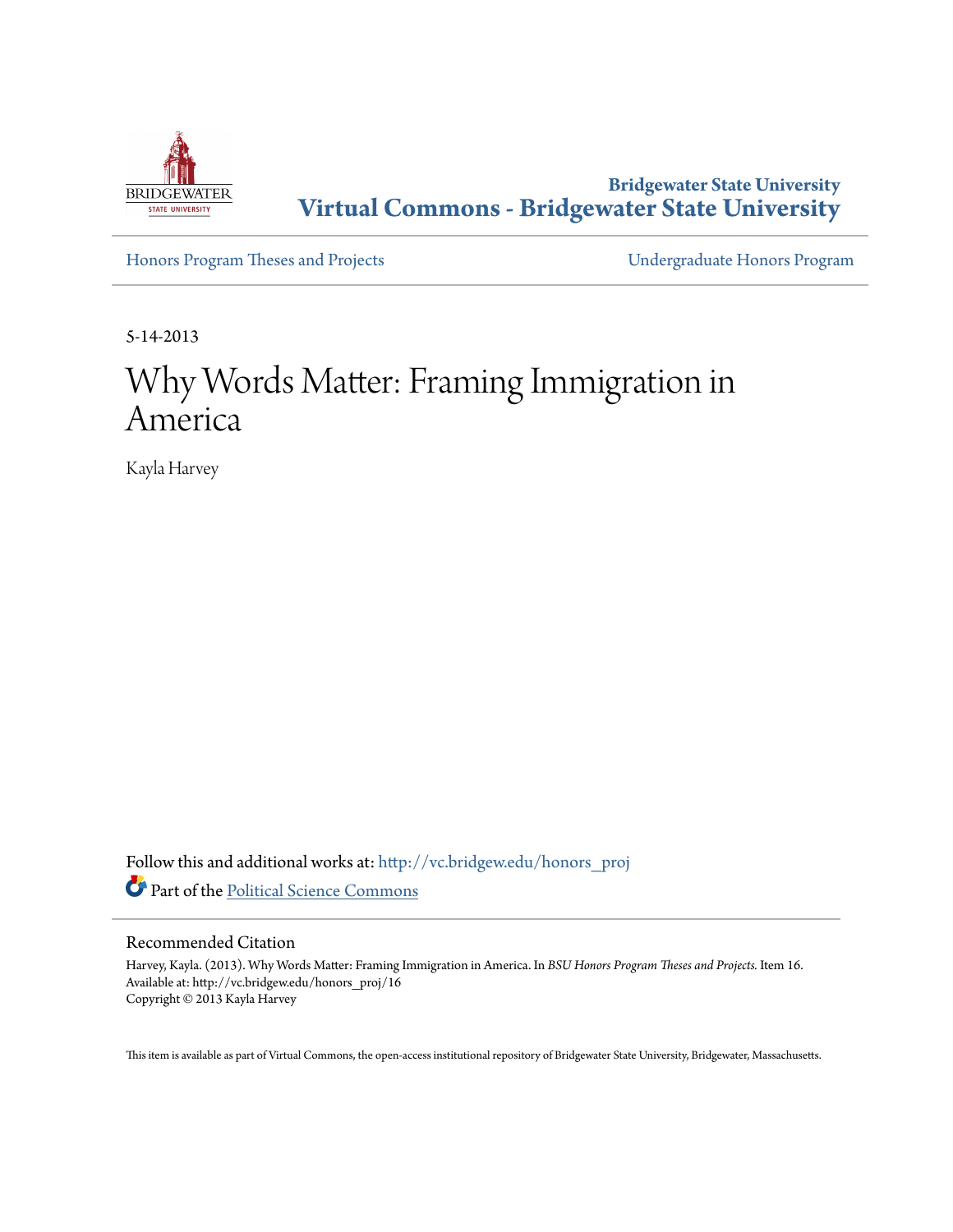## **Why Words Matter: Framing Immigration in America**

Kayla Harvey

Submitted in Partial Completion for the Requirements for Commonwealth Honors in Political Science May 14, 2013

> Dr. Kevin Donnelly, Thesis Director Dr. Wendy Haynes, Committee Member Dr. Jason Edwards, Committee Member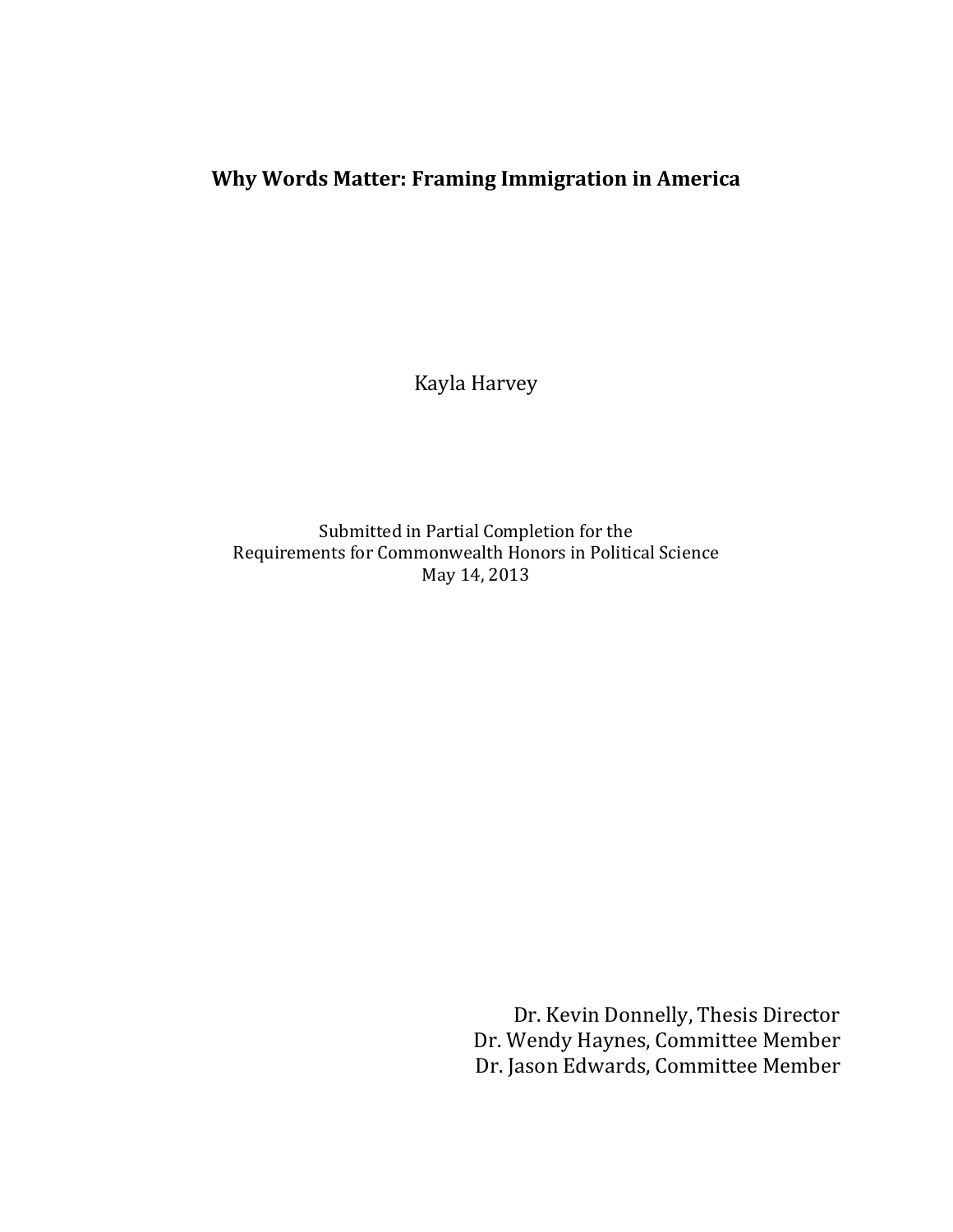# **TABLE OF CONTENTS**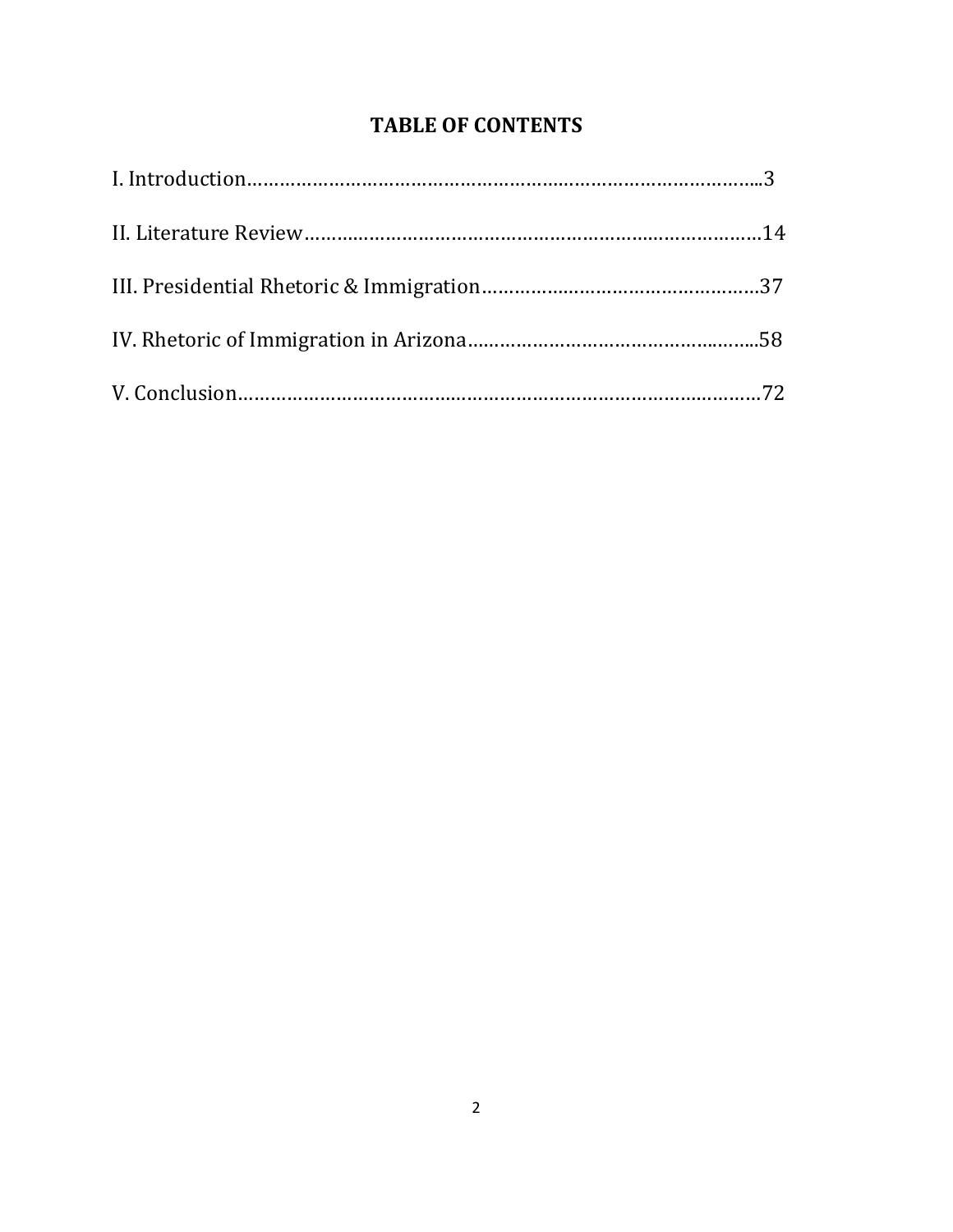## **Chapter I.**

## **INTRODUCTION**

## **The Policy Process and Role of Political Language**

Public policy can be generally defined as a system of laws, regulatory measures, courses of action, and funding priorities concerning a given topic promulgated by a governmental entity or its representatives (Kraft and Furlong 2012:5). Essentially, public policy is defined as what government chooses to do or not do about public problems. Public problems are the conditions that the public widely perceives to be unacceptable and therefore require some time of intervention. No matter the circumstances, the choice on whether to act or not depends on how the public defines the problem and on prevailing societal attitudes about the role of governmental action. The policy process model puts forth a logical sequence of actions that affect the development of public policies.

The first stage of the process is agenda setting. Agenda setting involves how problems are perceived and defined, command attention, and get onto the political agenda (Kingdon 1984: 12). If a problem does not gain the attention necessary for legislative action and the public and media cannot be persuaded to pay attention to it, the issue will likely go unaddressed. The second stage in the process is policy formulation. Formulation often involves the use of policy analysis, and is defined as the design and drafting of policy goals and strategies for achieving them. The third step in the policy process is policy legitimization, which is the mobilization of political support and formal enactment of policies, and includes the justification or rationales for the policy action. The fourth step is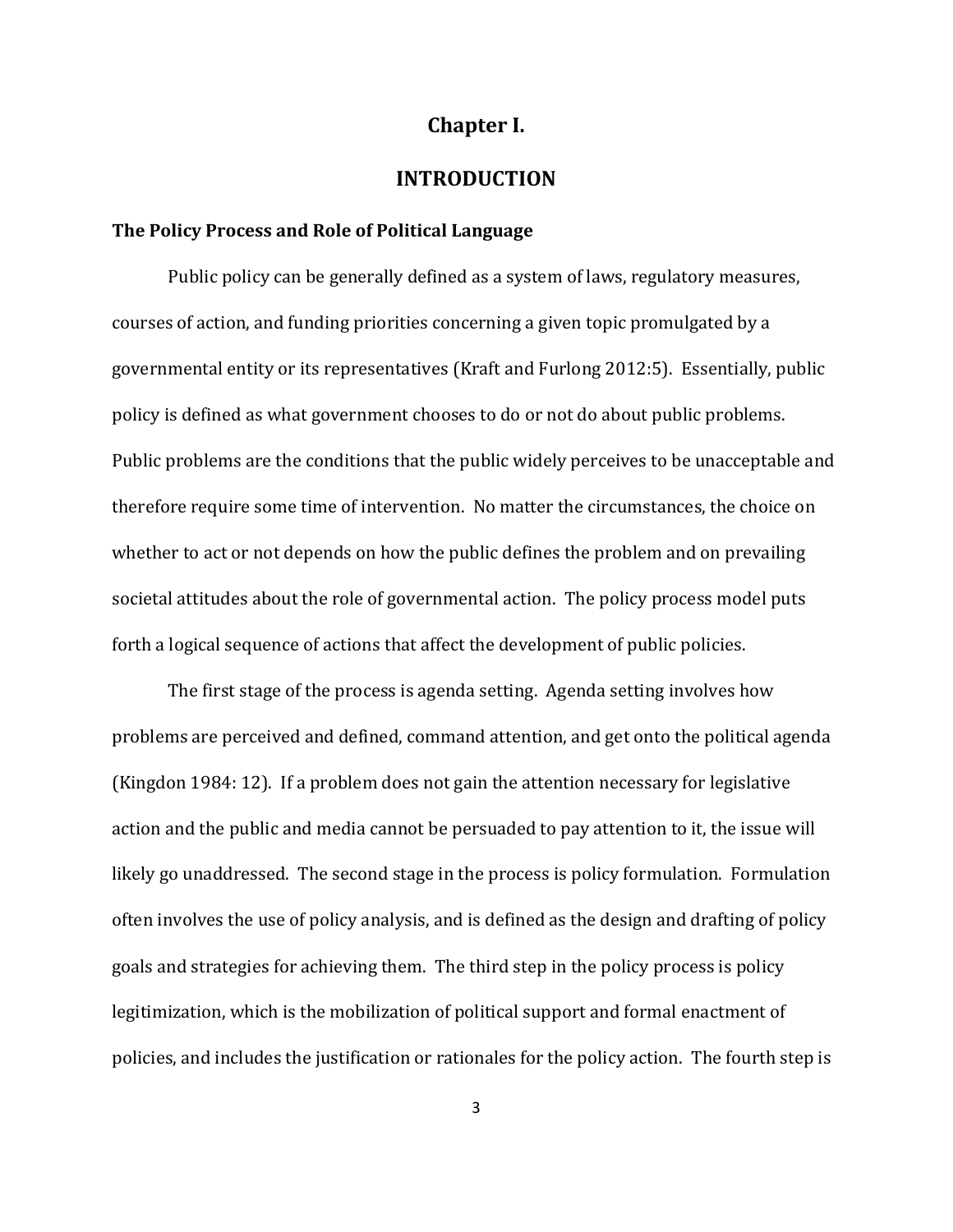policy implementation, which is the provision of institutional resources for putting the programs into effect within the bureaucracy. The fifth stage is policy and program evaluation. This step involves the measurement and assessment of policy and program effects, including success or failure. Lastly, the policy change step involves modification of policy goals and means in light of new information or shifting political environment (Kraft and Furlong 2011).

Language plays a crucial role in this policy process, in particular the agenda setting stage, as it is essential to human interaction and communication. It is used to persuade or dissuade, manipulate, or express ideas (Lakoff 2002:15). Political language helps to explain why a problem moves from the private realm to the public realm, and shapes solutions that emerge from discussions of policy issues. For example, issues gain saliency and make their way onto the national agenda, through problem definition, framing and policy narratives (Kraft and Furlong 2011: 17). In order for an issue to gain more attention, it must first be defined and widely accepted as a public problem. Defining a problem and determining its causes are not easy tasks, and reflects a number of different perspectives. Problem definition comes with certain biases. In *Policy Paradox* (2002), Deborah Stone states:

Problem definition is a matter of representation because every description of a situation is a portrayal from only one of many points of view. Problem definition is strategic because groups, individuals, and government agencies deliberately and consciously fashion portrayals so as to promote their favored course of action.

Essentially, a person's perspective, ideological leanings, and background determine how they define a problem and relate to it. Ideologies and values influence how the problem is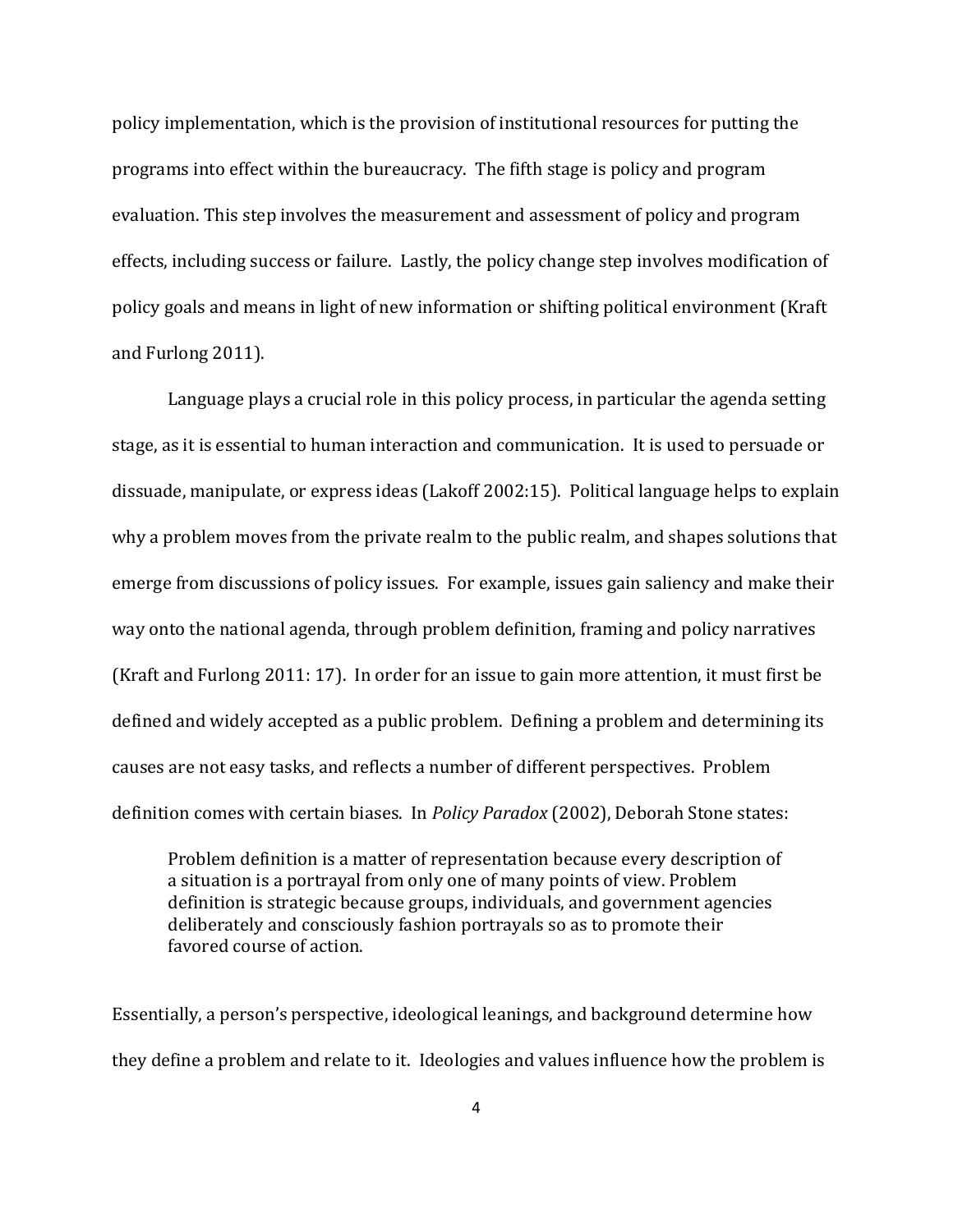defined or even if an individual considers a situation to be a problem at all. However, simply defining a problem is not enough, the public, media, and policymakers must recognize the problem is important enough for a legislative action. Issues are constantly competing for public attention; some problems make it onto to the national agenda, others do not, and some enter in the spotlight for a short time and then fade away. A problem has a decent chance of reaching agenda status if the issue can be attached to some sort of focusing event that brings greater attention to it (Kingdon 1984: 13). Also, the political climate and proposed policy solutions play a role in whether or not an issue has the opportunity to reach agenda status. If an issue does not receive the necessary attention; chances are that little to no governmental action will be taken to address that problem (Kraft and Furlong 2011: 14).

#### **The Relevance of Immigration in Today's Political Arena**

The terrorist attacks off September 11, 2001 contributed to the immigration issue emerging on the national political agenda. In the weeks following the attacks, it was revealed that the hijackers had entered the country through legally issued visas which prompted revisiting to the ways in which the United States handles issues of immigration. The George W. Bush Administration promptly created the Department of Homeland Security (DHS), a new executive agency charged with protecting and securing the U.S. from further threats to national security. With the creation of DHS came an entire redesign of the office of Immigration and Naturalization Services (INS). INS was moved from the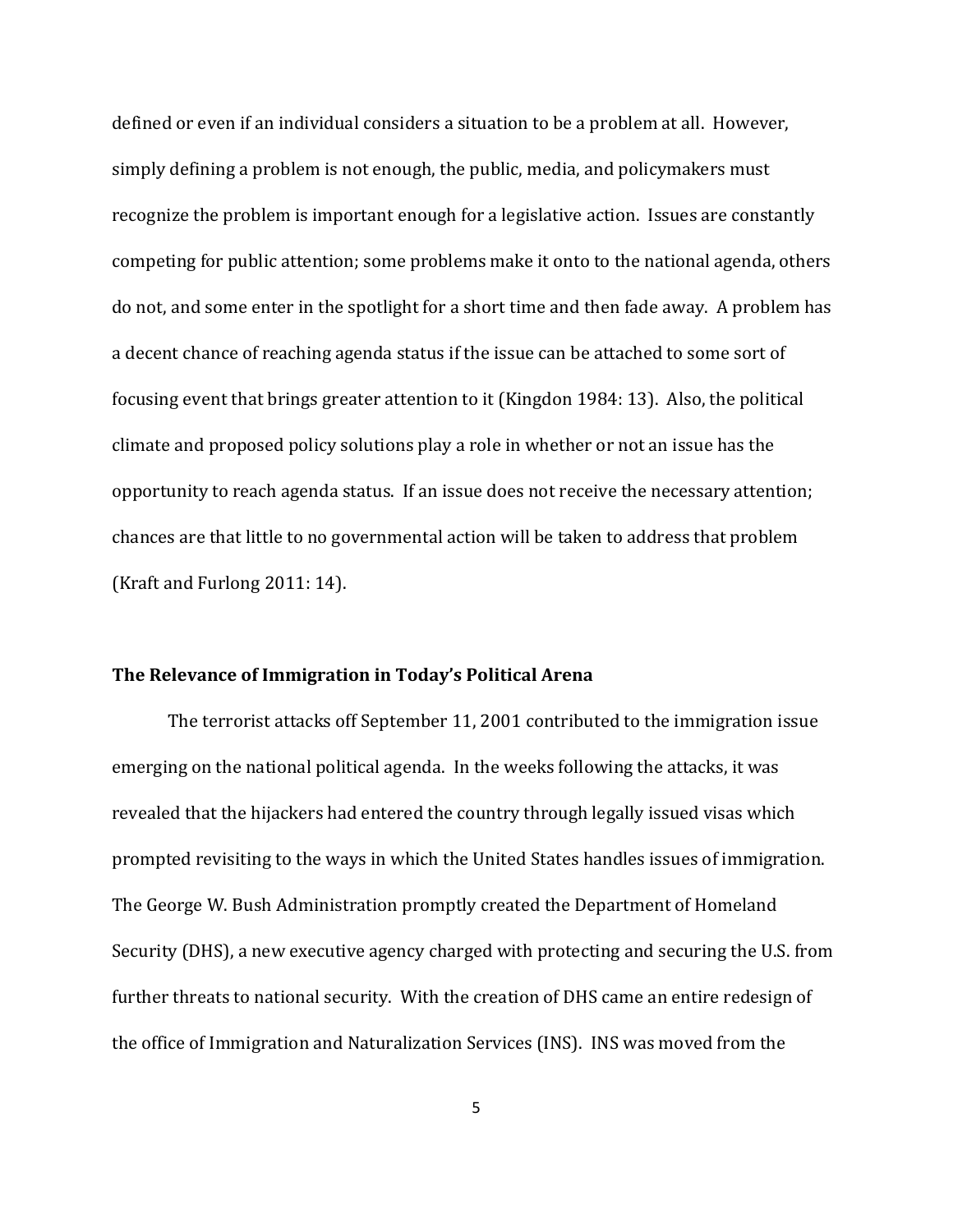jurisdiction of the Department of Justice and divided into three separate agencies with minor overlaps in power: U.S. Citizenship and Immigration Services (USCIS), Customs and Border Protection (CBP), and Immigration and Customs Enforcement (ICE). These three new agencies were transferred the jurisdiction of the Department of Homeland Security. Soon after these new agencies were created all issues of immigration began to be reexamined, including the issue of individuals entering the country without proper documentation (Migration Policy Institute 2011: 11). Along with the new focus on border protection, the Bush Administration began to focus on the issue of immigration as well. President Bush began to advocate and campaign for comprehensive immigration reform. Any legislative action taken during the Bush administration provided little groundbreaking change in the area of immigration—both sides of the aisle were unable to agree on a comprehensive reform framework and the issue of immigration largely moved out of the national spotlight until 2010.

In April 2010, the Arizona state legislature passed the Support Our Law Enforcement and Safe Neighborhoods Act or S.B. 1070. At the time of the Act's passage, it was the broadest and strictest anti-immigration law enacted in the last two decades (Migration Policy Institute 2010: 12). After the law's passage, many other states, such as Alabama, Utah, South Carolina, and Georgia began to enact their own versions of the S.B. 1070. This policy was controversial because it gave authority to state and local law enforcement to check the immigration status of anyone during routine traffic stops and it prompted large public protests from within the state and from pro-immigration supporters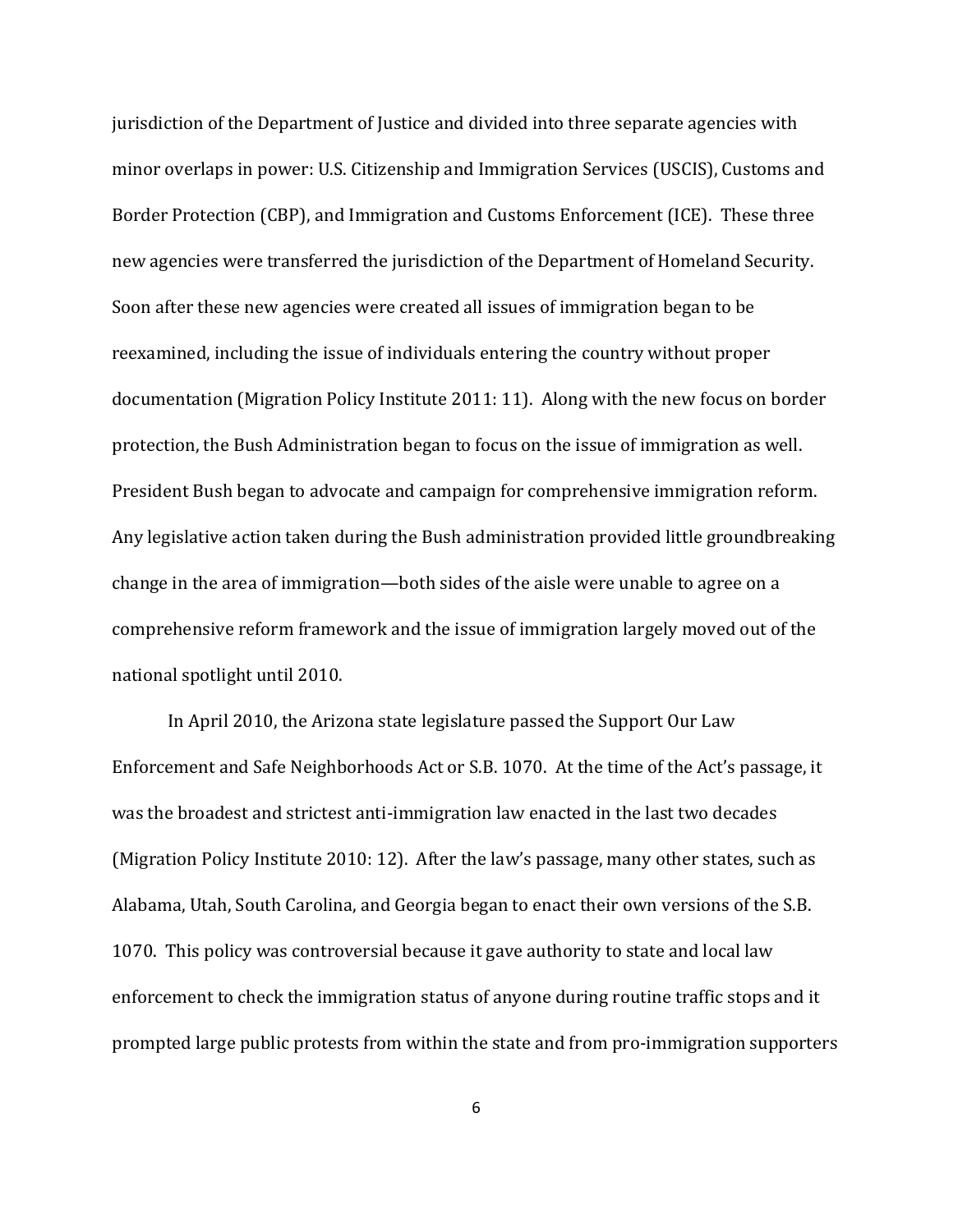in neighboring states and across the country regarding the potential for civil rights violation and racial profiling. The Arizona law and other state immigration policies garnered national attention and raised questions as to who should be left responsible for immigration policy, the states or the federal government, and what the role of government should be in addressing the problems associated with existing immigration policies.

In July 2010, the Department of Justice took up the case in Arizona's district court, citing that the law violated the powers of Congress and federal preemption (Fronteras 2012: 1). A district court judge upheld the DOJ's claims and placed an injunction on the main provisions of S.B. 1070, including the most controversial provision that allowed local law enforcement the right to check the immigration status during arrests and routine traffic stops (Ibid. 3). Arizona then appealed the law to the Ninth Circuit Court of Appeals which upheld the lower court's injunction. Then in 2011, Arizona appealed their case directly to the Supreme Court. In June 2012, the Supreme Court handed down their final ruling on the fate of S.B. 1070. The Court shot down all provisions of the law, except for the provision that allowed for Arizona state police to investigate the immigration status of an individual stopped, detained, or arrested if there is reasonable suspicion that individual is in the country illegally (*Arizona v. United States* 567, 2013).

The Court noted that the main provision of S.B. 1070 is compliant with ICE's 287g immigration enforcement policy which allows a state and local law enforcement entity to enter into a partnership with ICE, under a joint agreement, in order to receive delegated authority for immigration enforcement within their jurisdictions (Department of Homeland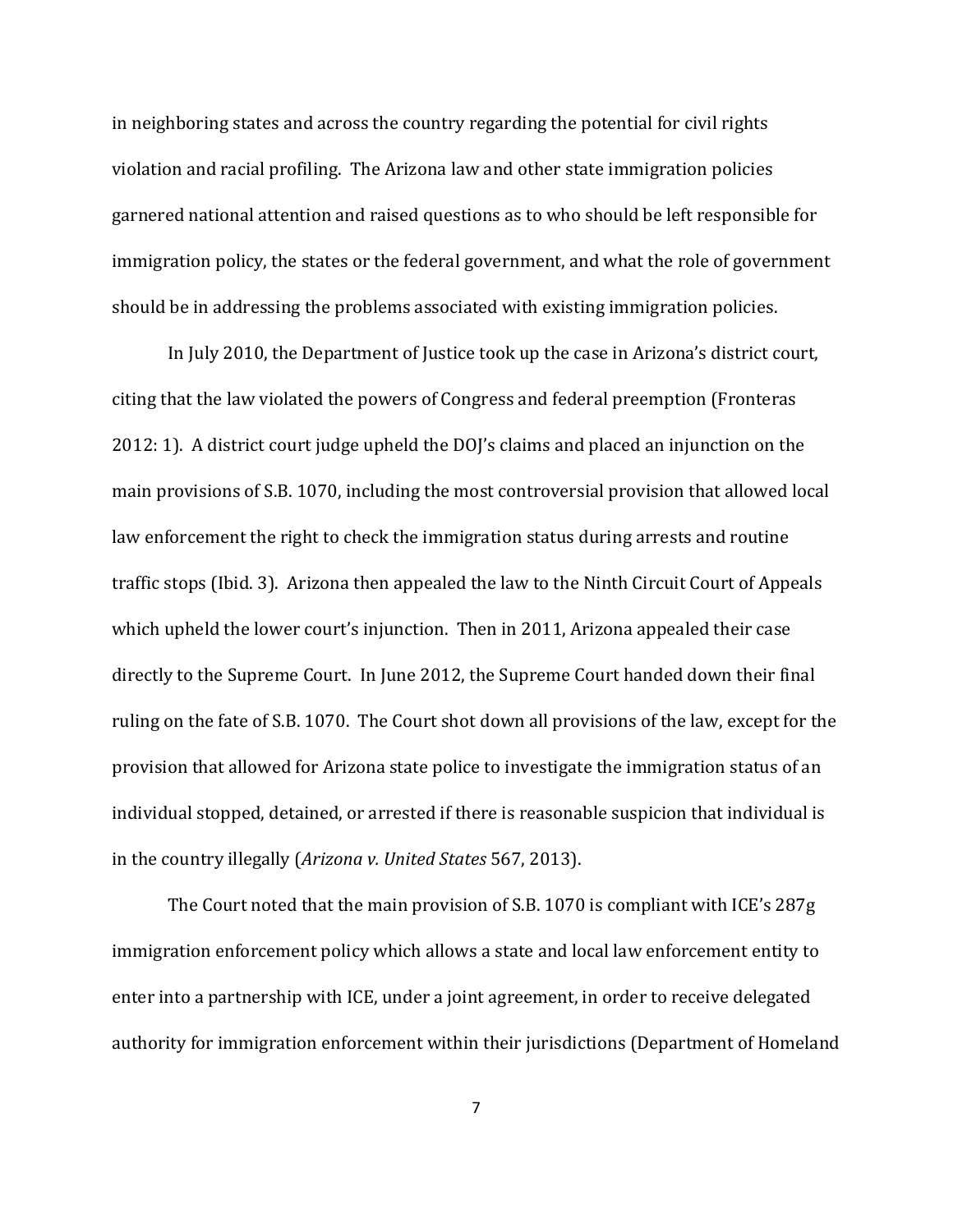Security 2011: 1). Essentially, once a local or state entity enters the partnership with ICE, law enforcement officers have access to immigration databases and are able to check the immigration status of those in custody.

By this time Barack Obama had served one term as president, and was facing a reelection challenge by the Republican presidential candidate, Mitt Romney, both of whom focused on the issue through their campaign during the latter half of 2012. After a vigorous campaign, President Obama was reelected to office and made immigration reform a priority for his administration. Since then, there have been many steps taken to work towards reaching a solution on comprehensive immigration reform. For example, in November 2012, a bipartisan senate committee, dubbed the "Gang of Eight," developed a list of the requirements necessary to reform America's immigration system (Khimm 2012:1).

The following study will look back on the development of immigration reform policy through the lens of political language, focusing on the debate in Arizona and crucial role played by Presidents Bush and Obama. As the debate continues to rage in to 2013 this reflective account is aimed at explaining how the issue has evolved over time, illustrating the influence of political language, and adding insight to the politics that surround the issue today.

### **Nature of Study/Methods**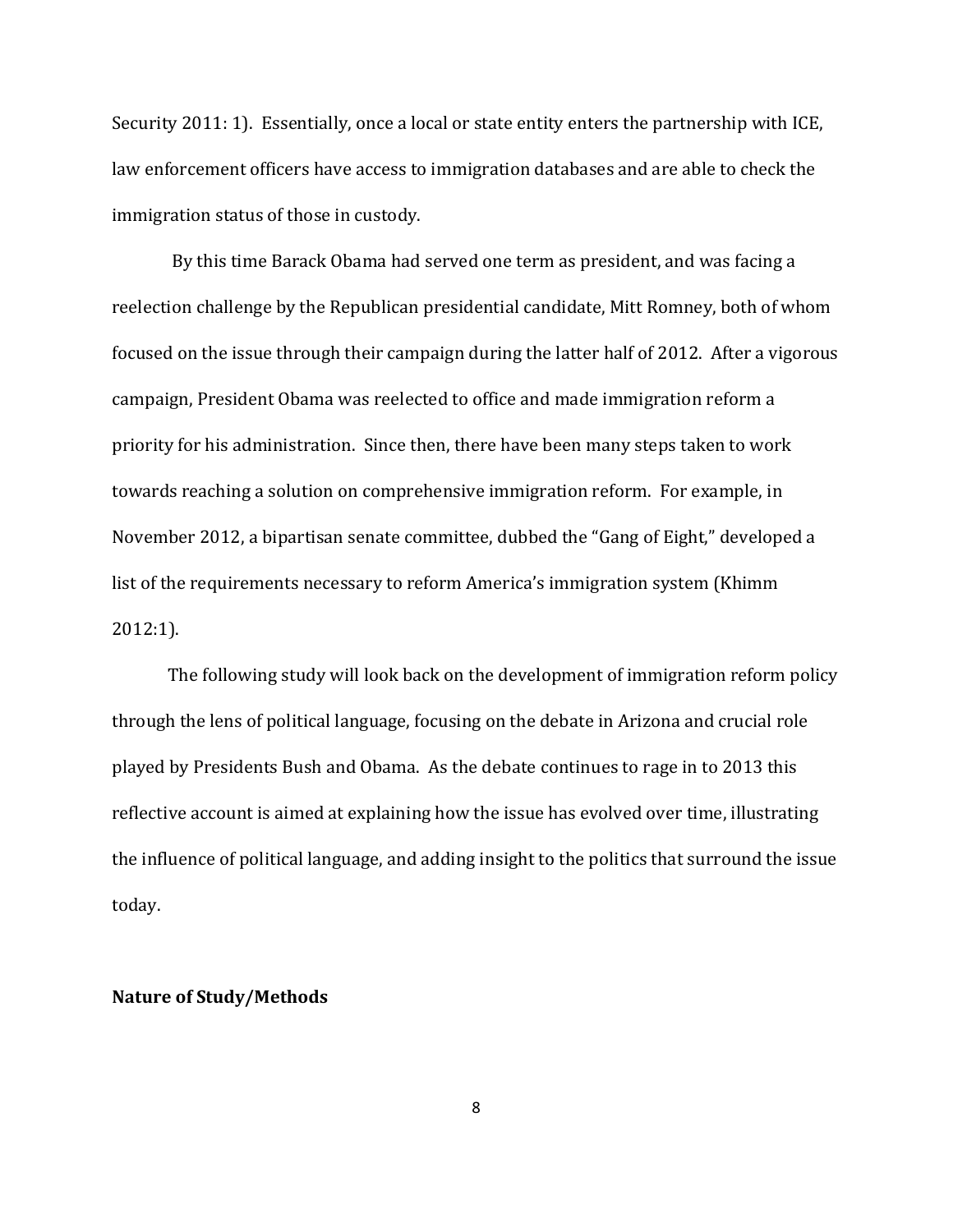This study includes the use of the case study method in order to best achieve the aforementioned objectives. Case studies help researchers to assess and understand complex social phenomena. Robert Yin (2003: 13-14) defines case studies in this manner:

A case study is an empirical inquiry that investigates a contemporary phenomenon within its real-life context, especially when the boundaries between phenomenon and context are not clearly evident. The case study inquiry relies on multiple sources of evidence, and benefits from the prior development of theoretical propositions to guide data collection and analysis.

Through this method researchers are able to gain a holistic understanding of the problem at hand, which gives a greater understanding to a certain phenomena (Ibid. 12). There are several different types of analysis that allow researchers to examine certain areas, including experiments, surveys, archival analyses, historical analyses, and, of course, the case study. When choosing a research strategy, the investigator looks at the type of research question being posed, the extent of control and investigator has over behavioral events, and the degree of focus placed on contemporary events. Case studies, also, generally answer how and why questions about contemporary sets of events over which the investigator has little control.

Case studies were used in this study because of the nature of the research project at hand. With the overarching goal of investigating how language impacts the policy process, it is important to recognize that political language is highly nuanced and subjective. Therefore, this study explored various dimensions of political language including problem definition, framing, and the use of metaphors. Those dimensions were best explored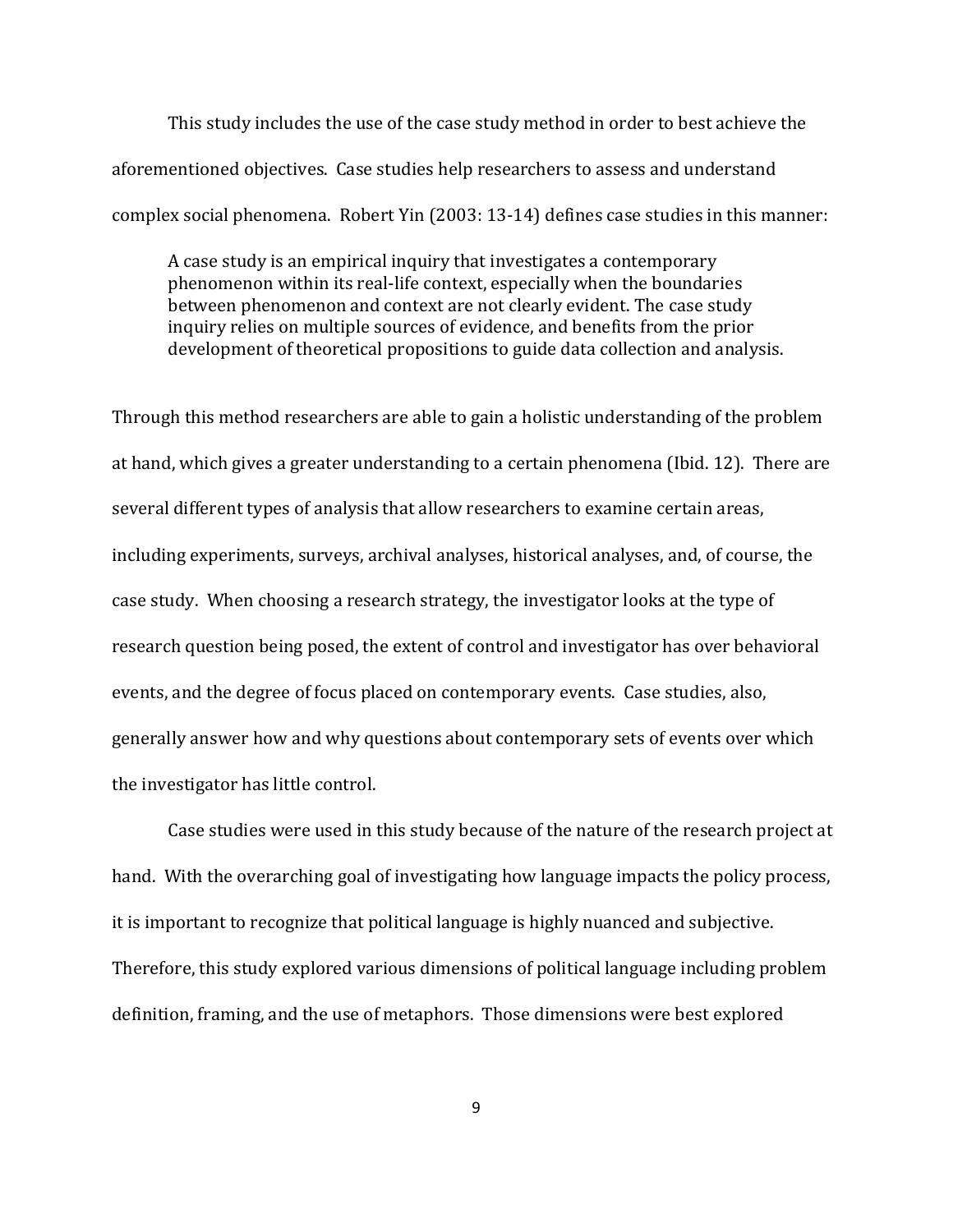through interviews, participatory observation, and content analysis. These strategies added depth and richness to the study.

There are, however, many issues with case study methods of analysis. For instance, case studies are sometimes criticized for not being adequately rigorous or empirical. There is also the belief that generalization, or the ability to make inferences about all similar phenomena based on a few cases, is not possible when studying only a select case or small number of cases. This ability to generalize is a concern, but it is argued that the insights gathered through this research project are applicable beyond the scope of the selected cases. This is because language is not tied to a particular institution, policy area, or level of government. In fact, this theoretical lens has been applied to a number of issue debates including AIDS policymaking, the war on drugs, and sexual harassment and produced similar insights (Rochefort and Cobb 1994).

For this study, there were several case studies that could have been undertaken including the relationship between the federal and state governments regarding immigration policies, or the role of private prison corporations and other interest groups lobbying against certain areas of immigration. However, this study focuses on the cases of S.B. 1070 in Arizona and the role of President Bush and President Obama in the debate over immigration reform—the former being selected because of Arizona's distinction as "ground zero" for the contemporary immigration debate, and the latter chosen because of the preeminent role of the U.S. president when it comes to the potential to shape national discourse.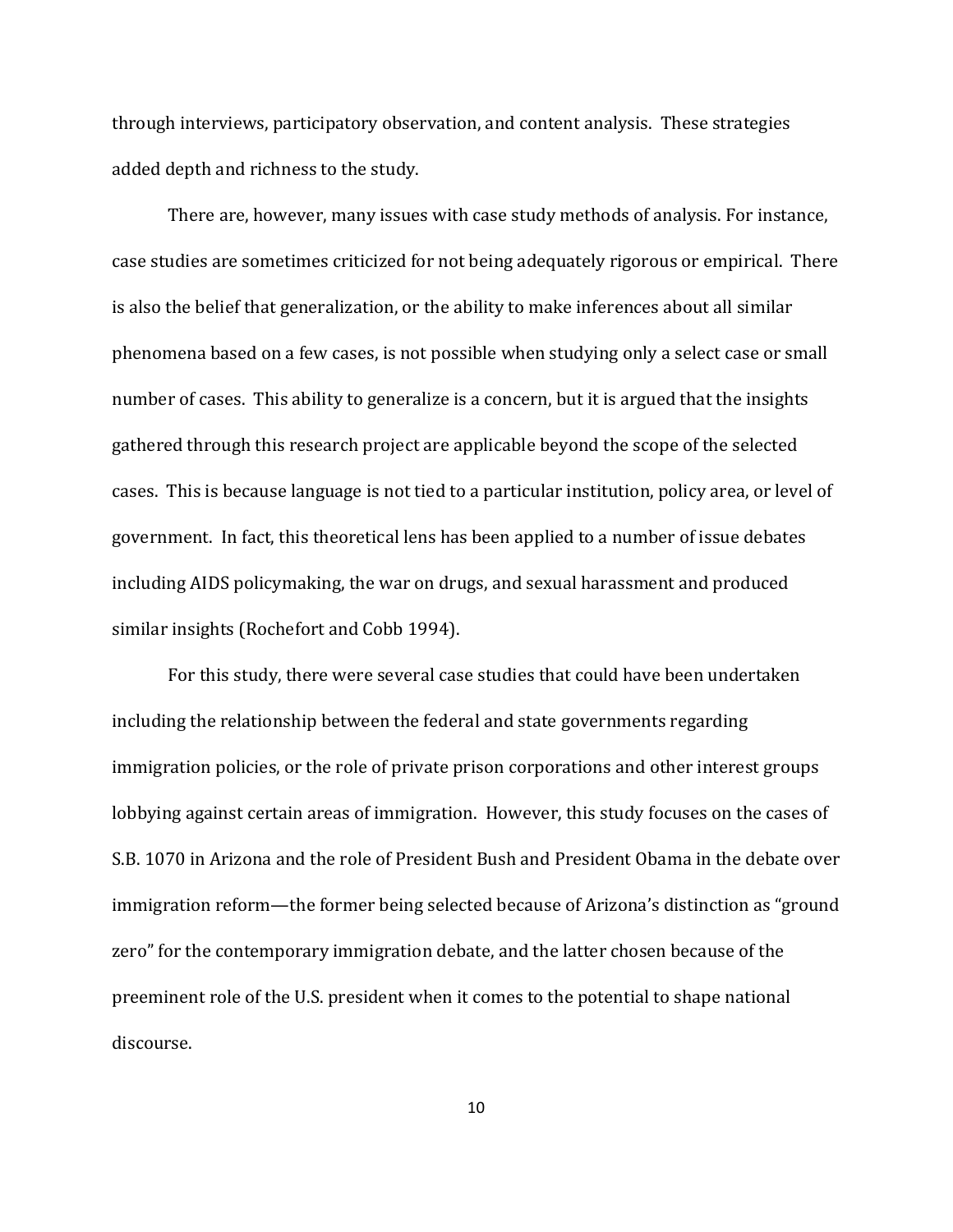## **Two Case Studies**

The first case study focuses on the evolution of the S.B. 1070 in Arizona from the bill's introduction in the state legislature in 2010 to the 2012 Supreme Court decision. An examination of articles and editorials related to the issue published in two major state newspapers*—The Arizona Republic* and *The Arizona Daily Star—*provided an intimate look into the linguistic dimension of the emerging immigration debate. The articles and editorials also provided a window into seeing how citizens of Arizona were being presented the issue of immigration at that point in time. Through a frame analysis, newspaper articles were coded and quantified according to the positive, negative, or neutral presentation of the issue. This study also included the use of participant observation and interviews to better understand the complex social and political dimensions of the debate. The utilization of both qualitative and quantitative methods provided a better understanding of the nuances of this policy debate within the state of Arizona.

The second case study focuses on the language used by Presidents Bush and Obama as it related to immigration reform policy. In particular, this case emphasizes the metaphors about immigrants and immigration used by both presidents in public statements made during their respective tenures as Commander-in-Chief. Both Bush and Obama were in office around critical flashpoints in the debate over immigration policy, including the terrorist attacks of September  $11<sup>th</sup>$  and the passage of S.B. 1070 in Arizona. The primary mode of study was a content analysis of major addresses delivered by each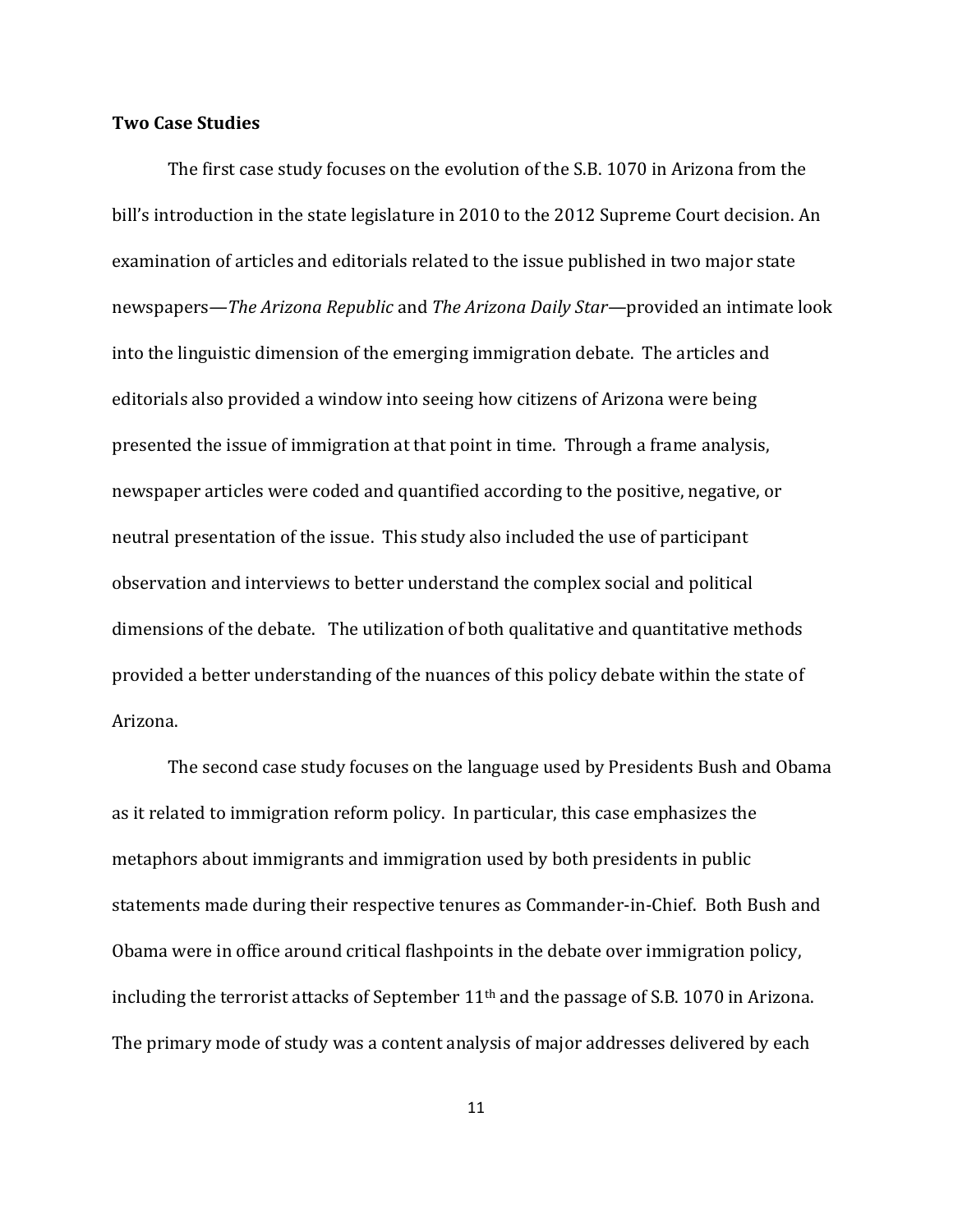president, as well as transcripts from Sunday morning talk show appearances. For instance, the State of the Union address was a major area of focus because the president will often frame and outline his legislative goal to the public in this speech. Sunday morning talk shows are also important because they are primarily geared towards those in the beltway of the political arena. It is essential to focus on the role of the president because he is a key figure in shaping the national agenda, and is uniquely positioned in American politics to focus the public's attention on a particular issue (Kernell 2006: 11).

Before getting into the depth of these two case studies, it is first important to review the literature on political language as it relates to the policy process. These works help to outline the role that language takes on in the political arena and the emergence of this particular area of study within the field of public policy.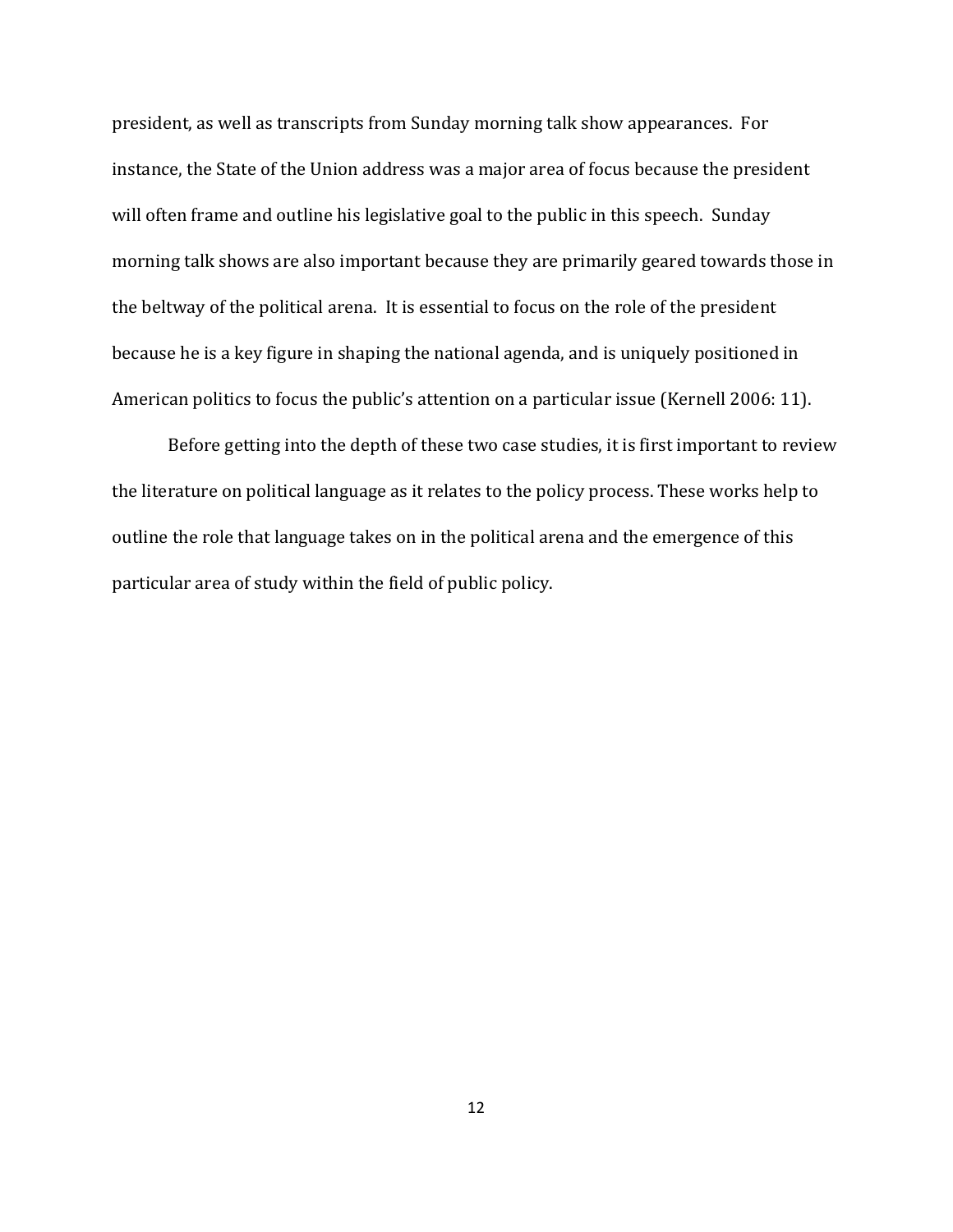## Works Cited

Arizona v. United States. 567. 2013

Fronteras Desk. "Brief History of S.B. 1070." 2012. [http://www.fronterasdesk.org/sb1070/.](http://www.fronterasdesk.org/sb1070/)

Kernell, Samuel. *Going Public: New Strategies of Presidential Leadership*. N.p.: CQ Press, 2006.

Khimm, Suzy. "The Gang of Eight is Back. Will it Matter?." The Washington Post. November 2012. [http://www.washingtonpost.com/blogs/wonkblog/wp/2012/10/09/the-gang-of](http://www.washingtonpost.com/blogs/wonkblog/wp/2012/10/09/the-gang-of-six-nay-eight-is-back-will-it-matter/)[six-nay-eight-is-back-will-it-matter/.](http://www.washingtonpost.com/blogs/wonkblog/wp/2012/10/09/the-gang-of-six-nay-eight-is-back-will-it-matter/)

Kingdon, John. *Agendas, Alternatives, and Public Policies*. : Longman Publishing Group, 1984.

Kraft, Michael, and Scott Furlong. *Public Policy: Politics, Analysis. and Alternatives*. 4th ed. N.p.: CQ Press, 2013.

Lakoff, George. *Moral Politics: How Liberals and Conservatives Think*. Chicago: University of Chicago Press, 2002.

Migration Policy Institute. "New Arizona Law Engulfs Immigration Debate." May 2010. [http://www.migrationinformation.org/USFocus/display.cfm?ID=782.](http://www.migrationinformation.org/USFocus/display.cfm?ID=782)

Migration Policy Institute. "Through the Prism of National Security: Major Immigration Policy and Program Changes In the Decade Since 9/11." August 2011. [http://www.migrationpolicy.org/pubs/FS23\\_Post-9-11policy.pdf.](http://www.migrationpolicy.org/pubs/FS23_Post-9-11policy.pdf) 

Rochefort, David, and Roger Cobb, eds. *The Politics of Problem Definition: Shaping the Policy Agenda*. Lawrence, KS: University of Kansas Press, 1994.

Stone, Deborah. *Policy Paradox: The Art of Political Decision Making*. N.p.: W.W. Norton & Co, 2001.

U.S. Department of Homeland Security. "Fact Sheet: Delegation of Immigration Authority Section 287(g) Immigration and Nationality Act." 2011. [http://www.ice.gov/news/library/factsheets/287g.htm.](http://www.ice.gov/news/library/factsheets/287g.htm)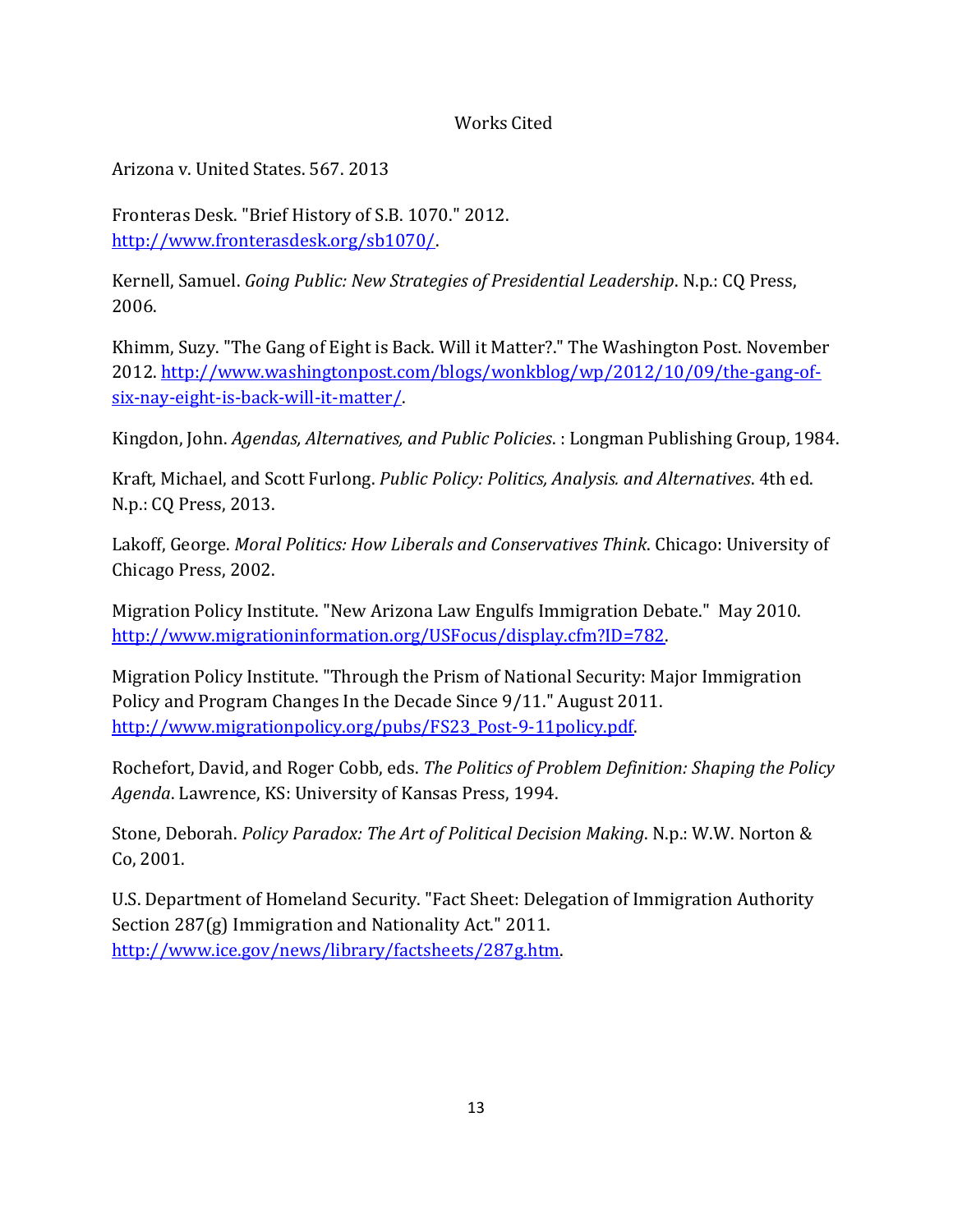## **Chapter 2**

## **LITERATURE REVIEW**

Language is essential to human interaction and communication. It is used to persuade or dissuade, manipulate, or express ideas. Language is especially essential in the political arena. Political language helps to explain why a problem moves from the private realm to the public realm, and shapes solutions that emerge from discussions of policy issues. The purpose of this literature review is explain how an issue gains saliency and makes its way onto the national agenda, through problem definition, framing and policy narratives.

## **Agenda Setting Models**

For decades, policy scholars have studied the authoritative decisions made at various levels of government and how an idea becomes a bill and eventually, public law. Until the 1980s there was no clear effort to explain how certain issues garnered public attention and others did not. Scholars began to look at how ideas form into public problems that constituents, legislators, the media, and other political actors were talking about, and how those problems reached agenda status (Kingdon 2006:19).

There are two types of agendas: public and formal (Baumgartner and Jones 1991: 12). The public agenda is what the public is talking about. Issues and problems taken up in the public agenda are not necessarily being taken up at the local, state, and national issues. The formal agenda is what the branches of government are actively working on. Agendas are essential because they help to organize and tackle the constant demands that are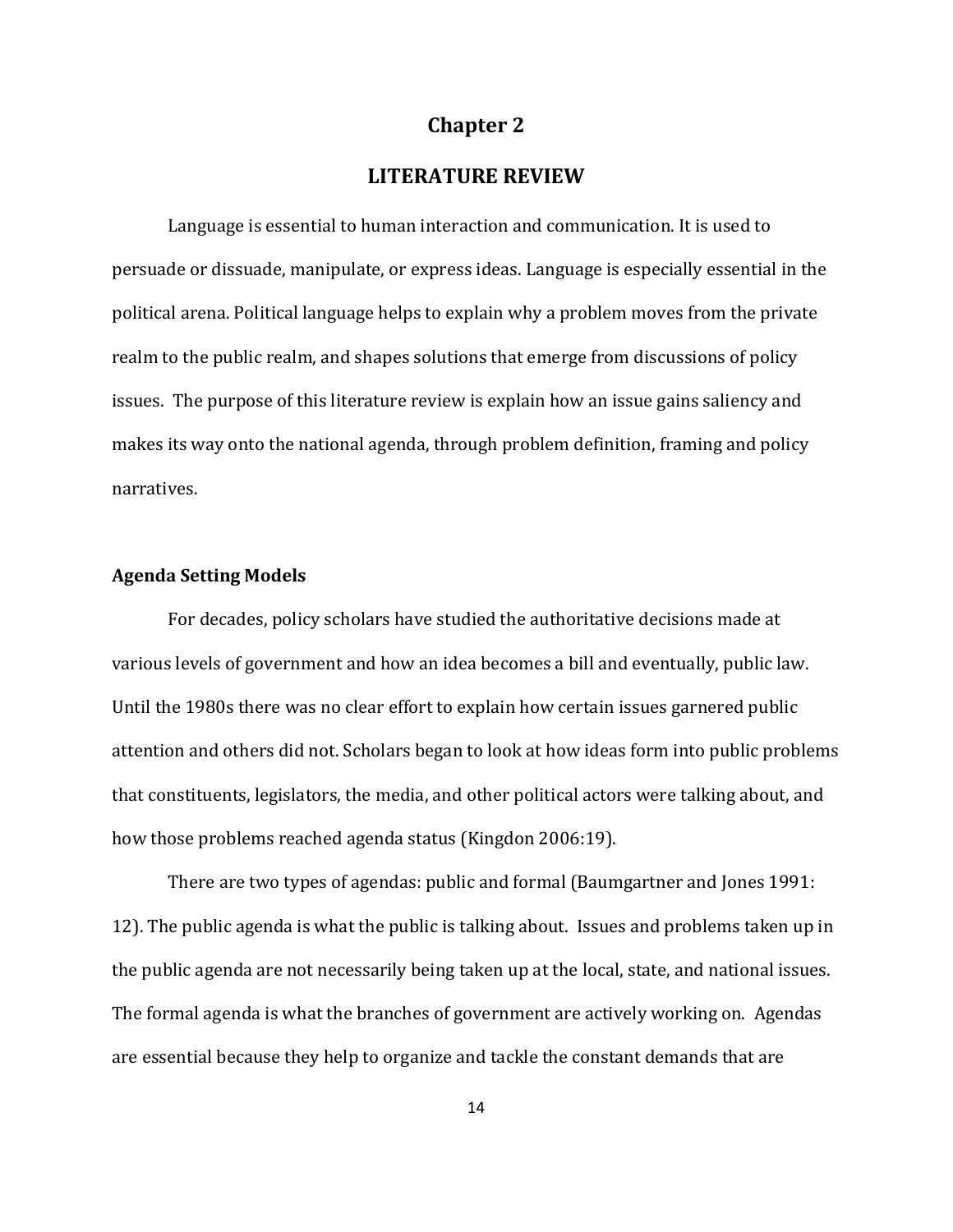streaming into the offices of government officials. The natural prioritization of these issues is what makes up the agenda.

In response to the open question regarding how an issue reaches the formal agenda, John W. Kingdon (2006) developed the three streams theory, which states that in order for an issue to achieve agenda status three streams, comprised of problems, policies, and politics, must converge in order for a "window of opportunity" to emerge that gives an issue saliency and agenda status. Kingdon's theory assesses rapid changes to the formal agenda by explaining how issues suddenly shift from being relatively unknown to a priority legislative agenda item.

According to Kingdon, in order for an issue to first be seen as important and worthy of agenda status, it must first be defined as a problem. He further explains that problems are indentified through several ways, the first being indicators. Indicators are used to explicitly define an issue as a problem, and they may come in many forms. They are not used to determine whether or not a problem exists, because that is left up to interpretation. Rather, decision makers use indicators in two ways: "to access the magnitude of a problem and to become aware of changes in a problem" (Kingdon, 2006: 91). Changes in indicators alert policy makers to a change in the system and, therefore, and help to determine if they will view the issue as a problem. The public's behavior towards an issue and their reaction to an indicator can have exaggerated effects on the policy agenda. Problems are not selfevident from indicators, sometimes there needs to be a push to give attention to an issue from people in and around government. The interpretation of indicators by decision makers and the general public is more complicated than just a general statement of the facts.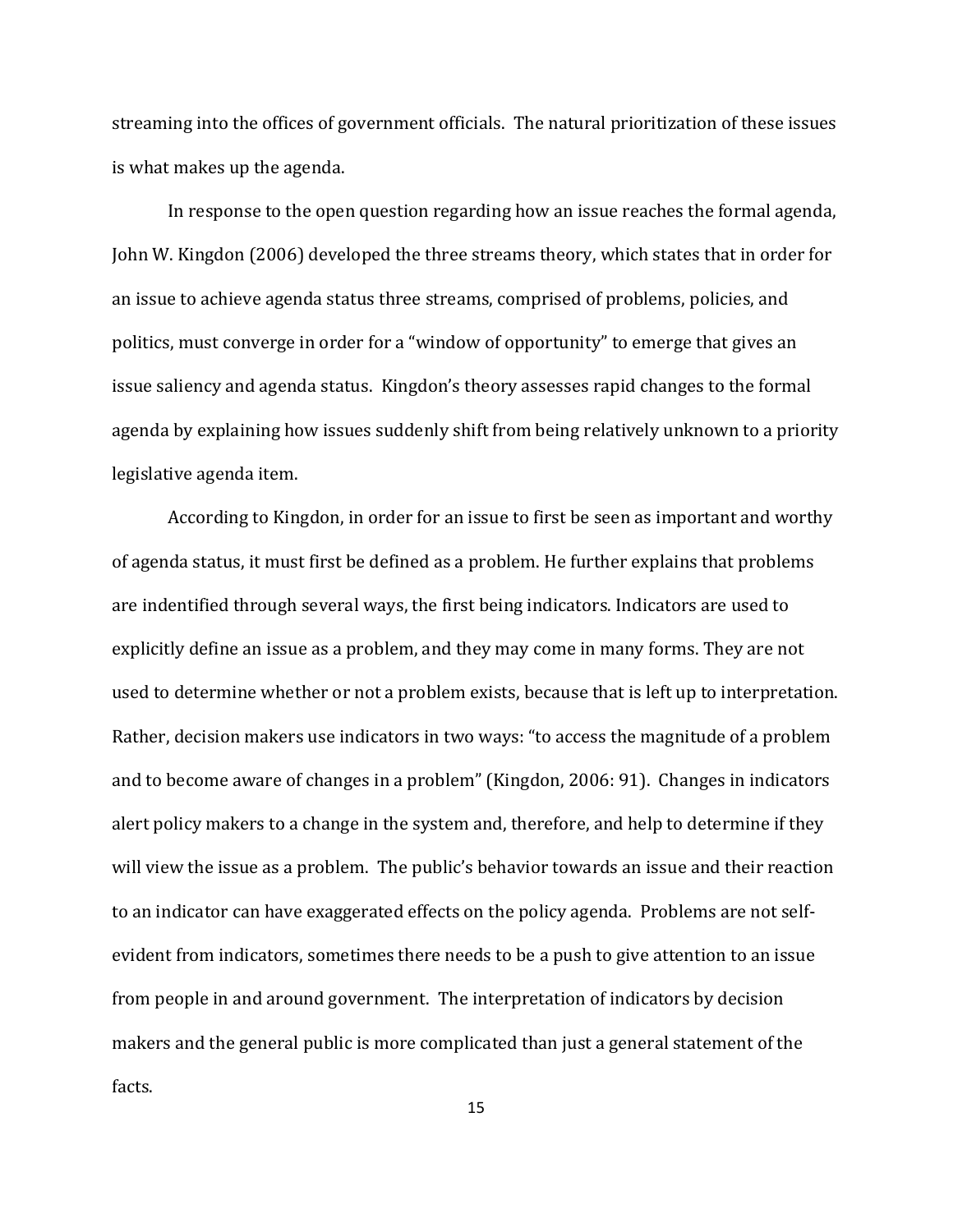Much of the determination of whether or not a particular issue is given agenda status depends on what Kingdon refers to as a "focusing event," such as a disaster, crisis, or even a release of alarming data or statistics. Focusing events are only important if they reinforce preconceived perceptions of a particular issue or problem. Focusing events and flashpoints give saliency to issues and help give a perceived problem agenda status. For instance, the terrorist attacks of September 11<sup>th</sup>, and the fact that the hijackers entered the country with legally issued visas, helped to bring the issue of immigration reform to the forefront of the nation's political agenda.

Next is Kingdon's policy stream. Once a problem is recognized, there has to be policy ideas and alternatives that are put forth to solve the issue at hand. Proposals generated are debated, redrafted and accepted for serious consideration. Kingdon proposes that policy selection is a process in which a large number of policy options are narrowed to a few feasible solutions that are seriously considered. Much of the policy process takes place in small communities that are tightly knit or fragmented. Getting policy communities to accept a new idea or proposal takes time. Policy entrepreneurs, or "people who are willing to invest resources into of various kinds in hopes of a future return in terms of policies they favor," utilize political language in order to soften up the public and policy communities. The policy stream helps to create a short list of proposals and viable alternatives. The broad acceptance of a policy solution facilitates a problem's placement on the legislative agenda.

The third stream and final stream in Kingdon's model is the political stream. In order for an issue to gain agenda status, there must be the political will to act on proposed policies and alternatives. The political stream can work independently from the problem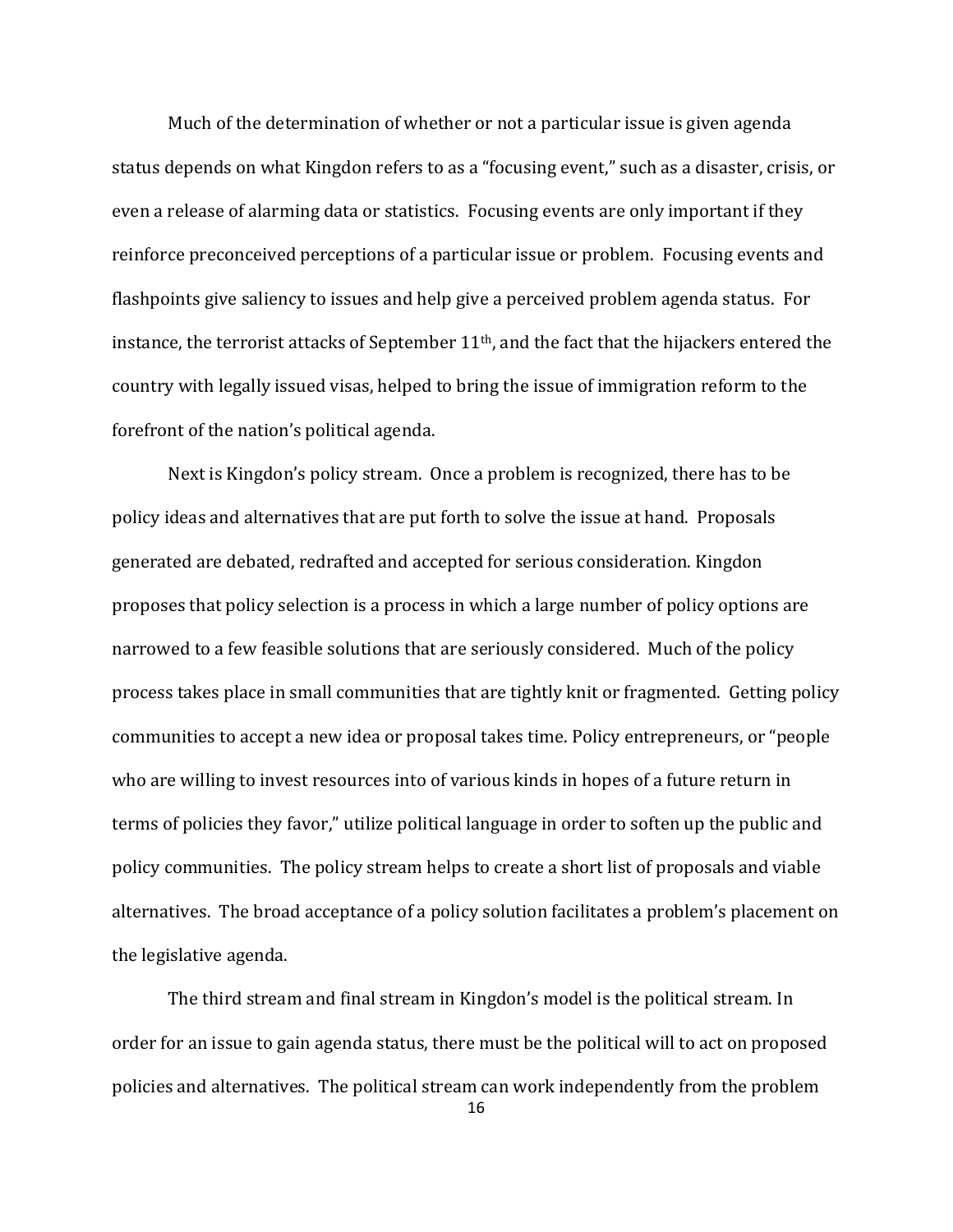and policy streams, according to its own dynamics and rules. This stream is an important, either as a facilitator or inhibitor, of an issue reaching agenda status. Once an issue has garnered saliency and agenda status, the government enters the picture, and tries to bend outcomes and alternatives in their favor.

The streams of politics, problems, and policies come together at certain critical times. Solutions are joined to problems, and both of them are joined to favorable political forces. When this coupling occurs, a "window of opportunity" opens to push pet proposals or one's own conceptions of a problem through.

Kingdon's agenda setting model remains the standard for explaining rapid change in the formal agenda. Frank Baumgartner and Bryan Jones (2009) proposed a model that took a macro approach to agenda-setting called the "punctuated equilibrium model" based on the "emergence and recessions of policy issues from the political agenda" (p. 2). Their model helps to explain how certain issues gain saliency at certain times, then fade from the public spotlight, and suddenly emerge back onto the agenda. Baumgartner and Jones argue that an issue can remerge onto the public agenda, and punctuate the equilibrium, when something happens to alter its "policy image." This model is based off of the notion that policy making is incremental, and that new and rapid changes to policies are not continually adopted.

As Baumgartner and Jones argue, the American political system is highly disaggregated and is built upon policy subsystems and policy images. When new issues emerge, there are institutional structures that are put in place that work to create equilibrium in the political system. Policy subsystems are the network of politically engaged experts and interest groups that make sure that the system stays stable for quite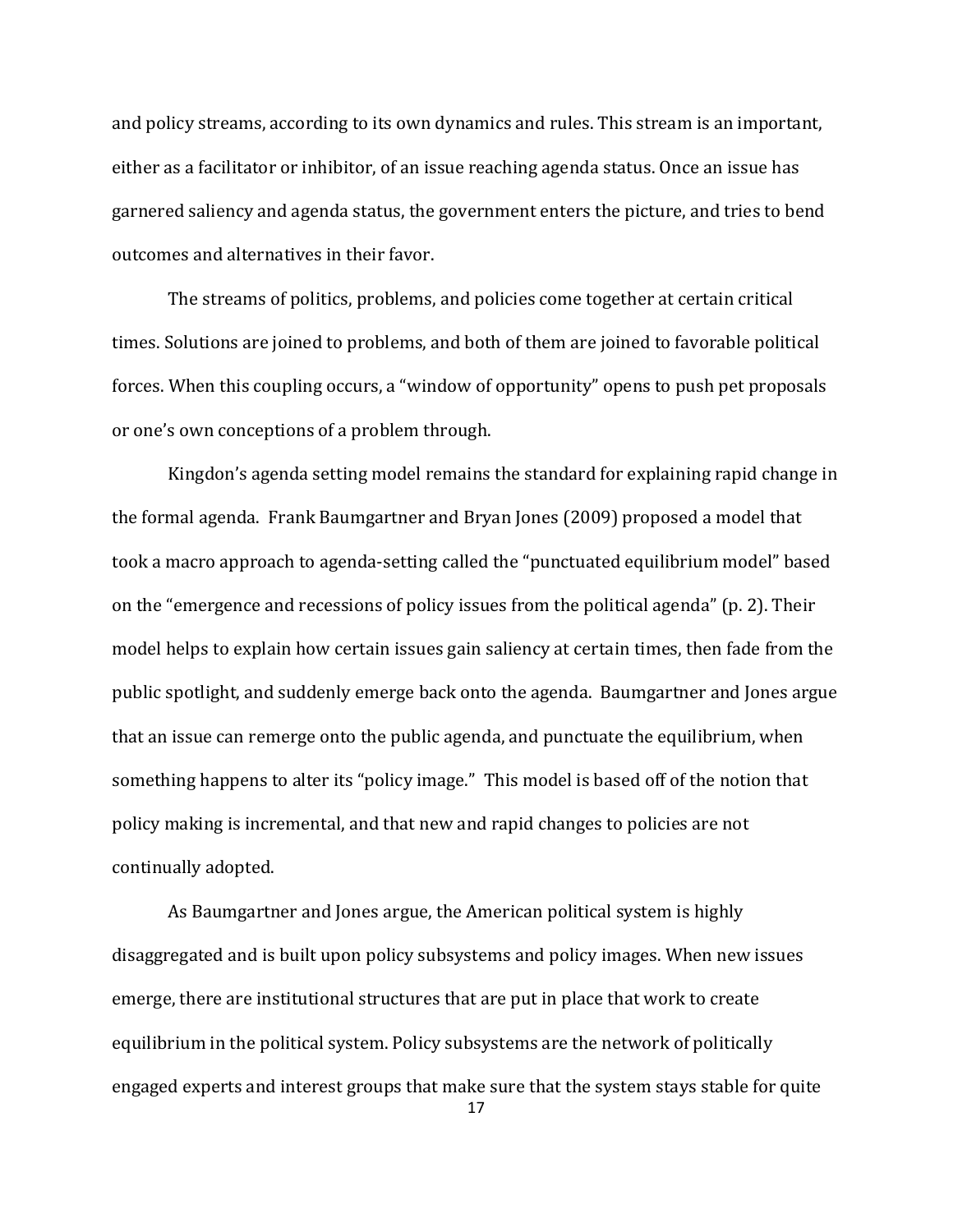some time. Every part of a policy subsystem has a vested interest in establishing a policy monopoly. Policy monopolies are based on political understandings of a social problem and the institutional structures that reinforce that understanding. Actors in a political subsystem work to construct a positive image in order to keep their policy monopoly in place. How a policy is viewed and discussed is its policy image. Policy monopolies are supported by a positive policy image and the rejection of any competing interests or policy. The policy subsystem will not break down until the image of a policy changes. Rhetorical strategies are often employed to keep certain policy images in place. A policy monopoly will break down only when the policy image changes.

Baumgartner and Jones's punctuated equilibrium model helps to explain change within complex social systems. The punctuated equilibrium model postulates that policy changes only occur incrementally, due to various forces that promote stability including the makeup of institutions and the vested interests in a particular policy outcome. Equilibrium will be punctuated and policy changes will occur when there are changes to these interests, institutions, and other forces, such as a change in the party in control of government and public opinion. Essentially, public policy is known for long periods of stability and change only occurs when a large and less frequent shift in society of government takes place.

We know from these preeminent works that language plays a major role in helping to create establish the formal legislative agenda, and focus the public's attention to certain issues. Rhetorical concepts such as problem definition, framing, and political narrative, help researchers to better assess and understand language as it is used in the political arena, and how it may impact the policy process by orienting lawmakers, the public, and other political actors toward certain perceptions of social issues and concerns.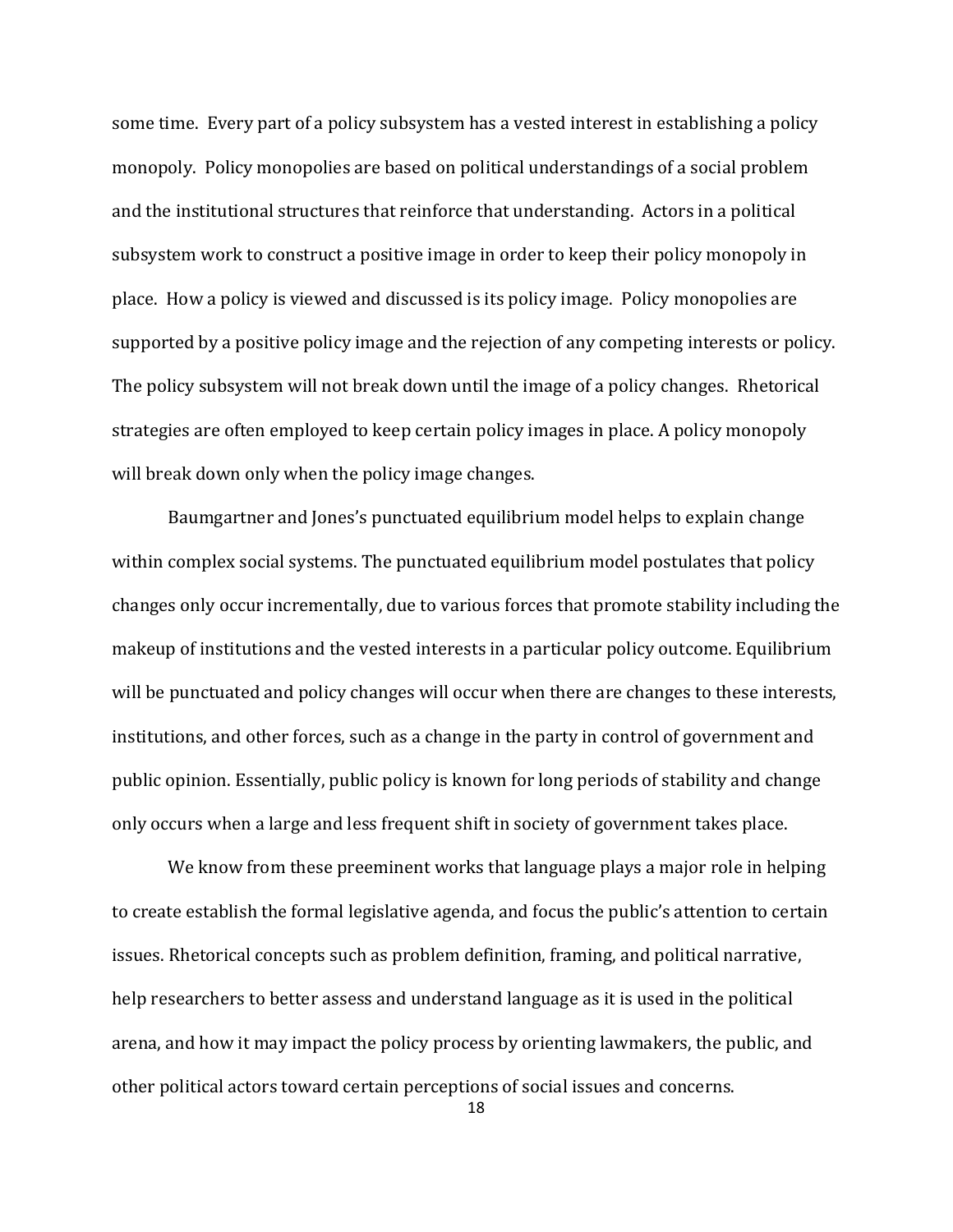## **Problem Definition**

E.E. Schattschneider (1974) famously outlined the links between social conflict, the creation of issues, and government response, and was the first to note the importance of problem definition. Schattschneider defines our political system as a competitive pluralist system. He also argues that conflict is the root of all political action. Outcomes of every conflict are determined by the extent to which the audience becomes involved in it. The scope of a conflict is an aspect of the sale of the political organization and the extent of political competition. At the heart of every conflict are those who are actively engaged in it and the audience that surrounds to watch. The audience is an integral part of any conflict because their support is essentially the outcome. The ability to change the scope of a conflict alters the conflict itself.

A critical aspect to the scale of attention an issue receives is public support, which can be altered depending on how a problem is defined. Schattschneider argues that the audience to a conflict essentially determines the outcomes by the support they show for one alternative or another. "The definition of alternatives is the supreme instrument of power" in our system because it allows for the choice of conflicts and the choice of conflict allocates power (p. 66).

Building on Schattschneider's work, David Rochefort and Roger Cobb (1994) examined more closely the categories of problem definition discourse. They focused on five areas of discussion that are often employed by problem definers when discussing social issues. One of these areas is problem *causality*. Certain problems can be defined simply and other problems have more complex definitions and explanations. Problems of a narrow focus with on one or two particular causes signal that the problem definer is ready for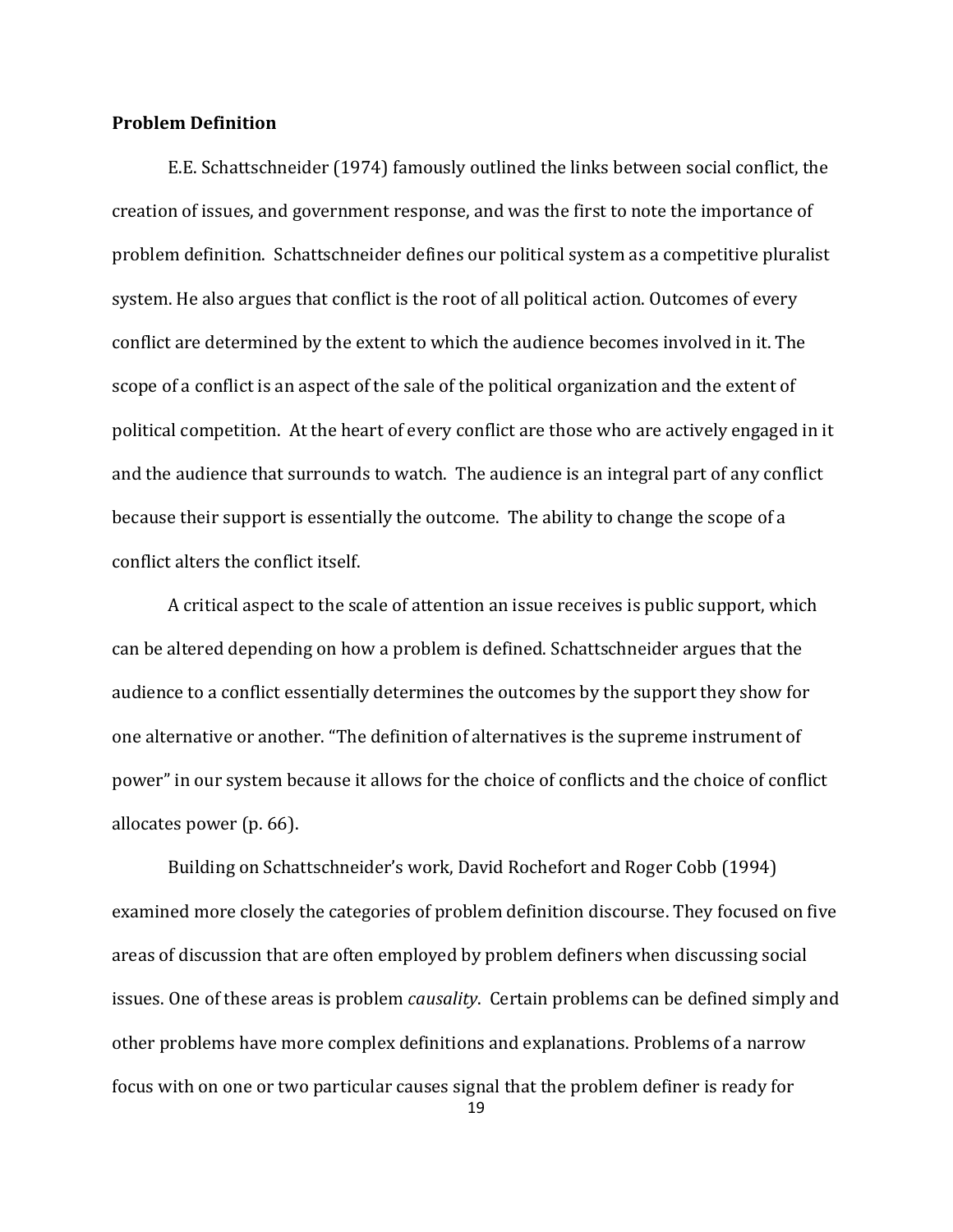action. Problems with fewer causal explanations may be easier for the audience to digest and see the need for some kind of legislative action. More complex problems may "represent a strategy to head off prompt response" (17). Depending on the circumstances, however, more complex problems may represent a more sophisticated policy endeavor, and might have a better chance of building support and attention from the public. It is important to note that eminent solutions may happen for some types of issues, and also that some issue may stall regardless of the level of causal complexity.

Problem *severity* is another aspect of problem definition, often used as a strategy to explain how serious a problem and its consequences might be. This element of problem definition is essential to garnering support from the public and the media, and is a highly contentious definition area. For example, the severity of the immigration problem is often debated and the solutions that are offered from both sides of the aisle are representative of the differences in how severe the issue is defined to be. Severity also communicates that an issue has crossed a threshold and is in need of government intervention to ameliorate the change.

Similar to Schattschneider's concept of scope, *incidence* is a descriptive dimension of problem definition identified by Rochefort and Cobb that represents the amount of people affected by a problem. Showcasing the number of people who are affected by a particular social problem can help the problem definer win support for a solution in order to ameliorate the number of incidences. *Novelty* is another dimension of problem definition. When issues are defined as unprecedented, trailblazing or novel, it can win the issue attention or as the novelty wanes the issue can lose attention. *Proximity* characterizes the issue as close to home or directly impinging on one's interests. The closer an issue is to an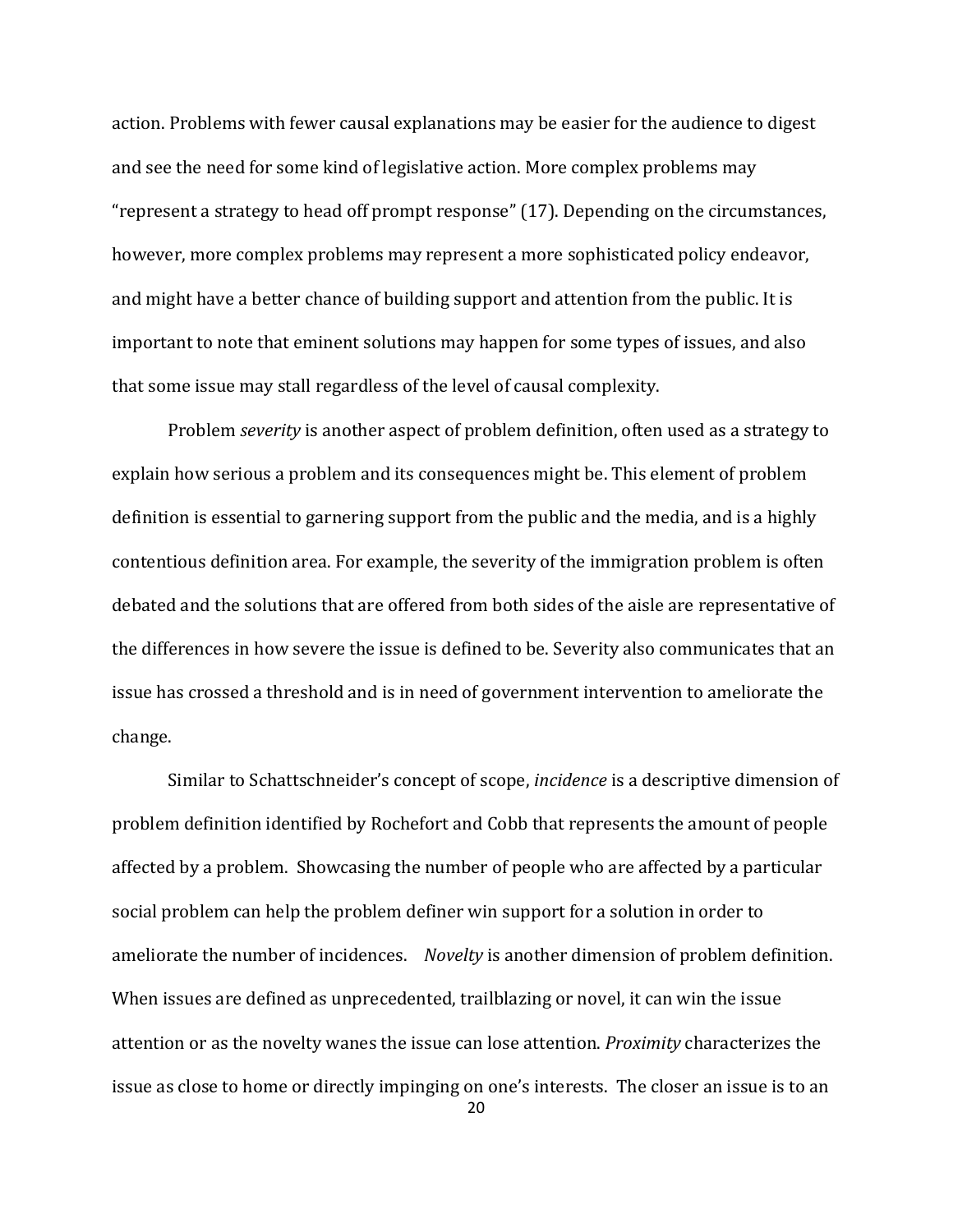individual and their current situation, then the audience is more likely to see the issue at hand as a problem.. Lastly, Rochefort and Cobb identify *crisis* as another important aspect of problem definition. Crisis is perhaps the most commonly used term in the political arena. It alerts the audience to a special condition of severity that is long overdue and action must be taken immediately. Defining problems as crises and emergencies signal the need for quick action, but as the authors note, the action might not always be adequate enough to solve the problem. These rhetorical concepts outlined by Rochefort and Cobb furthered the pioneering work of Schattschneider and constitute crucial analytical tools for dissecting and examine the language used by political actors.

Deborah Stone (2002) outlined several causal strategies that political actors often use to help to assign responsibility to particular sources, legitimize possible political action, or challenge or protect existing social order. In politics, causes are used to demonstrate the possibility of human control over a given contribution. By assigning responsibility to certain actors, the intended audience is able to assume that the issue at handle can be solved with a given policy option. One causal strategy identified by Stone is to show that the problem is caused by an accident of nature or fate. The strategy can be used to explain incidences such as natural disasters or machinery that may have run amok. Problems with these types of causes are accidental and unintentional, and therefore no one can be directly to blame. Rather, this type of strategy shows the necessity of some type of action that needs to be taken. Another strategy is to show that a problem formerly interpreted as an accident is really the result of human agency. Problems defined by these causes are seen as inadvertent due to ignorance, carelessness or recklessness, which all result from human agency. Another causal strategy is to show that the effects of an action were secretly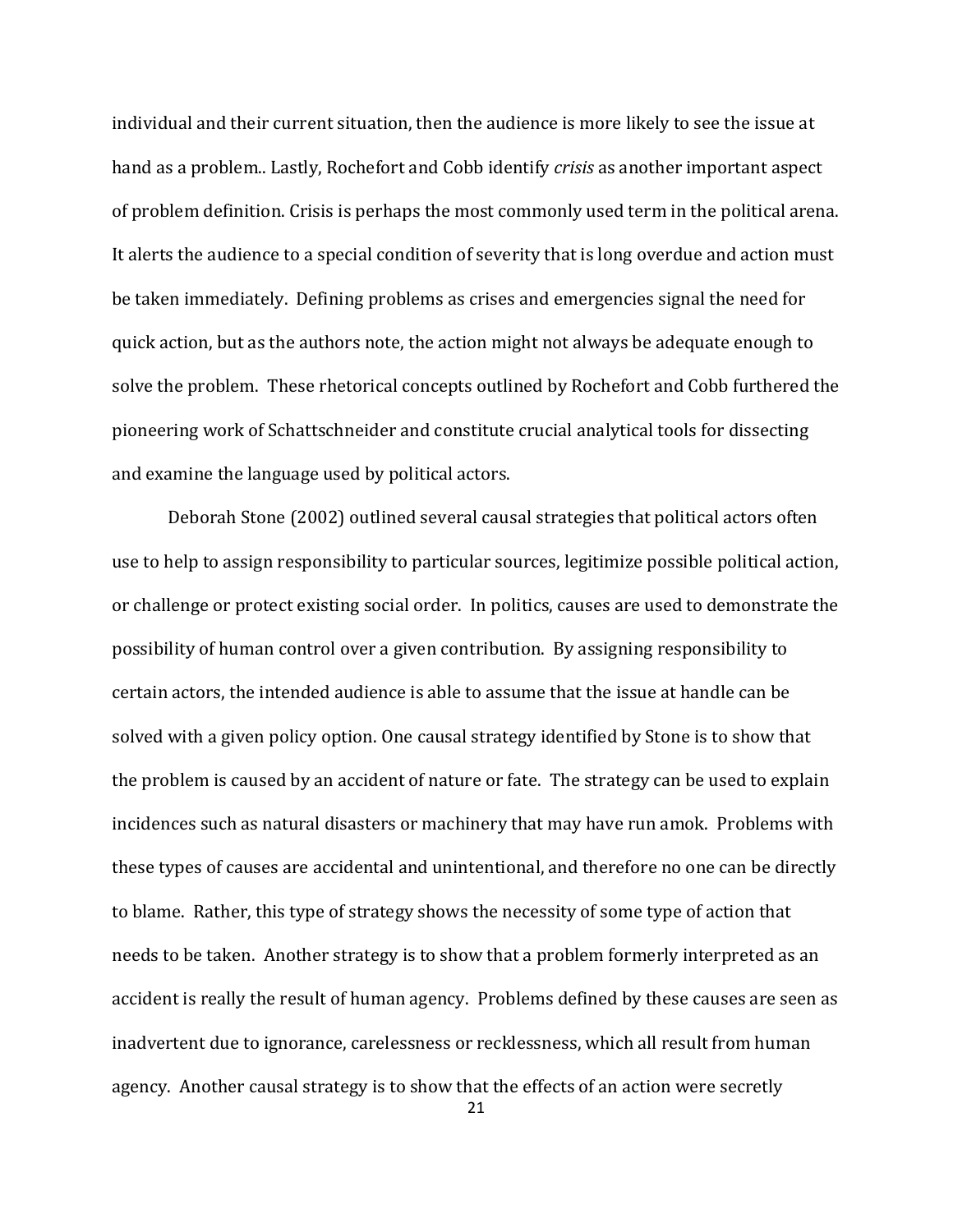caused by the actor. Here problems are defined as intentional and are often coupled with stories of oppressors and victims to exacerbate that fact. Stone points to the example of the immigration debate, supporters of undocumented individuals are that the state of illegal immigration is the way it is because of poor policy choices made by legislators and bureaucrats that support permissive policies for agriculture. In essence, problems with immigration were caused by policy makers who support business practices that rely on migrant and undocumented workers. A fourth causal strategy is to show that the lowprobability effects of an action were accepted as a calculated risk by the actor. Here causes are defined as mechanical and will always have certain consequences that must be accepted. A final causal strategy outline by Stone is to show that the problem is so complex that only large scale policy changes can alter cause.

Causal strategies, much like problem definition strategies, are often used to control images, perceptions, and interpretations of difficulties. Political actors employ may causal strategies to describe harms and difficulties, attribute them to the actions of other individuals and organizations, and thus will compel government intervention to stop the problem. For researchers, Stone's work further refines the degree to which political language, and its implications, can be examined and understood.

Another powerful strategy employed by problem definers is measurement (Stone 2002:33). Policy discussions often begin with talk of numbers that show a problem that is big, growing, or both. But the notion of measurement is more complicated than that. First, people react to being counted or measured, and try to "look good" on the measure. Second, the process of counting something makes people notice it more. Third, counting can be used to stimulate demands for change. Next, when measurement is explicitly used to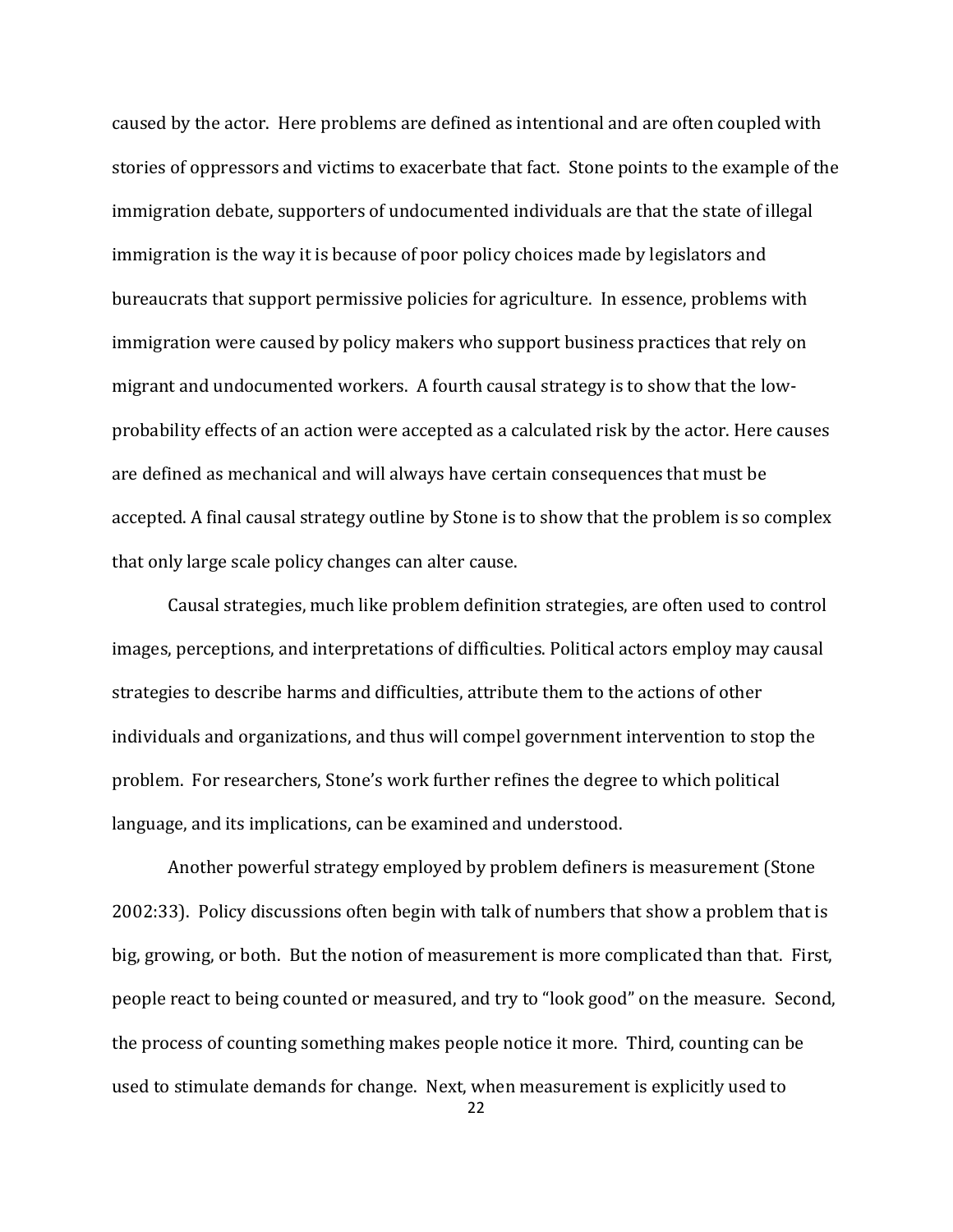evaluate performance, the people being evaluated try to manipulate their scores. Measurers have a lot of discretion when it comes to employing numbers, and it is their discretion of what and how to count. Also, measuring creates alliances between the measurers and the measured. Lastly, the problem definer will attempt to control how others interpret the numbers. Numbers, also, work like metaphors. Counting is just like analogizing in metaphors in the sense that one feature of something is selected and all other features or factors are ignored. In short, measurement is an inherently political process and is used regularly by problem definers when they are trying to get an issue onto the agenda.

Not all problem definition language focuses on finding solutions to social problems. In his work, *The Rhetoric of Reaction* (1991), Albert Hirschman outlines rhetoric used to get an item *off* of the agenda and to deter attention from a particular issue or problem in his "Three Reactions Thesis." The first type of reactionary rhetoric is what Hirschman calls perversity. Reactionaries will not try to propose an alternative solution, rather they will conclude that a proposed action with have implications that are *contrary* to what is intended. A common set-up of perversity arguments look like this: "*the attempt to push society in a certain direction will result in it moving alright, but in the opposite direction"* (p. 12)*.* The second type of reactionary rhetoric is futility. In futility arguments, attempts to change are seen as abortive; any government action of intervention will ultimately fail because structures are in so solidly in place. The last type of reactionary rhetoric is jeopardy. The jeopardy thesis asserts that the proposed changes involve unacceptable costs or consequences in one form or another. Basically, the proposed solution will jeopardize and have drastic effect on other programs. Jeopardy, futility and perversity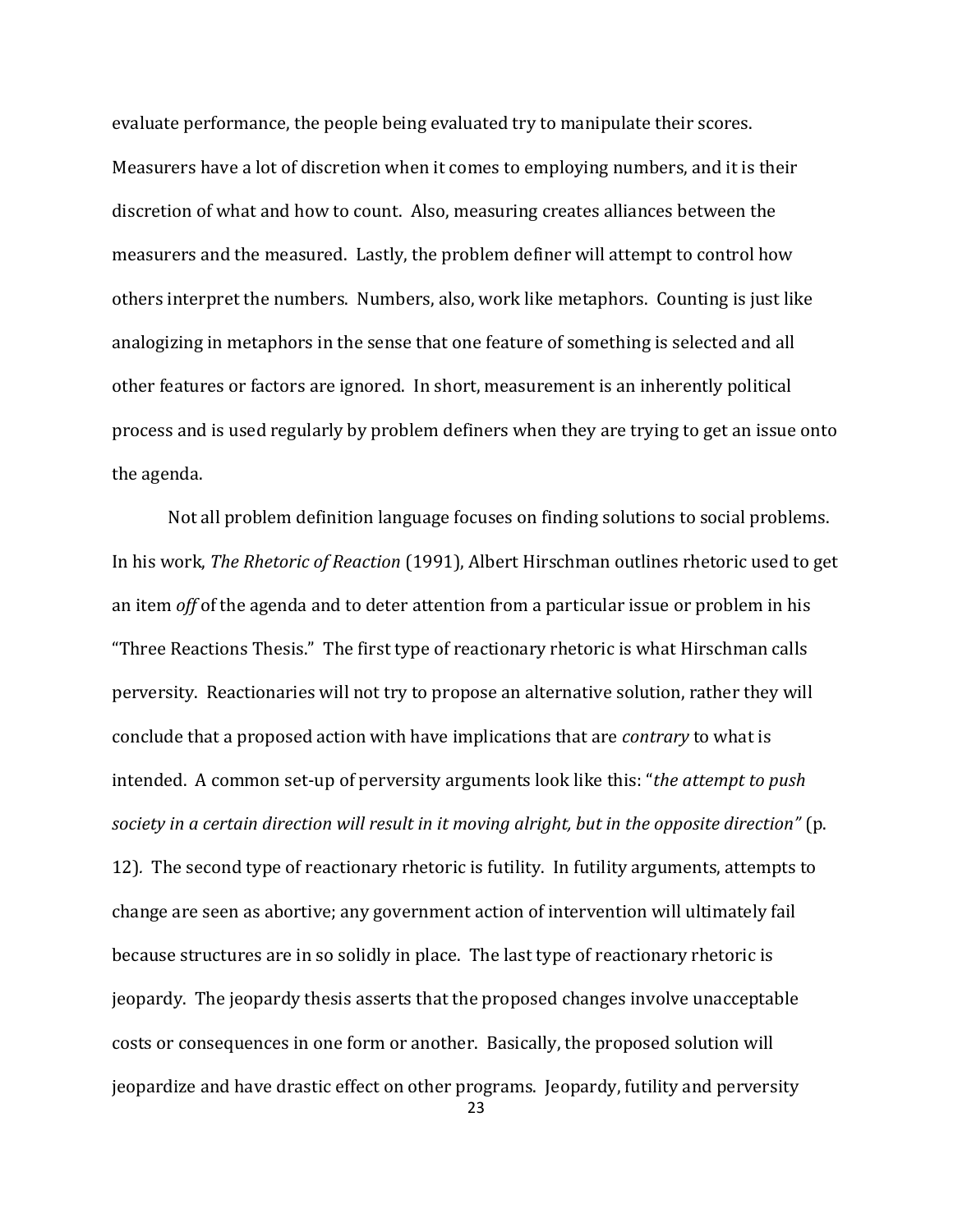arguments make up the bulk of political assault on proposed actions and solutions to problems. This framework is applicable in when a problem's agenda status, not the proposed solution, is the focus of intense debate attention.

#### **Symbols and Metaphors**

Symbolism is an additional component of political language that garners considerable scholarly attention. Murray Edelman (1964) tackled the use of symbols in political discourse, in his seminal work *The Symbolic Uses of Politics*. Edelman divided symbols into two groups: referential and condensation. Referential symbols refer to facts and tangible items. These symbols are useful because they help to logically analyze and think about a given situation. For example, industrial accident statistics make talking about occupational safety policies more straightforward. Referential symbols are also used to frame issues and define the incidence or scope of the problem. Condensation symbols evoke emotions associated with a given situation. These symbols are more abstract and come in the form of slogans, phrases, and images. These symbols help to condense policy issues and introduce alternatives and solutions. For example in the 1980s, a popular symbol was of the "welfare queen" or a woman who abused and lived off of the welfare system. This image of the "welfare queen" prompted the public and lawmakers to push for major reforms and cuts to the social welfare systems.

Metaphors are an implied comparison and are important devices for strategic representation in policy analysis (Stone 2002). Machines and mechanical devices are the basis for many policy metaphors. These metaphors are derived from the idea that items in the political realm must be in balance or order. For instance, when one looks at the issue of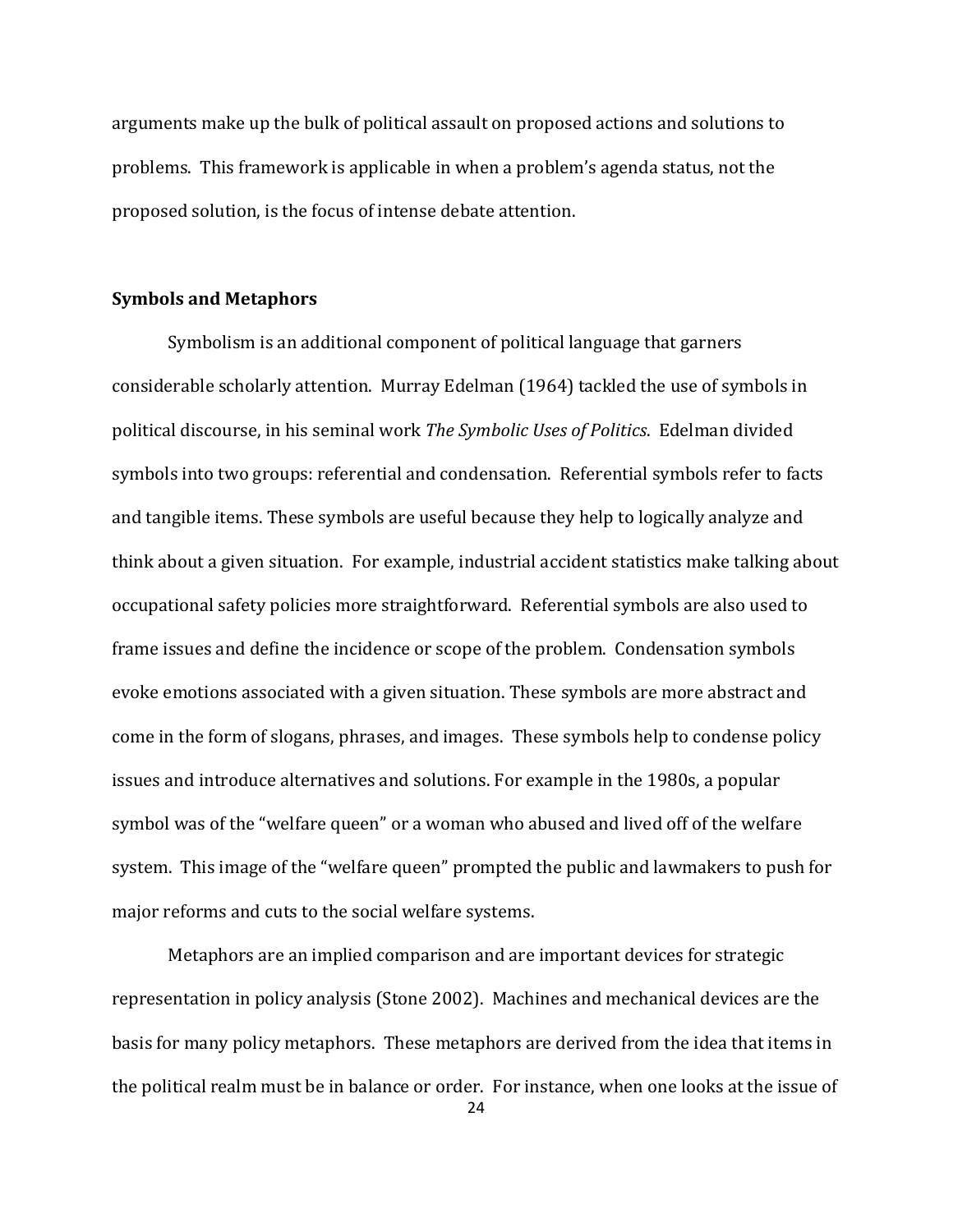nuclear terror, many problem definers argue that there is a "balance of terror," meaning that mutual fear prevents either side from taking action. Another common policy metaphor is one of wedges and inclines. The metaphor of a wedge implies that a small beginning can have enormous leverage. On the other hand, the image of an incline implies that something drawn on a downward path will be drawn further downward by gravity. Incline metaphors are accompanied with slippery slope arguments, which imply that one action, will lead to a series of even worse actions. Wedge and incline metaphors contain stories warning of future decline, and the implied solution is that policy should avoid the first move in order to prevent the inevitable push in an unwanted direction. Another set of policy metaphors are based on containers and the idea of fixed space. Container metaphors deal with a perception of underflow and overflow. A problem could be that there is an overflow. For instance, it is often stated that Mexicans "spill over" the borders onto the United States. Or the problem could be that the space is not full enough or empty, as in when a politician "vacates" a position. Lastly, another set of policy metaphors are disease metaphors. Disease metaphors imply stories about disease and decline. Cults, communism, crime or any behavior or sets of ideas one wants to condemn is said to "spread." Stone points out that the most pervasive of disease metaphors lies in the idea that the poor and disadvantaged have some type of pathology that keeps them where they are. The problems of homelessness, poverty, and drug addiction are seen as outcomes of personal deficiencies and choices rather than structural policy problems. Thus, metaphors are pervasive and emotionally compelling, and help to define problems.

## **Framing**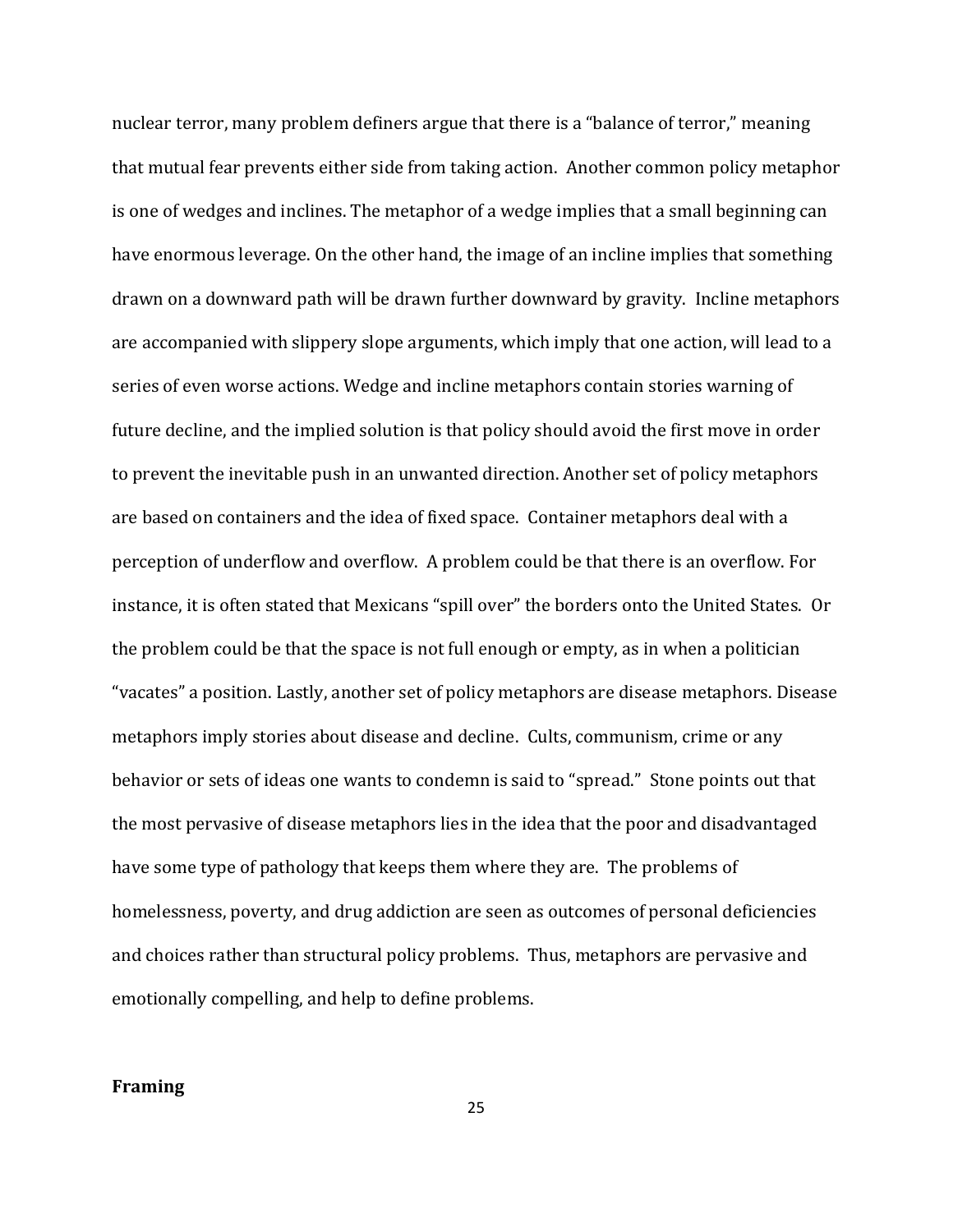Our reality, and that of the political arena, is complex and often difficult to comprehend. Political leaders, problem definers and citizens make concerted efforts to narrow their perception of reality in order to make it more comprehendible. Framing refers to "the effects of presentation on judgment and choice" (Iyengar 1996: 61). The framing perspective highlights the key tenets of problem definition, which is to define problem causality and create alternatives and solutions by which to act upon. Framing, however, goes a step further and encompasses the broader ideological and cultural elements of social problems to conceptualize issues based on one's worldview (Lakoff 2002: 375).

Erving Goffman, in his book *Frame Analysis* (1986), developed an approach to framing called the framing analytic approach. Goffman utilized framing as a way to isolate what is occurring within different perspectives. Frame analysis essentially refers to the examination of the "organization of experience" (10). Frameworks are the tool for meaning making and discovery. According to Goffman, there are several goals and effects associated with frameworks. Frames are used to explain all events, push the limits of explanation, produce unforeseen consequences, and to learn competence in actions. Goffman also points out another aspect of frameworks which is keying. Keying is a means of understanding a framework in terms of another. Keys act as a frame metaphor. Goffman pulls examples from play in order to illustrate this concept. For instance, play fighting can be mistaken as such because it borrows many devices from fighting in an almost metaphorical manner. The same goes for immigration, when anti-immigrant problem definers frame immigration, they sometimes refer to unauthorized immigrants as "aliens" as an attempt to further explain how they are intruding on "our soil." While, immigrants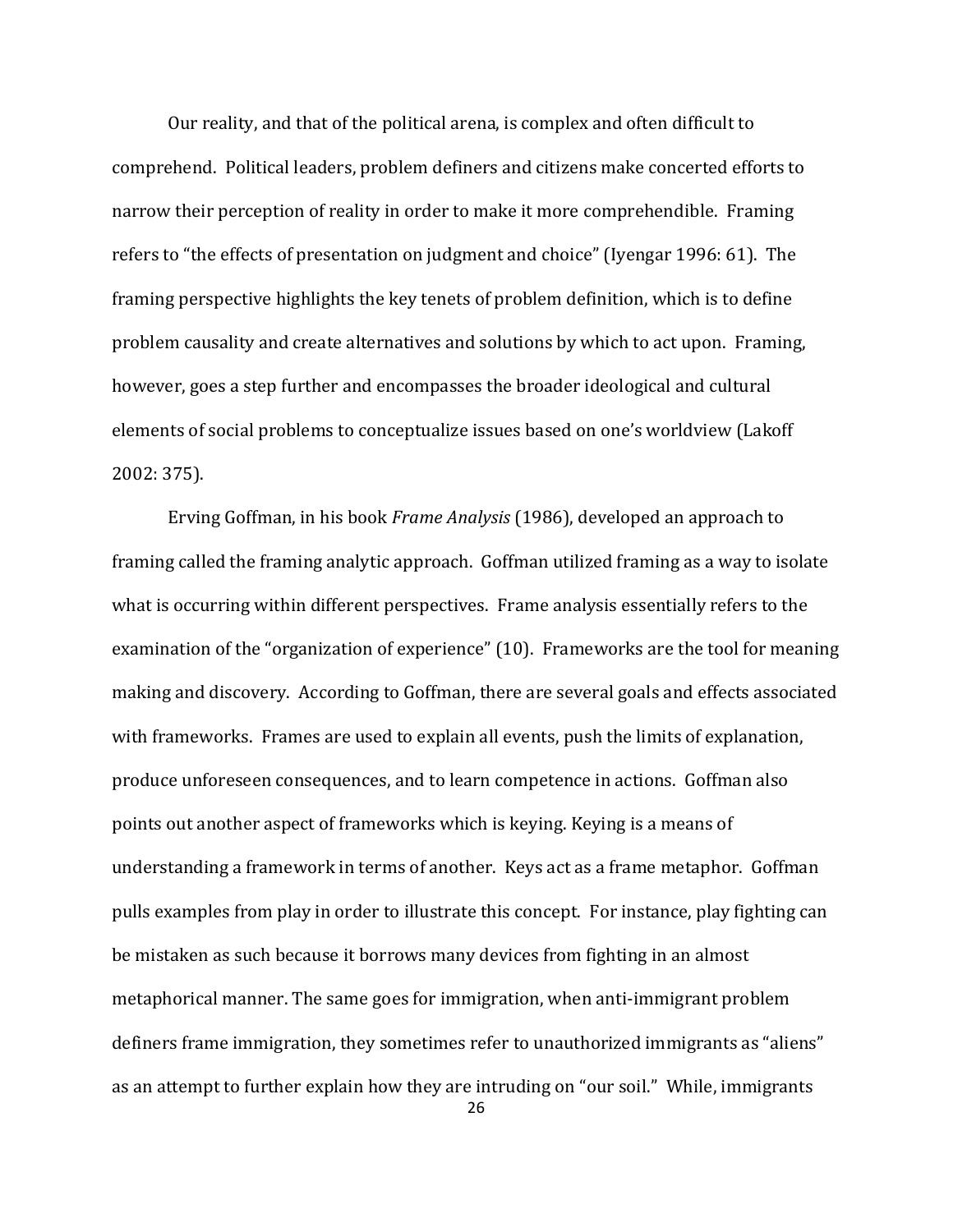are not aliens, the key further helps to create an understandable context for the problem definer's audience.

As Robert Entman (1993) points out, framing essentially involves both "selection and salience" (52). To frame is to "select some aspects of a perceived reality and make them more salient…in such a way as to promote a particular problem definition, causal interpretation, moral evaluation, and recommendation of a solution for the item described" (52). Therefore framing helps to diagnose, evaluate, and prescribe remedies for various social problems. Entman argues that framing performs four functions: they determine what a causal agent is doing, which is usually measured in terms of common cultural values; they identify the forces creating the problem; they evaluate causal agents and their effects; and, lastly, frames offer and justify remedies for particular problems and predict their likely effects. A frame can include one or more of these functions at one time. For example, following the terrorist attacks of September  $11<sup>th</sup>$  some lawmakers began to define the issue of unauthorized immigration by couching it in terms of national security. In the months following the attack, it was discovered that the hijackers came into the U.S. legally obtained visas. With the addition of these new details, the Bush administration began to take major steps to crack down and reform the current immigration system. The office of Immigration and Naturalization Services was moved from the Department of justice to the newly created, Department of Homeland Security and divided into three new offices: U.S. Citizenship and Immigration Services (USCIS), U.S. Immigration and Customs Enforcement (ICE), and U.S. Customs and Border Protection (CBP). With the creation of these new offices, the government gained greater control over the borders and began to work to eradicate the country of unauthorized immigrants. Issues surrounding immigration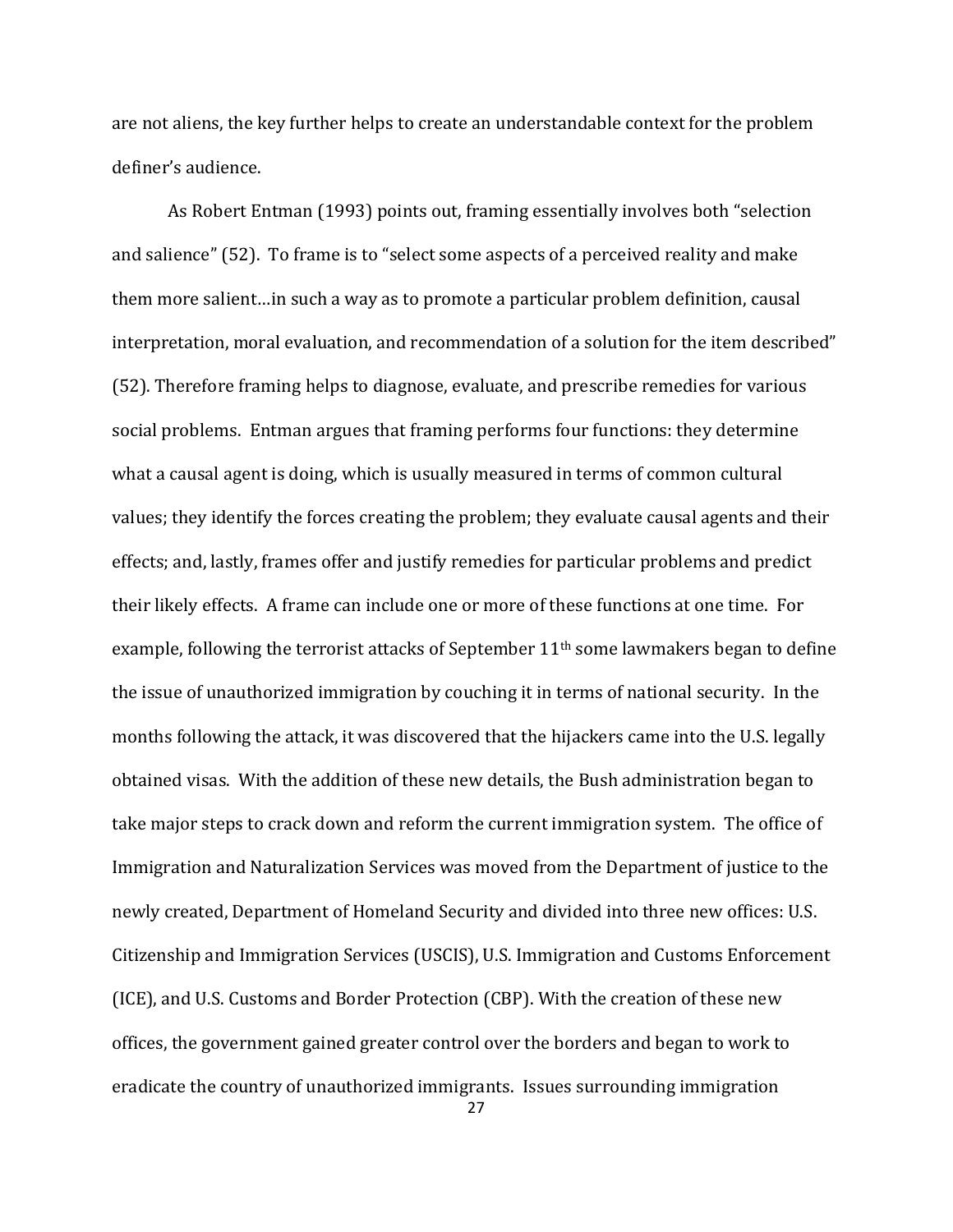continue to be defined in terms of national security and the solutions generated by lawmakers are often related to border enforcement.

How issues are framed is closely related to the worldview of the individual or group defining the problem. In his book, *Moral Politics: How Liberals and Conservatives Think* (2002), George Lakoff argues that the moral categories of liberals and conservatives help to shape the way social problems are perceived and defined. Lakoff helps to define the concept of framing through the "nation as a family" metaphor, which he applies to the liberal and conservative worldviews. In this model, the government is viewed as parents, the citizens as children, and the nation as a family. These models help to explain how problem definers and intended audiences make sense of complex realities. According to Lakoff, the conservative rationale is built upon the Strict Father model. The major tenets of this model are that citizens need to become more self-reliant and self-disciplined, and that society is based around rewards and punishments delivered by the government, or Strict Father. Strict Father Morality assigns the highest priorities to self-control and selfdiscipline and obedience to authority. How a problem is defined and the solutions generated from that definition coming from the conservative standpoint will more often than not be based on these tenets. For instance, conservatives are not inclined to support many social welfare programs for fear that the individuals using those programs will become too dependent on the government. The liberal rationale is built upon the Nurturant Parent model. The major tenets of this model are built around the ideas of compassion and respect. This model assigns highest priorities to empathy and helping others. Lakoff states that in order to help others, "one must take care of oneself and nurture social ties" (35). Like the Strict Father model, problem definitions and solutions

<sup>28</sup>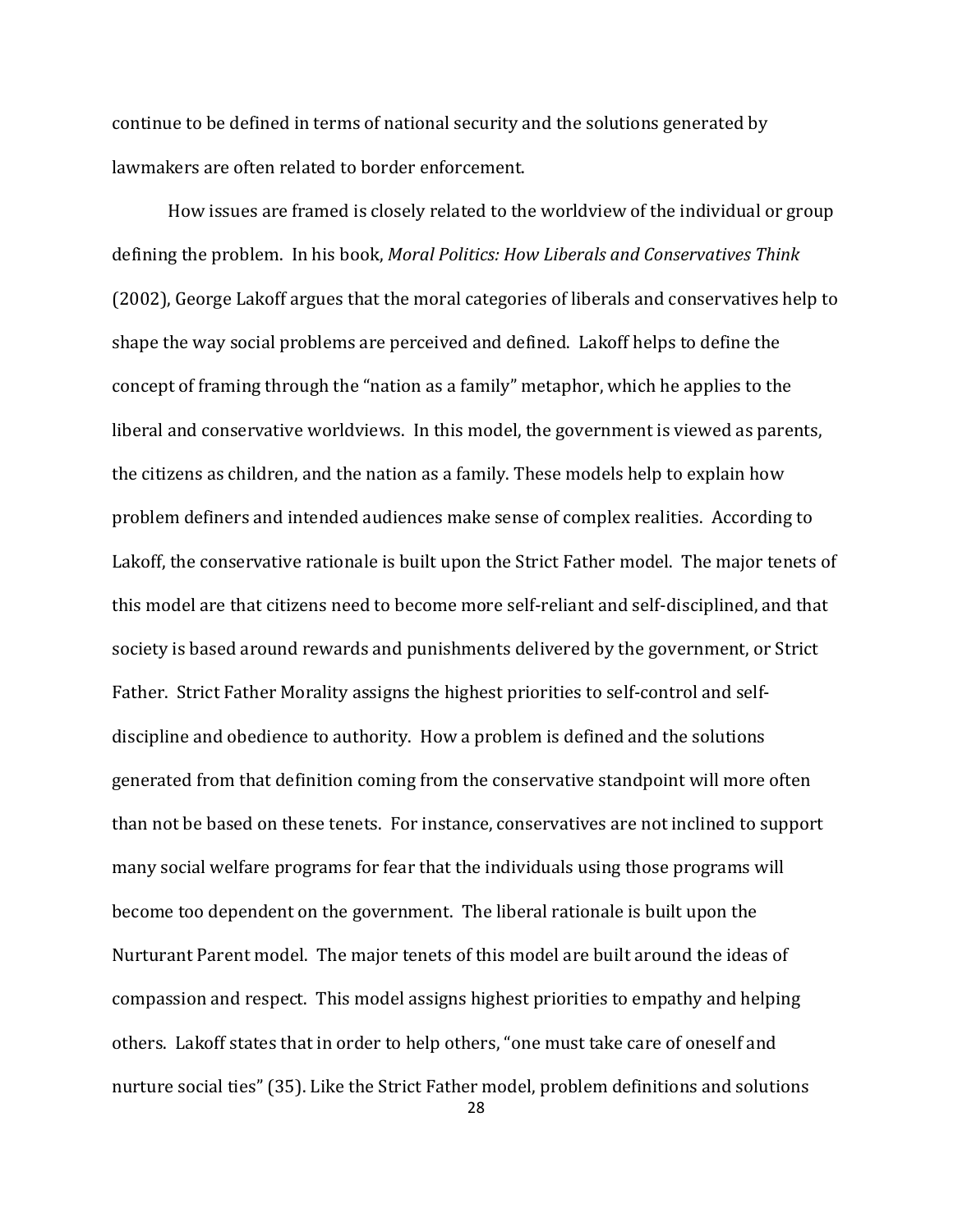being generated from the liberal viewpoint will be based off of this model and its core tenets. For instance, liberals are inclined to support many social welfare programs because they believe it is important for the government to offer assistance to citizens in need.

While Lakoff's model thoroughly explains how liberals and conservatives make sense of certain problems, there are cases where this model may not be the norm. For example, in the case of immigration policy the traditional feelings towards "big government" are reversed. It is often noted that liberals are in favor of a "big government" by which the government at all levels plays an important role in the lives of its citizens through social welfare and other programs. Conservatives, on the other hand, want the government to play less of a role in the lives of citizen. In the current debate over immigration reform, many conservatives favor policies where the government plays a major role at all levels in dealing with enforcement, detainment, and deportation. Many liberals want the government to play a less invasive role in the lives of undocumented workers and unauthorized immigrants, through less enforcement and more supportive pathway to citizenship programs.

## **Narrative**

Similar to problem definition and framing, narrative helps to provide another perspective to agenda setting models in politics. Narrative is viewed as a device that brings order and meaning to a given situation. Patterson and Monroe (1996: 315) define narrative as "the stories people tell to weave disparate facts together in a cognitive way to make sense of reality." Essentially, narrative is a story that has a plot, characters, and a setting. They employ many rhetorical strategies including metaphors, synecdoche, symbolism and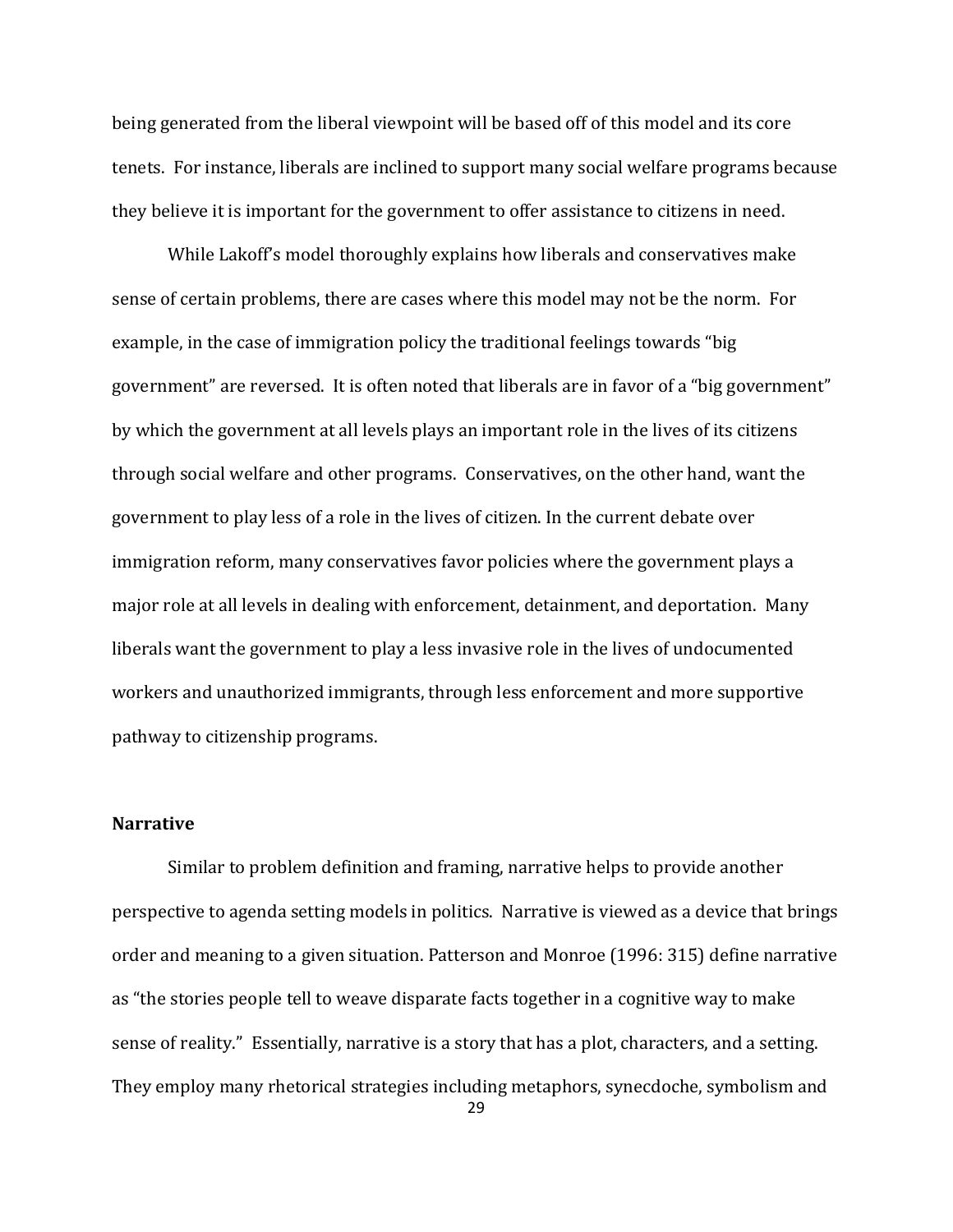figure language to exacerbate a point (Stone 2002). Narratives are created in order to understand the political realities around us.

Narrative analysis focuses on stories as a means for representing reality, and they include common elements of traditional, literary narratives (Patterson and Monroe 1998). Events are outlined in a sequential order in an effort to coherently explain a problem's origin and development. Policy narratives include a point of view, which is the speaker's perspective of what is important and integral to the story. Finally, there are characters of actors, who are usually portrayed in the roles of heroes, villains, and victims. Definitions of policy problems usually have a beginning, middle and an end. Two broad story lines are most common in policy narratives (Stone 2002). The first is the story of decline, which according to Stone, run like this "In the beginning things were good. But they got worse, and right now they are nearly intolerable; something must be done" (158). This story usually ends with the prediction of a crisis and some sort of proposal to avoid the crisis. Proposals can even take the form of a warning that unless some action is taken, the problem will only get worse. Stories of decline, typically, include facts and figures to show how a problem has gotten worse. There are several variations to stories of decline including stymied progress and change is an illusion stories. Stymied progress stories explain that positive change in an area is being undone. Change is an illusion stories focus on the idea that despite appearances, the problem or current reality is actually worse or better despite common belief.

Another common type of policy story centers on helplessness and control. Stories of control center on problems or issues that are typically thought of to be beyond any kind of social intervention, but in fact can be changed through various policy actions. Common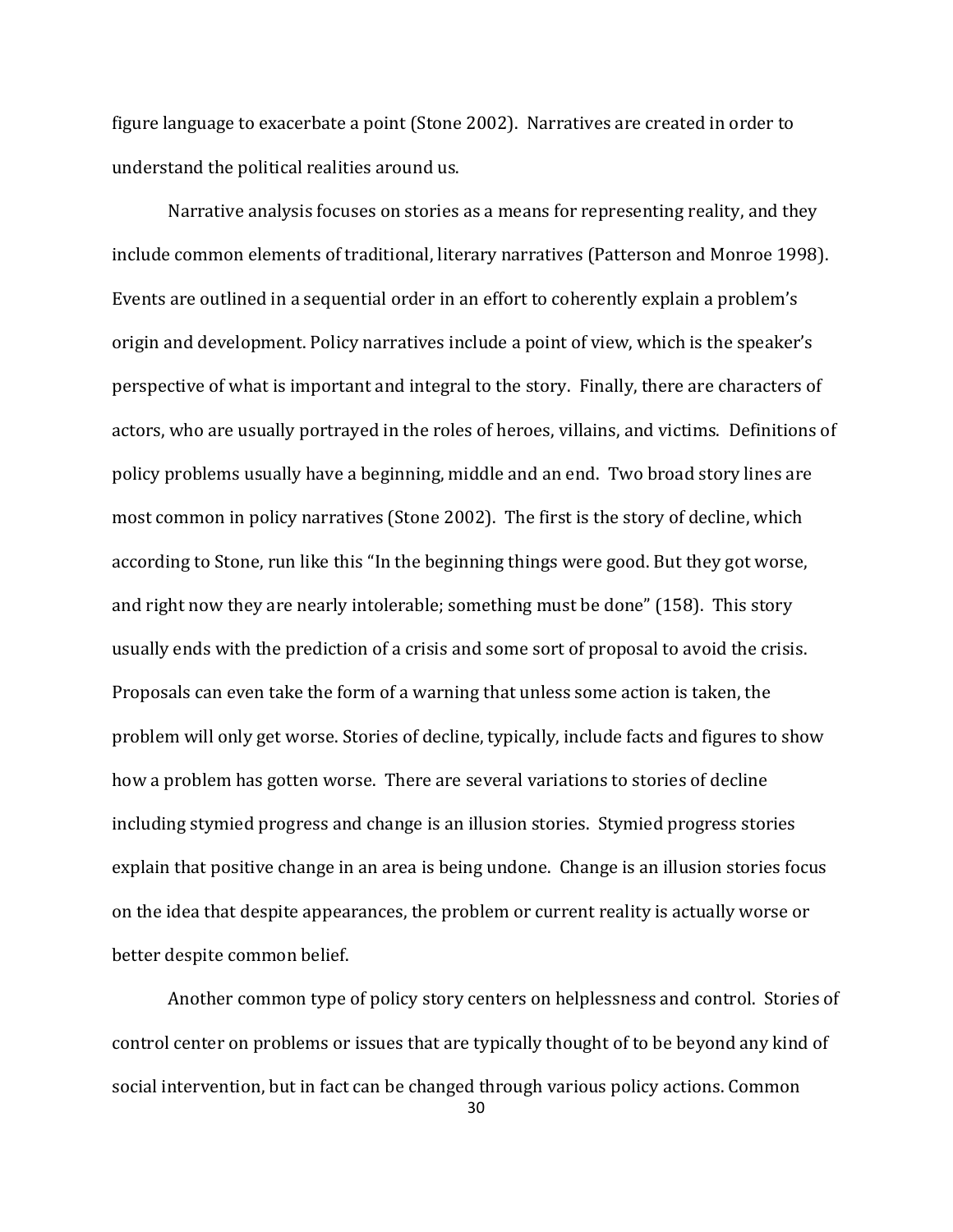types of stories of control are the blame the victim story and the conspiracy story. Blame the victim stories seek to explain a given problem by suggesting that people affected by an issue have, in fact, brought it upon themselves. Conspiracy stories center on the idea that powerful entities have been controlling certain situations in order to gain some sort of advantage. Whatever the motive behind a story, all stories include various metaphors and symbols to illustrate the depth of the issue. Stories are intended to drive the audience to a course of action.

Stories are constructed to make a point and propose certain remedies for various policy problems. Fischer (2003) argues that policy narratives are centered on the concept of human intention and seek to construct the social meaning of a given situation. Fischer also states that "the narrative is especially geared towards the goals of the actors and the way changing goals and intentions causally contribute to social change; it seeks to comprehend and convey the direction of human affairs" (163). Narratives are based off of the objections and point of view of the storyteller. Well-constructed narratives will aid the audience in sifting through various, and oftentimes, conflicting opinions, facts, and stories. Policy narratives also help to shed light on the fact that it is possible to ameliorate a situation through various proposed policy actions, usually those actions favored by the storyteller. Storytelling increases our conceptual knowledge about a given situation beyond just facts and figures by embedding how individuals are oriented in society.

Jones and McBeth (2010) introduced an empirical way to analyze narratives called the Narrative Policy Framework (NPF). NPF is a "quantitative, structuralist, and positivistic approach to the study and theory building of policy narratives" (2010: 339). This framework pulls together postpositivist concepts and positivist standards of evaluation to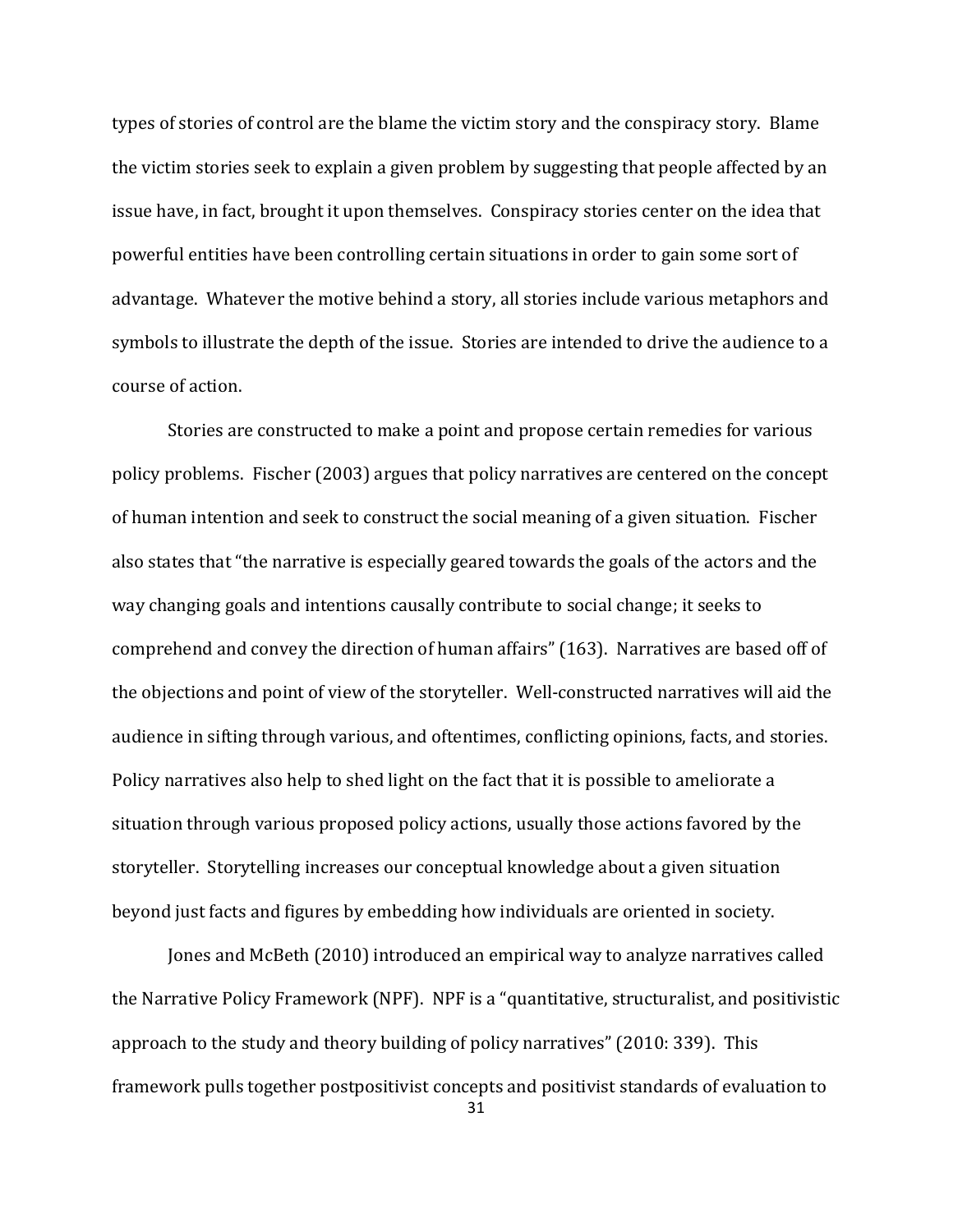create "more productive debates over how stories influence public policy" (340). NPF accounts for all of the fundamental elements of narrative including setting, plot, character, and the moral of the story or policy solutions and the overall content of the story based on ideologies and cultural contexts.

Jones and McBeth then argue that these inputs can be used to study narratives at the micro and meso levels. Empirical research of narratives at the micro level is concerned with explaining how policy narratives impact public opinion. Therefore, research would center on the evaluation of how narratives persuade individuals. Several causal strategies utilized in policy narratives help to influence and aggregate public opinion. The first of these strategies is canonicity and breach. Canonicity is referred to as the state of normalcy, or the idea that things are where they should be. Stories can shatter canonicity by changing the way we view the world and breach the norm. Jones and McBeth hypothesize that as a narrative's level of breach increases; the individual who is exposed to that narrative is more likely to be persuaded. The second causal strategy is narrative transportation. Narrative transportation describes the audience's involvement with the story's protagonists. The authors hypothesize that as narrative transportation increases; the individual who is exposed to that narrative is more likely to be persuaded. The third causal strategy is congruence and incongruence. Narratives are crafted to agree with one's reality to the extent that it is in line, or congruent, with their belief system or ideologies. Individuals are highly protective of their values; therefore it is difficult for one to be persuaded by a story that is incongruent with their ideologies. The hypothesis rests on the idea that as one's perception of congruence increases, the more likely an individual is to be persuaded by the narrative.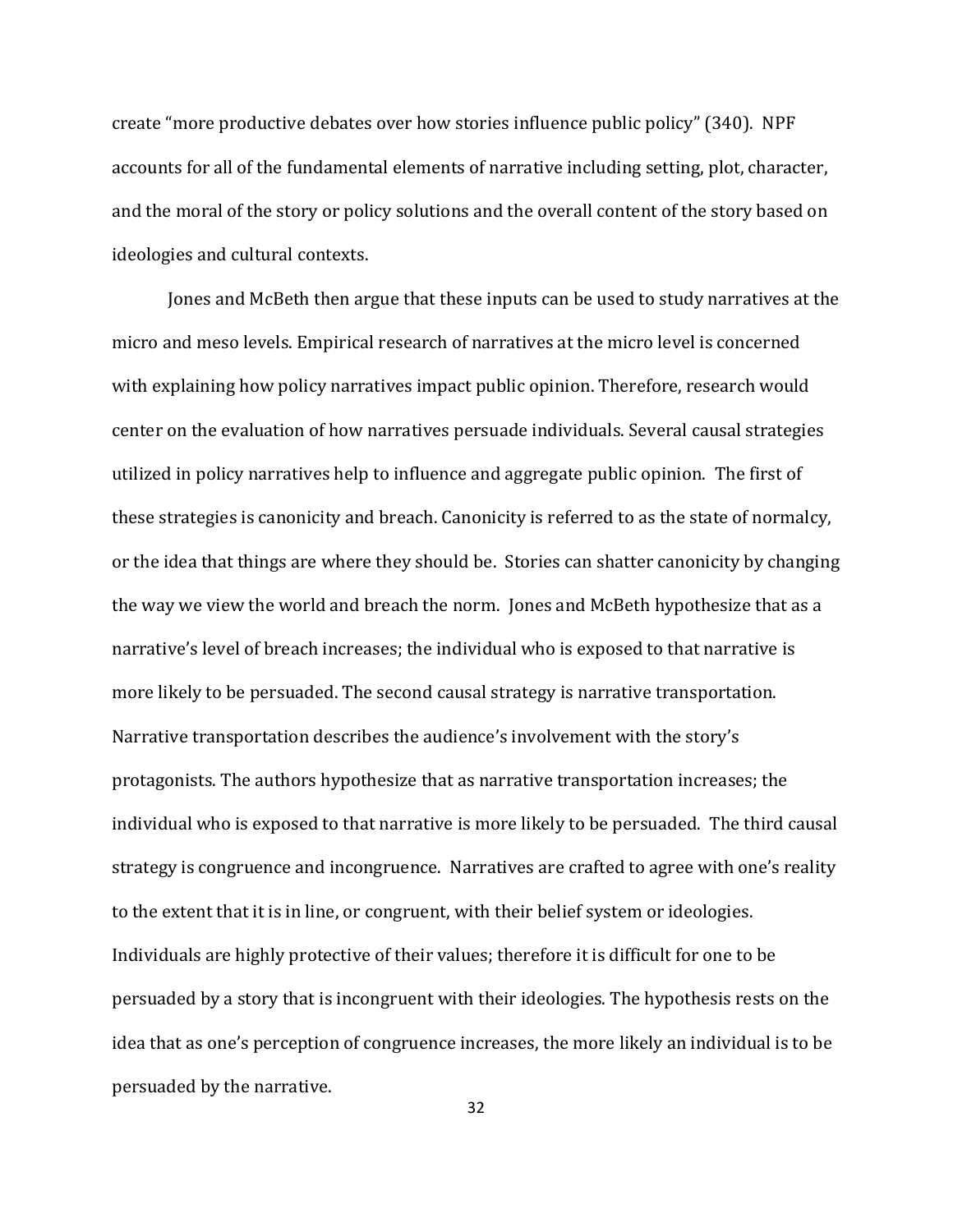The last causal strategy outlined by Jones and McBeth is narrator trust and credibility. The storyteller's trustworthiness, accuracy, objectivity, expert status and overall likeability influence the audience's willingness to accept their message. The hypothesis states that as trust in the narrator increases, the more likely an individual is to be persuaded by the narrative. The other portion of NPF rests on analyzing narratives at the meso level. Meso level narrative analysis is interested in explaining how policy narratives influence policy solutions and outcomes. There are three hypotheses that go along with meso level narrative analysis. The first is that individuals or groups who are portraying themselves as losing on an issue will use narrative to expand the policy issue in order to increase their supporters. The second is the individuals or groups who are portraying themselves as winning on an issue will use narrative to maintain the status quo. Lastly, the third hypothesis states that groups will use narrative to later and manipulate the composition of coalitions for their own benefit. Shanahan, Jones, and McBeth (2011) furthered NPF by intersecting it with Paul Sabatier and Hank Jensen-Smith's (1993) Advocacy Coalition Framework (ACF), and seeking to further ACF's explanation of the policy process and outcomes.

## **Conclusion**

33 The various dimensions of political language provide an explanation as to how problems move in and out of public attention, however there are some limitations to the field. For instance, the study of political language is open to interpretation. The researcher is only able to report the ways in which a statement was said and cannot pinpoint or know exactly how something was perceived by others. There are also other dimensions that play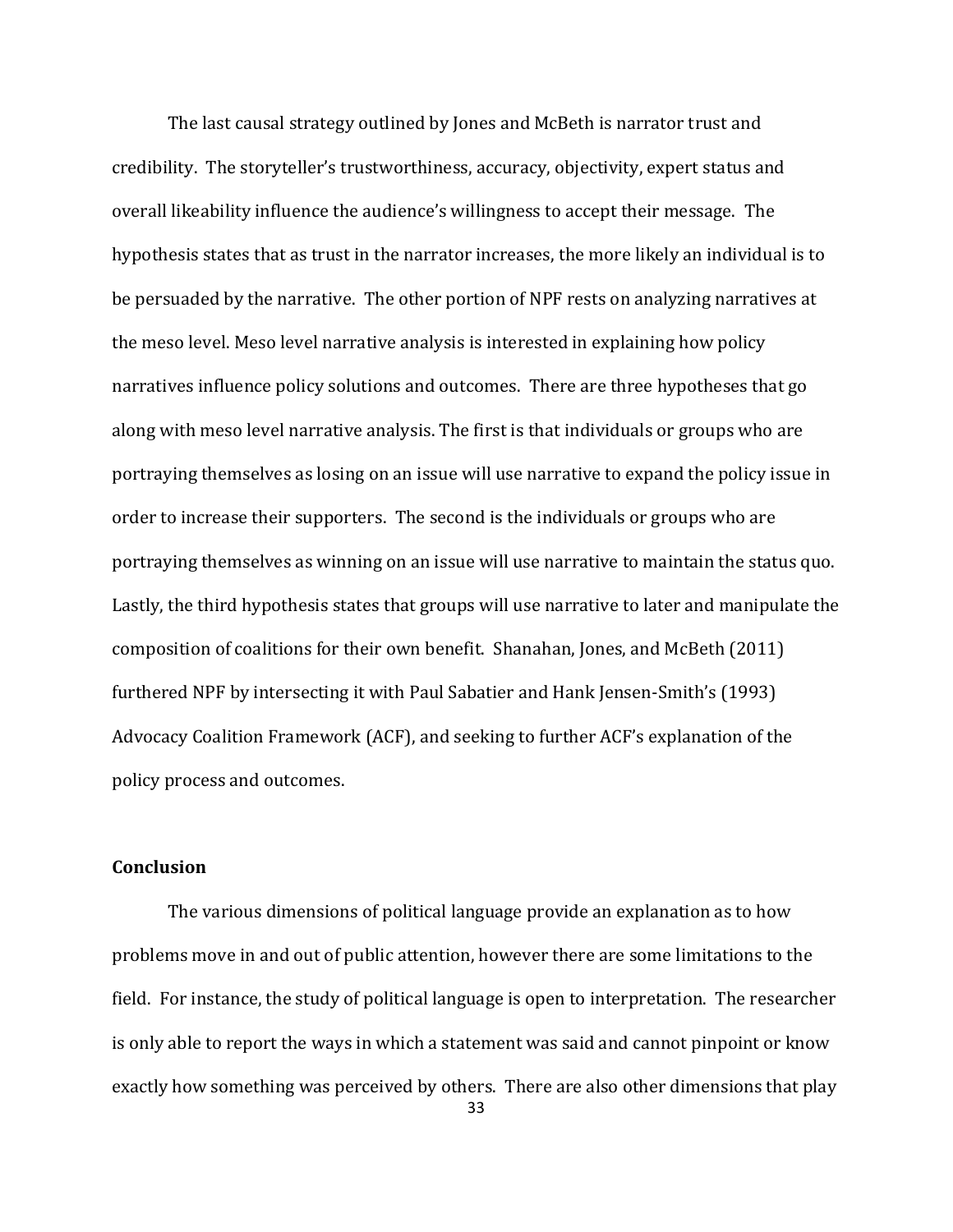into the attention a particular issue receives including interest group input, political party activity, legislative priorities, and the dynamics of the current political climate.

The study of political language allows one to dissect and categorize discourse using the theoretical frameworks presented in the preceding paragraphs. Studying immigration through a political language perspective outlines the contours of the debate and offers insight as to how and why information is presented to the public in a certain manner. Also, the political language perspective is useful when there is no hard data to support why some issues are perceived as problems and others are not. In regards to immigration, it is difficult to accurately count the number of undocumented individuals in the country at a given point and time. Therefore, ideology and emotion are often at the center of the debate over immigration policy in America, not hard data. Language analysis illuminates this important element of the development of immigration policy in the U.S.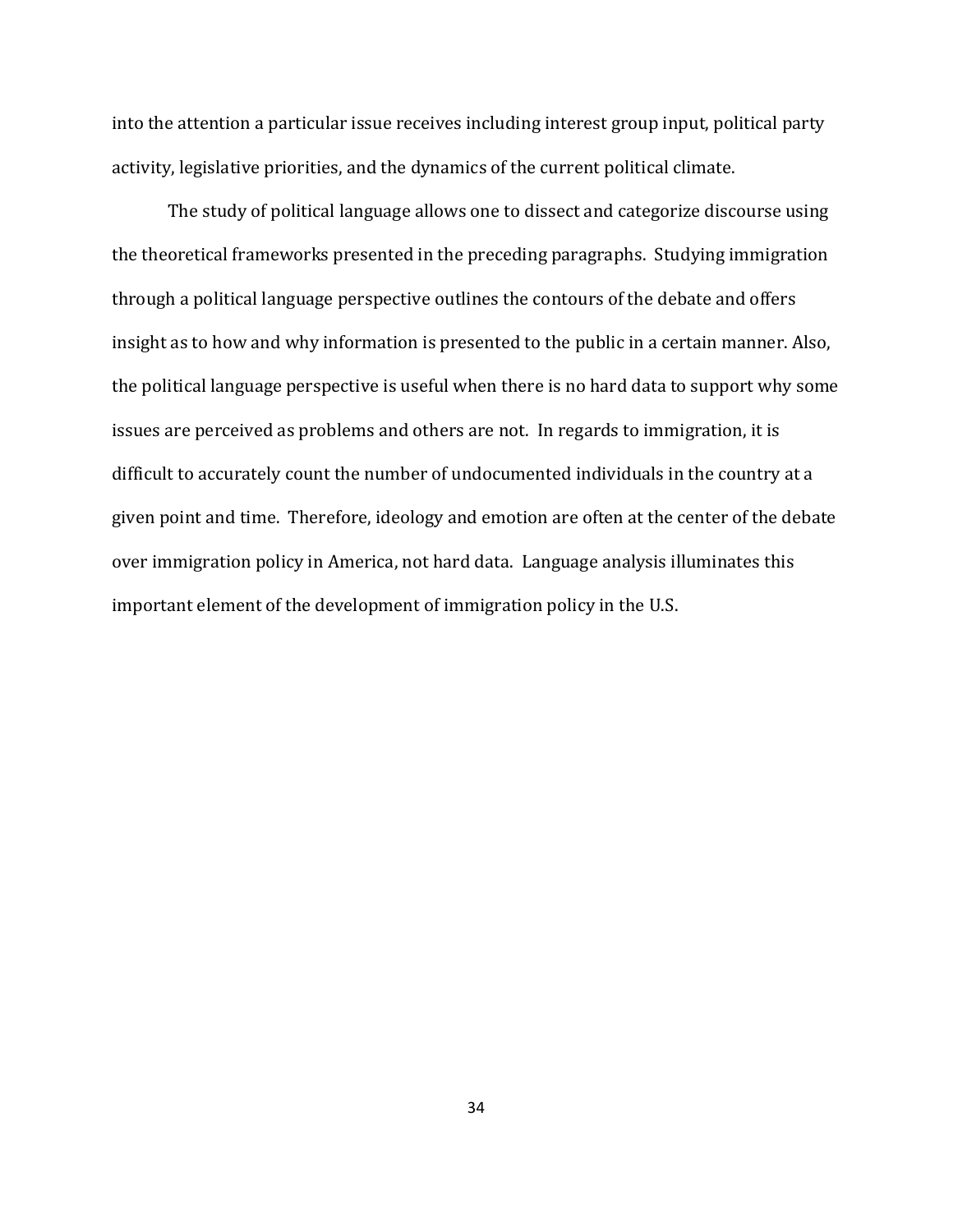### Works Cited

Baumgartner, Frank R., and Bryan D. Jones. *Agendas and Instability in American Politics*. Chicago: University of Chicago Press, 2009.

Edelman, Murray. *Symbolic Uses of Politics.* Urbana: University of Illinois Press, 1964 Entman, Robert M. "Framing: Toward Clarification of a Fractured Paradigm." *Journal of Communication* 43, no. 4 (1993): 51-58.

Fischer, Frank. *Reframing Public Policy: Discursive Politics and Deliberative Practices*. Oxford: Oxford University Press, 2003.

Goffman, Erving. *Frame Analysis: An Essay on the Organization of Experience*. Boston: Northeastern University Press, 1986.

Hirschmann, Albert. *Rhetoric of Reaction: Perversity, Futility, Jeopardy*. Boston: Belknap Press, 1991.

Iyengar, Shanto. "Framing Responsibility for Political Issues." *Political Behavior* 12, no. 1 (1990): 59-70.

Jones, Michael D., and Mark K. McBeth. "A Narrative Policy Framework: Clear Enough to Be Wrong?" *Policy Studies Journal*28, no. 2 (2010): 329-353

Kingdon, John W. *Agendas, Alternatives, and Public Policies*. London: Longman, 2006. Lakoff, George. *Moral Politics: How Liberals and Conservatives Think*. Chicago: University of Chicago Press, 2002.

Lau, Richard R., and Mark Schlesinger. "Policy Frames, Metaphorical Reasoning, and Support for Public Policies." *Political Psychology* 26, no. 1 (2005): 77-114. Patterson, Molly, and Kristen Monroe. "Narrative in Political Science." *Annual Review of Political Science* (1998): 315-331.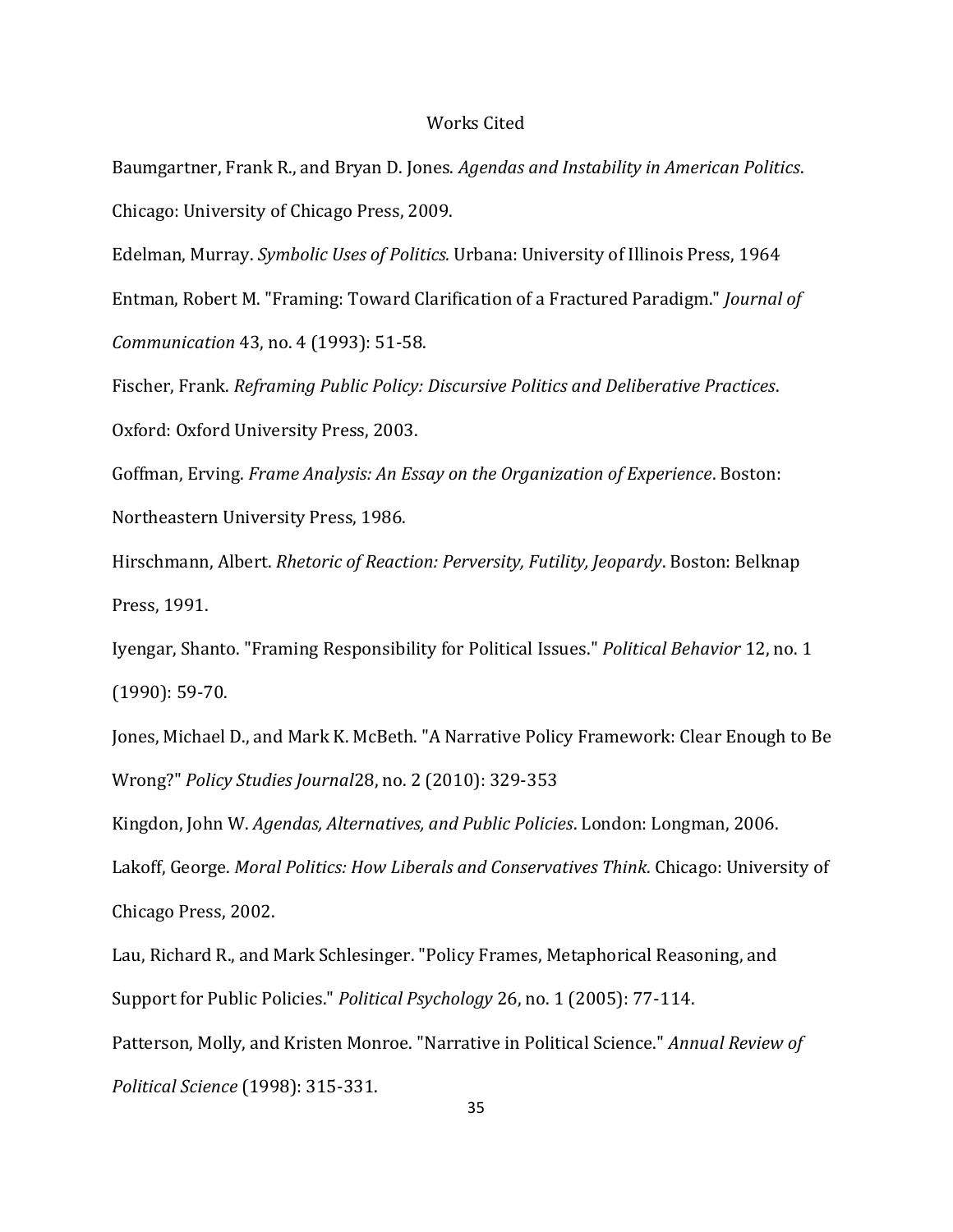Rochefort, David, and Roger Cobb. *Politics of Problem Definition: Shaping the Policy Agenda*. Wichita: University of Kansas Press, 1994.

Schattschneider, Elmer E. *Semi-Sovereign People: A Realist's View of Democracy in America*.

New York: Wadsworth, 1974.

Shanahan, Elizabeth A., Michael D. Jones, and Mark K. McBeth. "Policy Narratives and Policy Processes." *Policy Studies Journal* 39, no. 3 (2011): 535-561 Stone, Deborah. *Policy Paradox: The Art of Political Decision Making*. 3rd ed. New York:

W.W. Norton & Company, 2002.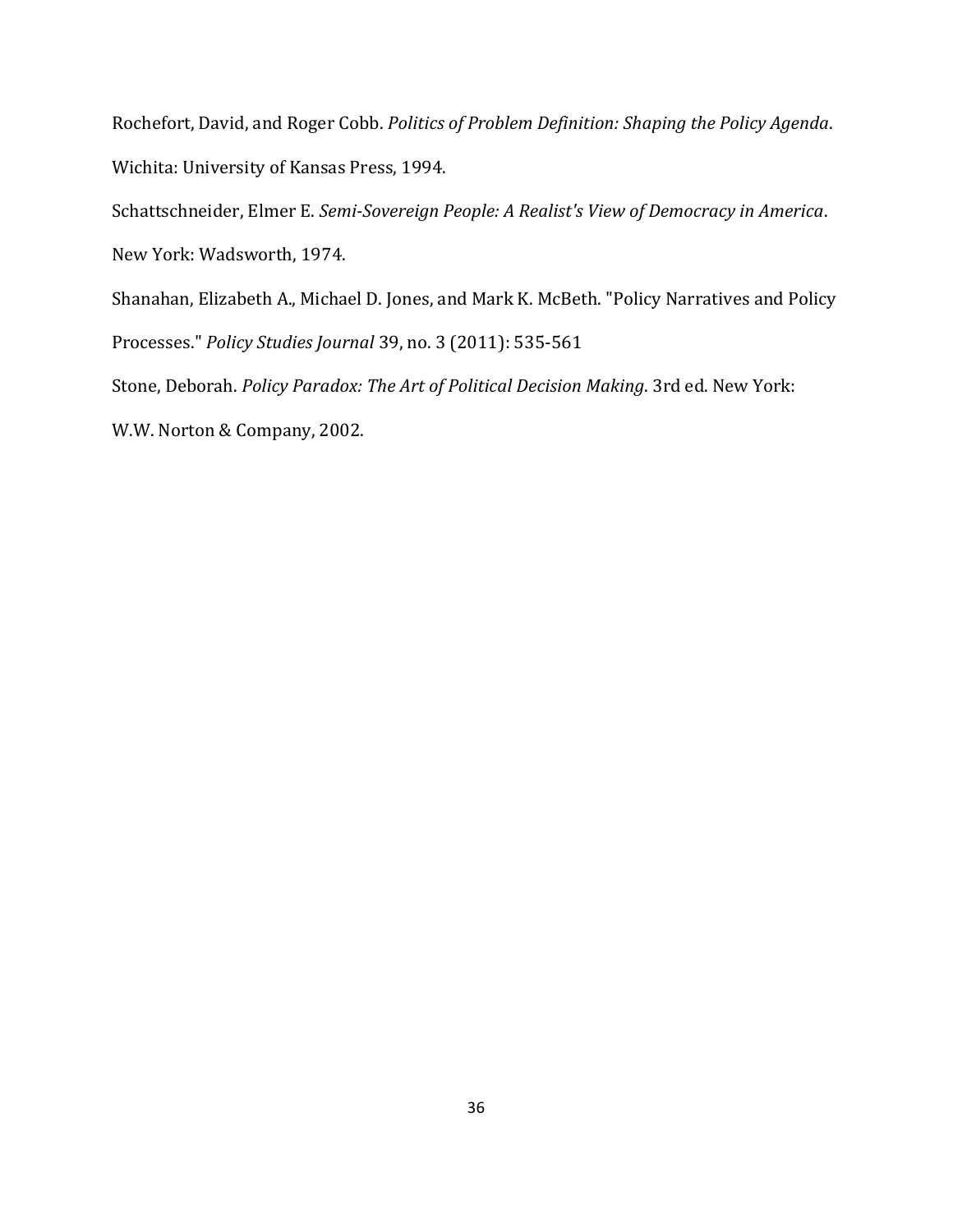## **Chapter 3**

# **PRESIDENTIAL RHETORIC & IMMIGRATION POLICY**

As the previous literature review illustrates, language holds a great deal of value in the political arena. To review briefly, the study of political language is used to explain how issues and problems move from issues of private concern to issues that require national attention and potential legislative action. How an issue gains importance is best explained through the study of agenda-setting. The agenda-setting perspective illustrates how and why issues emerge into spotlight and then fade out of the public's attention (Kingdon, 1980 and Baumgartner and Jones, 1991). Numerous rhetorical strategies help explain how certain issues end up as matters of importance for quite some time and then disappear from the public's attention. In order for an issue to gain agenda status it must, first, be defined as a problem. The ability of problem definers to address an issue as a problem or a matter of unimportance has a great impact on whether or not the issue becomes worthy of agenda status (Schattschneider 1960, Rochefort and Cobb 1994, Edelman 1964, Stone 2002, Hirschman 1991). Framing is another rhetorical strategy utilized to help the public make sense of complex issues.

Framing often refers to the effects of judgment and choice, and allows the public to utilize their own worldviews when simplifying a complex issue (Iyengar 1996, Lakoff 2002). Framing is similar to problem definition in the sense that it ultimately helps to define a problem's causality and generate different solutions and alternatives (Entman 1993, Goffman 1974, Lakoff 2002). Lastly, the concept of narrative combines storytelling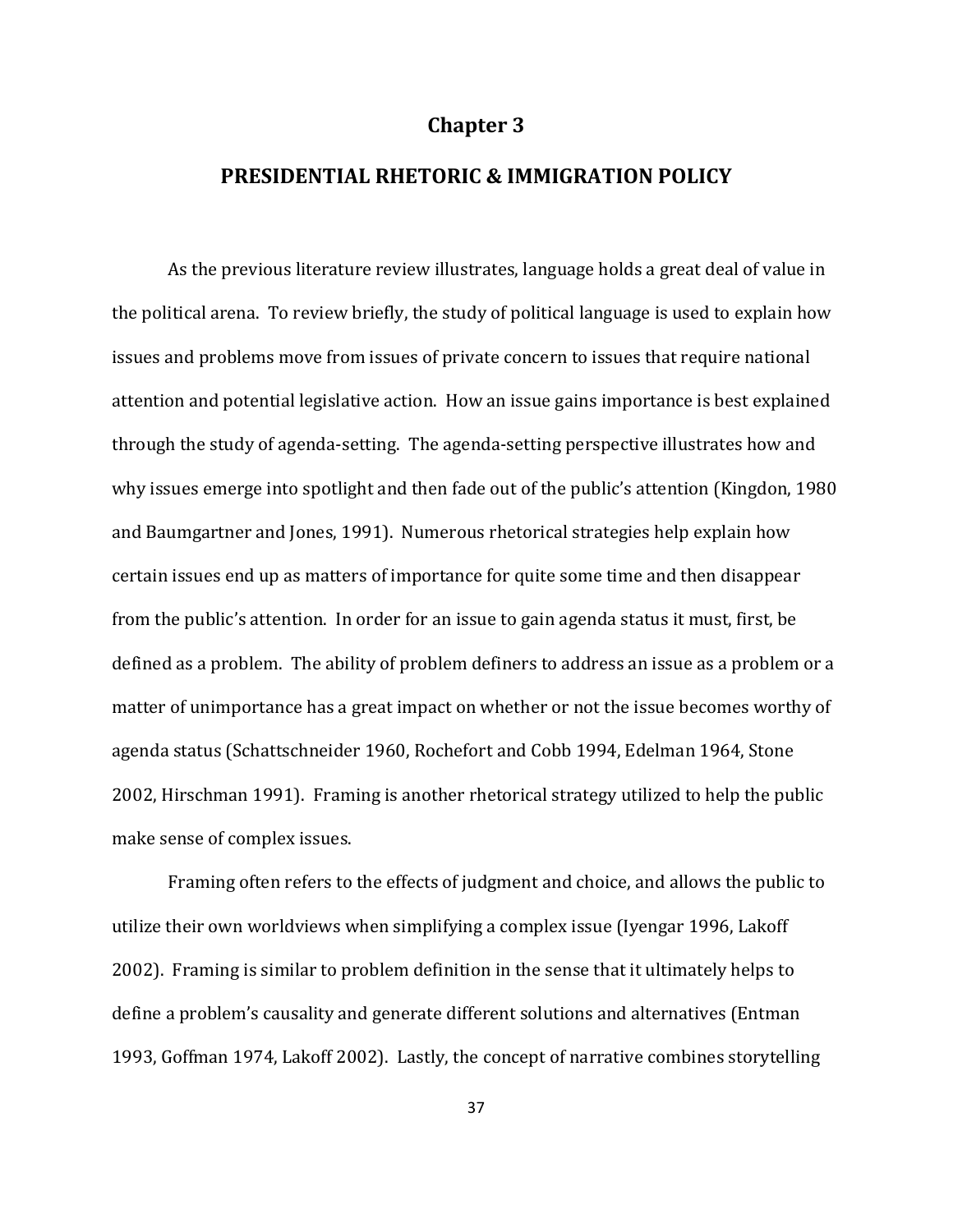and facts to make sense of an issue and propose remedies (Patterson and Monroe 1996, 1998, Stone 2002, Fischer 2003, Jones and McBeth 2010). Narrative, problem definition, and framing are important dimensions of political language whose identification helps us understand why issues of private concern move to problems considered worthy of legislative action.

#### **The Importance of Metaphors**

Aside from problem definition strategies, another important aspect of political language is metaphor. George Lakoff and Mark Johnson (1980) argue that metaphors do more than just make our thoughts more vivid and interesting; they actually help to shape our perceptions and understanding. Metaphors are typically thought of as a function of language alone, not a function of thought or action. Lakoff and Johnson argue that metaphors are, in fact, pervasive in everyday life, not just in language or in thought. Essentially, our ordinary conceptual system is fundamentally metaphorical in nature. The systematic nature of metaphors allows us to comprehend one aspect of a concept in terms of another. Metaphorical concepts that are systematic are referred to as structural metaphors. Lakoff and Johnson point out that the most common conceptual metaphor is the idea that arguments are war. For instance, the argument as war metaphor is conceptualized by statements such as, "your claims are indefensible," or "they attacked every weak point in my argument." These statements illustrate arguments as wars or battles that have a clear winner and loser. The final group of metaphors identified by Lakoff and Johnson are orientational metaphors. These metaphors have a basis in our cultural and physical experience. Orientational metaphors organize a whole system of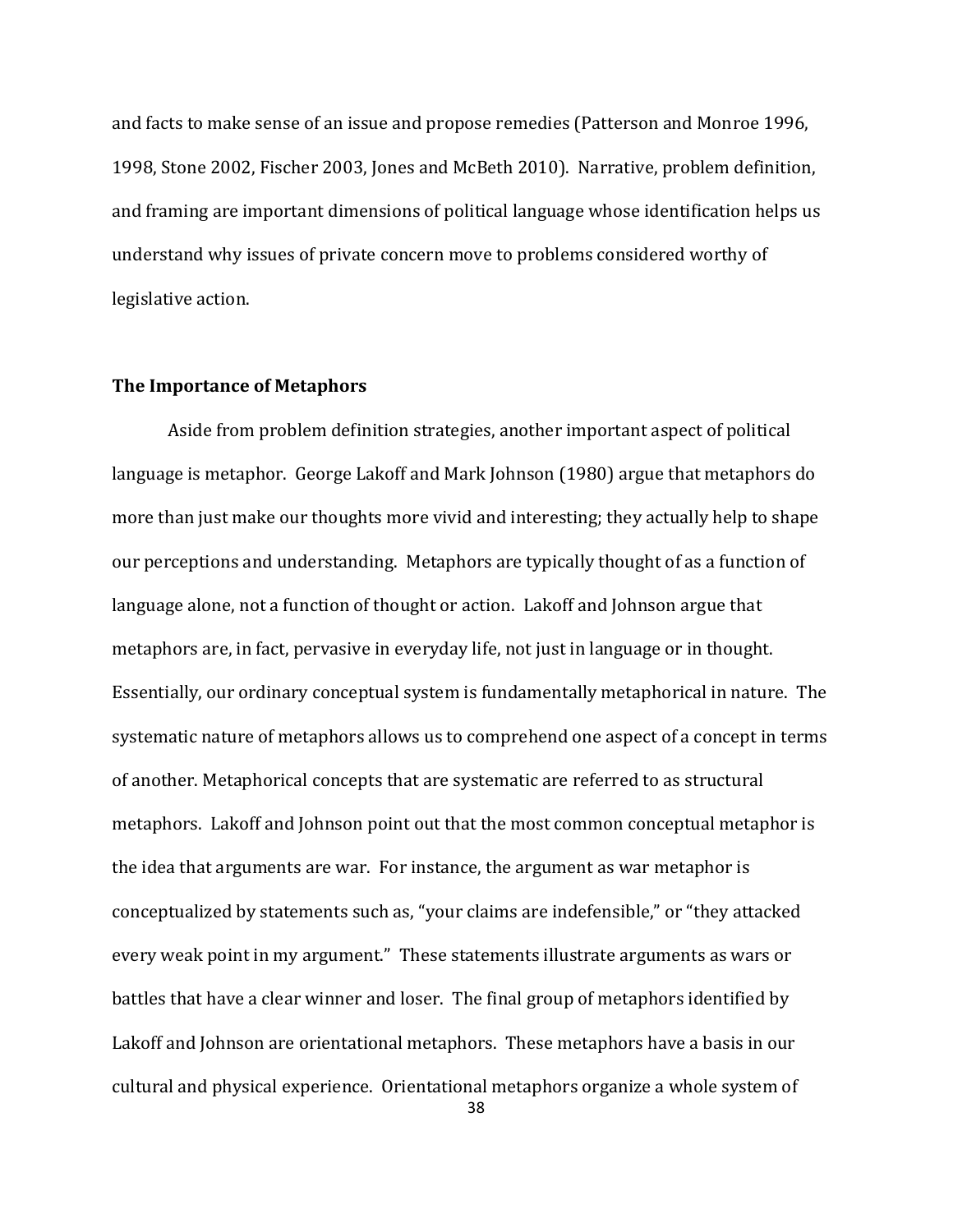concepts in terms of another, and generally refer to space. Common orientational metaphors include high status is up, low status is down. Statements such as "she'll rise to the top" and "he is at the bottom of the social hierarchy" illustrate that the concept of status is correlated with power, and those with power are said to be on top. Metaphors provide context to everyday situations, and work to shape perceptions and understandings around various concepts.

39 Metaphors are especially pervasive in the political realm. Mark Schlesinger and Richard Lau (2000) postulate that both the public and political elites comprehend complex policies, in part, by reasoning through policy metaphor. Reasoning by policy metaphors involves making comparisons between proposed policy alternatives and more readily understood social institutions. These comparisons reduce the cognitive burden often associated with trying to reason through complex policy problems and reveal potential alternatives that might not have otherwise been revealed to the policy maker. Metaphorical reasoning involves five different cognitive processes, including identifying causal responsibility, assigning treatment responsibility, applying norms of fairness, evoking affective responses, and establishing concrete comparisons. Schlesinger and Lau also postulate that metaphorical reasoning involves several distinct stages. The first includes understanding the metaphor at hand. The next steps involve deciding whether the metaphor is an appropriate guide to policy and determining whether is it compatible with other favored institutional templates. While metaphorical reasoning has its limits, more explicit reliance on metaphorical alignment has the potential to improve deliberation in the political arena (Schlesinger and Lau 2005). Schlesinger and Lau utilize health policy examples to illustrate their argument. A common policy metaphor utilized in the debate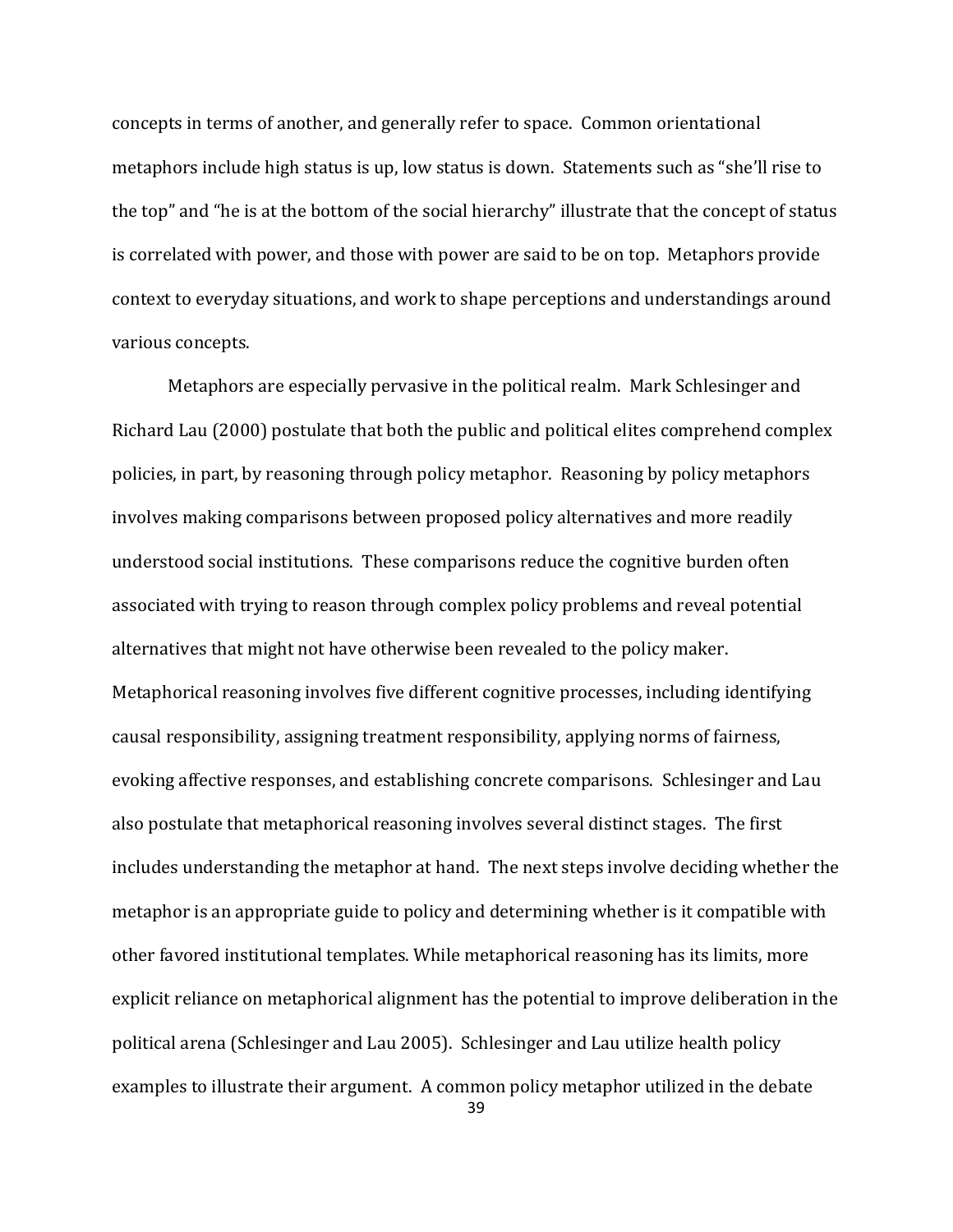over health care policy is the idea that access to quality health care is a right. By defining something as a right, there is a connotation that the issue at hand is important and necessary to the everyday lives of citizens, and therefore, it is important to deliver a solution that awards this proposed right to individuals.

Metaphors can work to allow the public and political actors to comprehend complex policy problems in terms of other, more familiar concepts. As policy problems within the political arena become more complex, language and rhetoric play an important role in helping citizens and leaders in all levels of government look at all possible policy alternatives and work towards solving the issue at hand.

### **The Importance of Presidential Rhetoric**

The rhetorical role of the president is becoming increasingly important to the political arena. The president's ability to take center stage and speak on issues allows him to wield tremendous influence over the direction of public policy during his term in office. Sam Kernell (1997) points out that the American president has come to rely on "going public" or making direct appeals to voters in order to encourage Congress to take legislative action on a certain issue or problem. The president relies on this strategy because the divided nature of government makes bargaining a less appealing and successful strategy, forcing presidents to turn to public appeals. When a president "goes public," they seek to mobilize support from other politicians on their behalf. Typically, the president will target a particular audience or constituency with their message. Today the president has the ability to do press conferences and special appearances on a particular issue that can be watched by a large audience through television and the Internet. Aside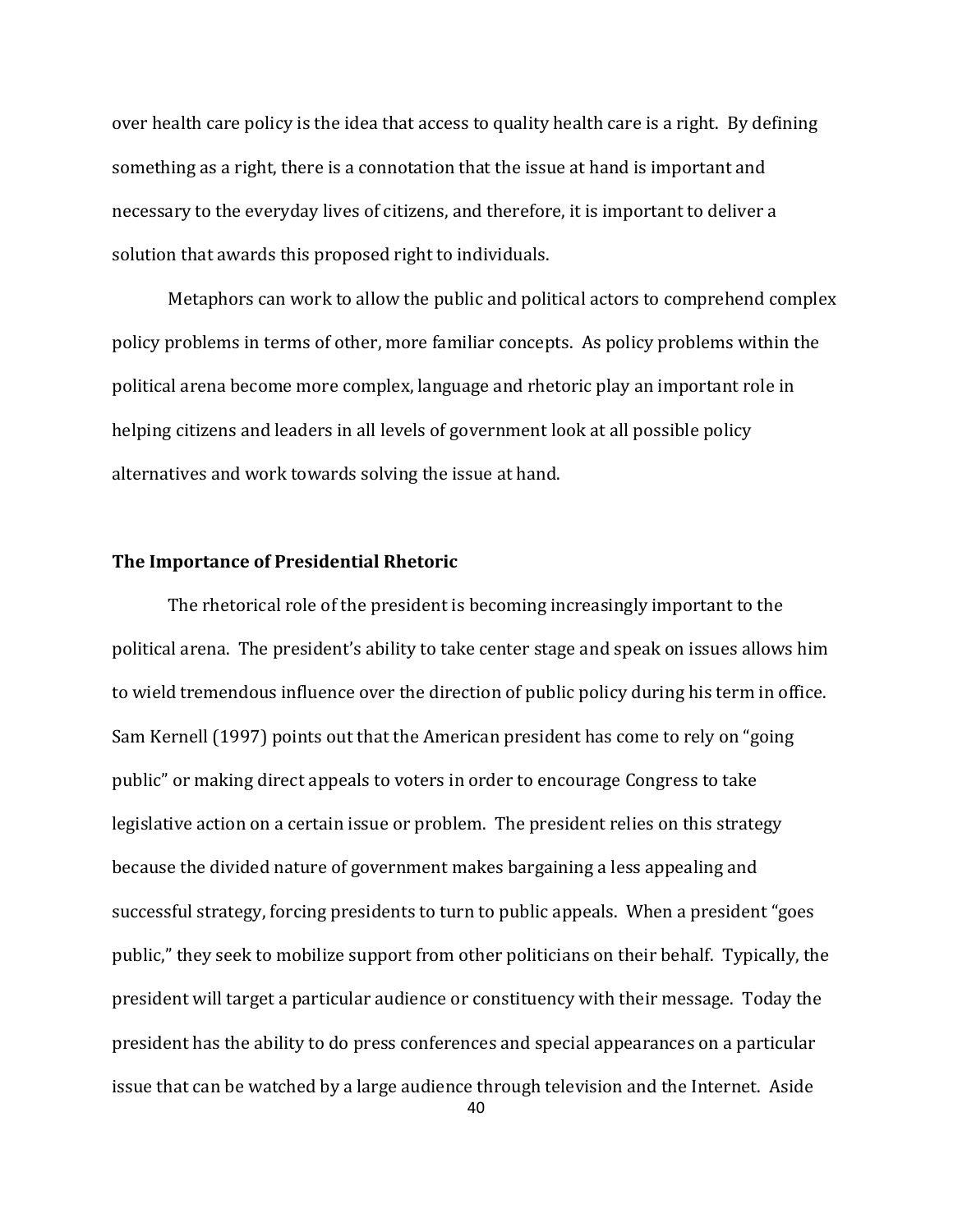from the power of "going public," the president has numerous other rhetorical devices that can be utilized to express opinions, influence legislative action, and orient the public towards a particular issue or problem, including inaugural addresses, signing statements and "war rhetoric" (Campbell and Jamieson 2008).

The power of presidential rhetoric to orient the public towards a particular issue is extremely powerful, as Andrew Whitford and Jeff Yates (2009) point out. Whitford and Yates utilize the social construction theory to explain how certain characterizations of populations that will be affected by a particular course of policy action. A social construct is said to be anything that exists as a product of human social interaction, instead of by virtue of objective, human-independent existence. Examples of social constructs are governments, money, language, race, gender, nationality, and so on. These constructs have normative and evaluative connotations, and cast the related populations in either a positive or deserving light, or a negative or an undeserving light. Other authors, such as Vanessa Beasley and Mary Stuckey further address the characterizations often made by the president.

Beasley (2006) explores the issue of national identity in presidential rhetoric from three main areas: immigrants, race, and gender. She examined the ways in which presidential rhetoric included and excluded these groups in the definition of the American people. For all three, she finds that presidents are somewhat contradictory in how they talk about the collectivity. On the one hand, presidents tend to emphasize the common values shared by all Americans as one strategy to include everyone under the umbrella of "Americanism." On the other hand, she finds that frequent references to civil religious themes suggest that only certain citizens qualify for membership in the group.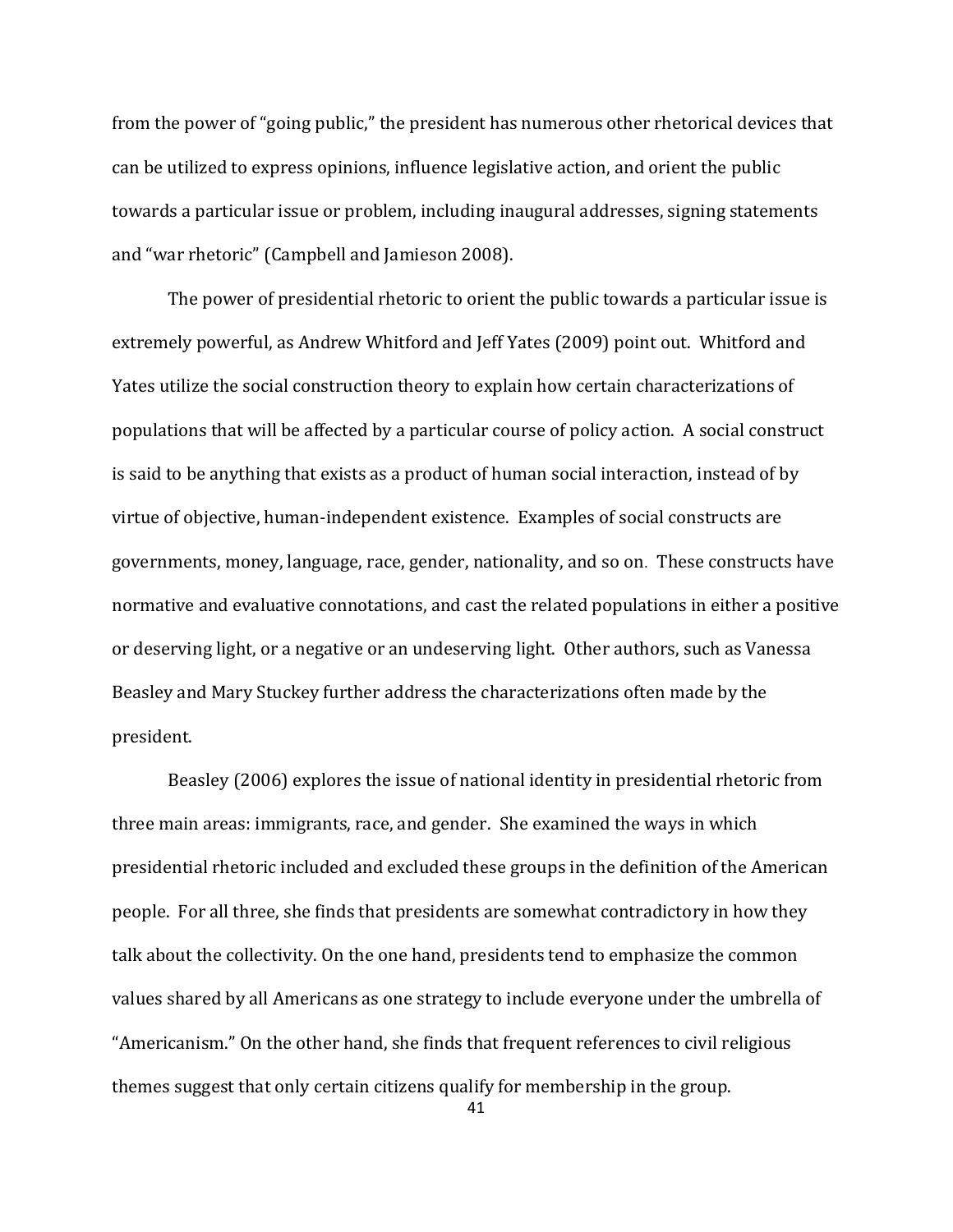Mary Stuckey also tackles the issues of inclusivity and exclusivity in presidential rhetoric, in *Defining Americans* (2004). Stuckey's focal point is how exclusive presidential discourse has changed over time. Stuckey focused on her analysis on presidential speeches and pointed out that the president will often utilize invisible and visible metaphors to focus attention on typically excluded groups within American society. Beasley and Stuckey illustrate the important fact that the president is instrumental in not only taking policy positions, but further characterizing and defining the country's identity.

### **The Emerging Role of the President in Immigration Reform**

Conversations about immigration reform started to reemerge following the September 11th terrorist attacks in 2001. The attacks prompted a large realignment of the American immigration system from the introduction of the Department of Homeland Security, a newly created governmental agency that focused exclusively on security and the introduction of new security measures at the borders and in the air. President George W. Bush quickly became an important figure in the immigration debate and in 2004 began a campaign to reform America's immigration system. In all of his State of the Unions in the years following and in many other speeches directed towards immigration policy, President Bush lobbied for comprehensive immigration reform. Throughout his terms in office, President Bush spoke about immigration through the frame of national security, but still advocating for a temporary guest worker program from immigrants. For example, in his 2004 State of the Union Address, Bush(2004) stated:

Tonight I also ask you to reform our immigration laws so they reflect our values and benefit our economy. I propose a new temporary-worker program to match willing foreign workers with willing employers when no Americans can be found to fill the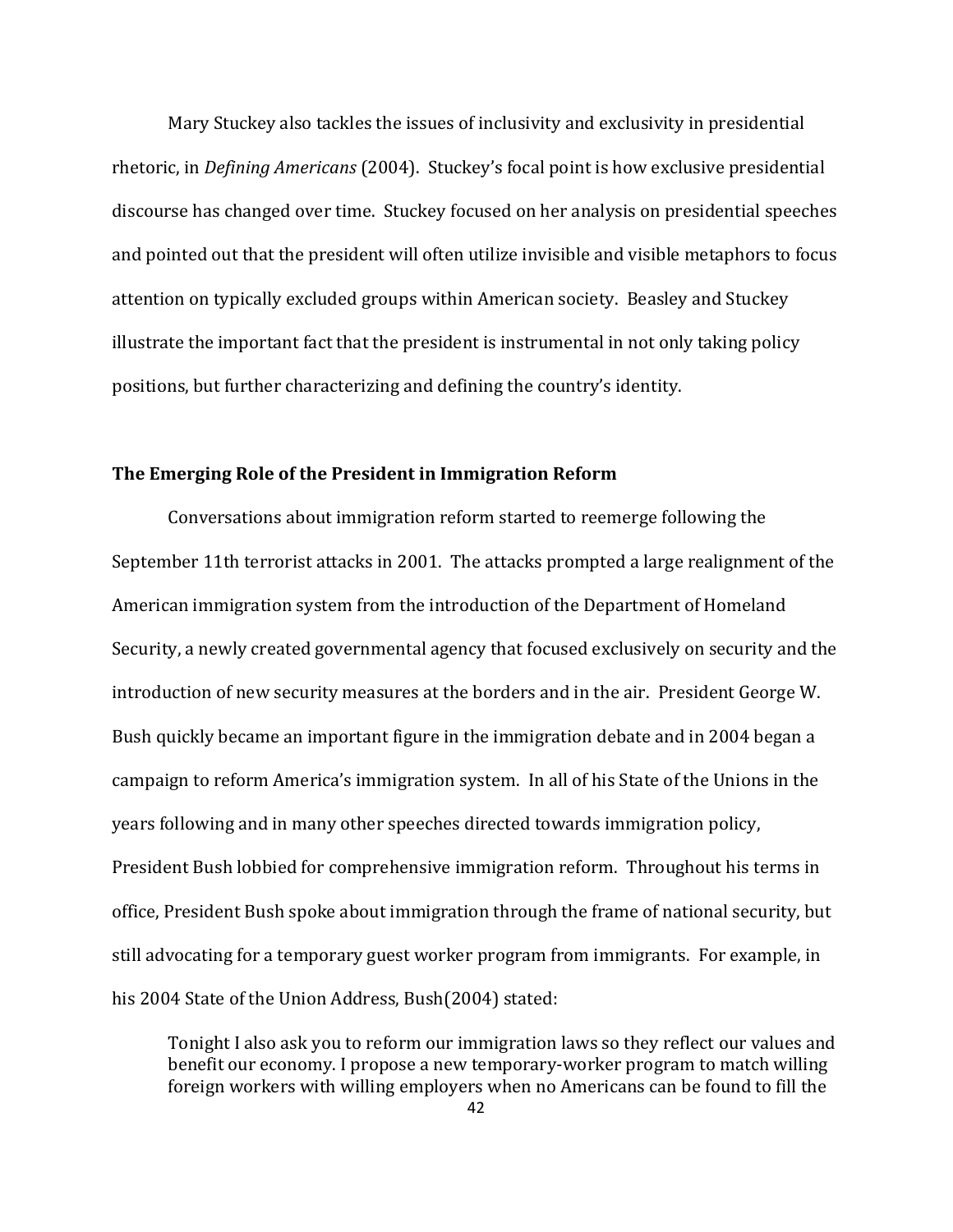job. This reform will be good for our economy because employers will find needed workers in an honest and orderly system. A temporary-worker program will help protect our homeland, allowing Border Patrol and law enforcement to focus on true threats to our national security. I oppose amnesty, because it would encourage further illegal immigration and unfairly reward those who break our laws. My temporary-worker program will preserve the citizenship path for those who respect the law while bringing millions of hard-working men and women out from the shadows of American life.

This quote exemplifies President Bush's stance on immigration reform, and his coupling of the issue with the theme of national security. His repeated references to security illustrate the importance of that concept in the time following the September  $11<sup>th</sup>$  attacks. Despite President Bush's very public stance and pleas for comprehensive immigration reform, such reform was never seen during his tenure in office. His stances on comprehensive immigration at the time were drastically different than the position of most of the Republican Party, which certainly contributed to the fact that immigration reform was never passed during his presidency.

Conversations about immigration reform have carried over into the presidency of Barack Obama. The Obama administration has argued that in order to effectively rebuild the economy, it is important to restore faith in America's "broken immigration system." President Obama has also implemented more immigration enforcement policies than President Bush. For instance, the most well known Obama enforcement policy is 287(g) or the Law Enforcement Partnership program. 287(g) awards access to the Immigration and Customs Enforcement database to state and local law enforcement to give them the opportunity to check the immigration status of individuals who are in police custody. If an individual is found unauthorized to be in the country then they are handed over to federal authorities to go through the deportation process. Also, unlike President Bush, Obama has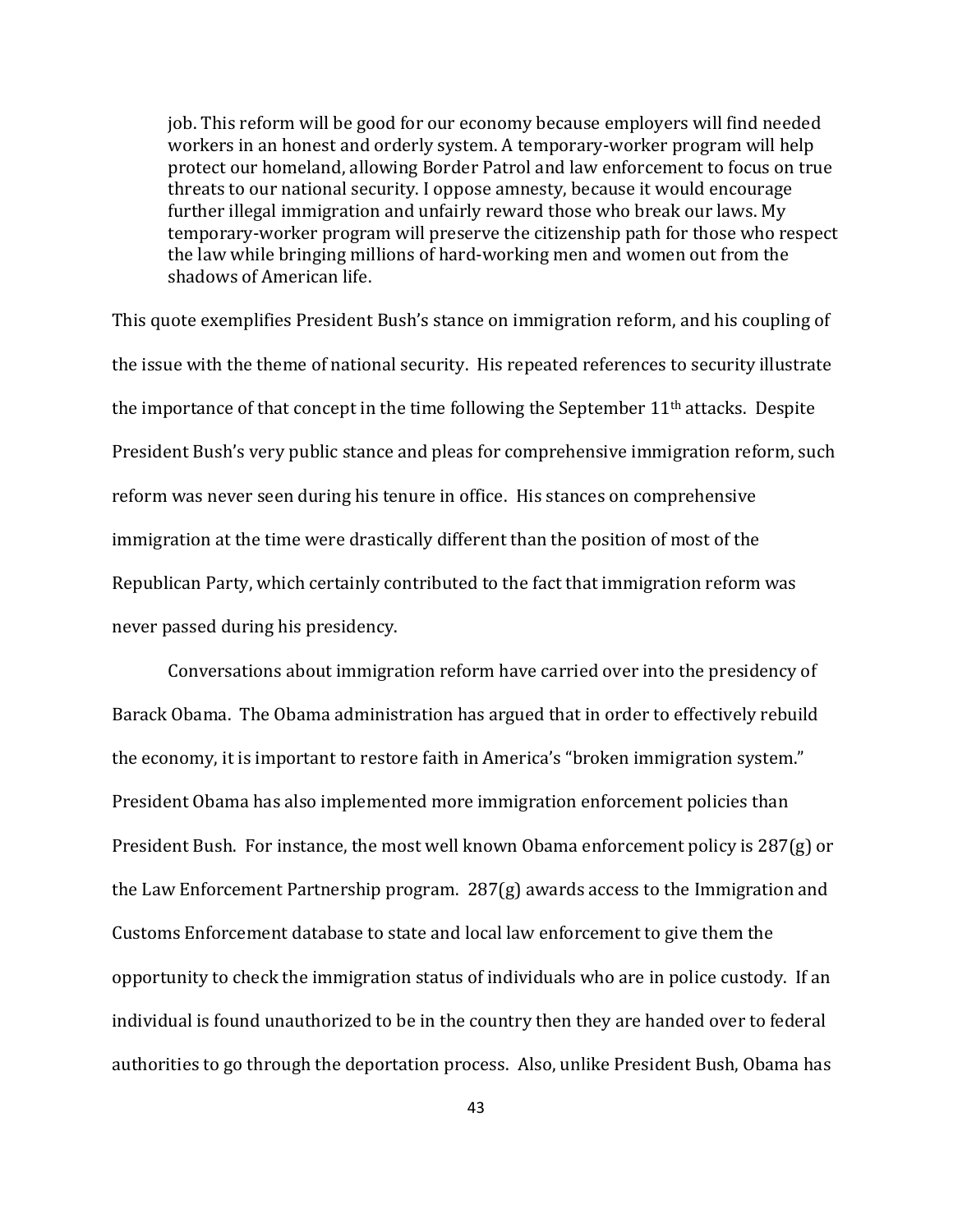had to deal with states trying to implement their own immigration policies while waiting for national comprehensive immigration reform to come from Washington. States, most notably Arizona, grew to be fed up with how slow immigration was being dealt with at the national level and implemented their own immigration enforcement policy, which other states began to model (Pearce, Arizona Republic 2010).

These state policies have led to greater discussion about who has control over immigration policy, the federal government or the states. As a result of this debate, President Obama has repeatedly urged Congress to pass a comprehensive immigration reform, but as of early 2013 action has yet to be taken. Many proposals have been placed on the table to facilitate pathways to citizenship for undocumented individuals, such as the Development, Relief, and Education for Alien Minors (DREAM) Act. The proposed DREAM Act would provide permanent residency to individuals who arrived in the country as minors if they complete two years of active military service, or two or four years at a higher education institution. In June 2012, President Obama issued an executive order loosely based off of the DREAM Act called Deferred Action for Childhood Arrivals (DACA). DACA halts the deportation process for minors who arrived in the United States before age fifteen and allows them the opportunity apply for employment authorization. DACA is not a pathway to citizenship, but it helps to make the naturalization process easier for many undocumented immigrants.

Both President Obama and President Bush have utilized various rhetorical and political strategies to make their positions known to the public and Congress. The focus of this analysis is their use of policy metaphors. The goal here is to illuminate this important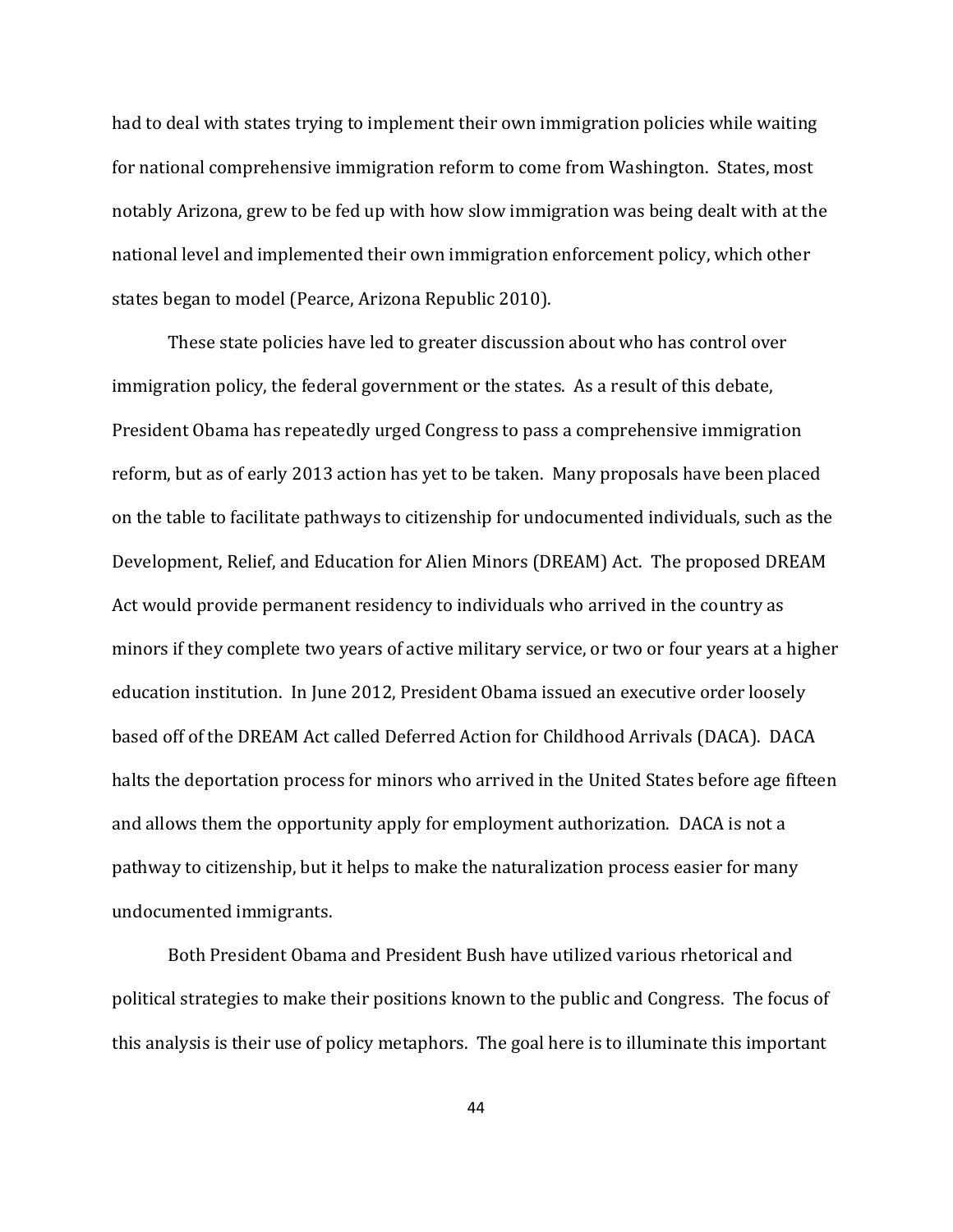dimension of political language in an effort to better understand the dynamics of contemporary immigration reform efforts.

### **Methods**

This project examines all of President Obama's and President Bush's State of the Union addresses, Sunday morning talk show appearances, and other speeches related to immigration from 2001 to present. These speeches were found using the *Public Papers of the President* database operated by the University of California in Santa Barbara. All State of the Union and inaugural addresses were examined, because these are important speeches in the president's tenure. The State of the Union is important because it sets his legislative agenda (Edwards 2012). While Sunday morning talk shows do not get a wide viewership, they provide a way for legislators to remain in tune with the political climate at that moment. Mentions about immigration reform became prevalent in President Bush's 2004 State of the Union addresses and has been mentioned in all of President Obama's State of the Union addresses. "Immigration speeches" and press conference related to immigration, which I defined to be those addresses that have a primary focus or orientation to immigration policy and reform, were also examined as part of this analysis. These other speeches were found by searching for the keyword *immigration reform* using the same database*.* The initial search yielded over three hundred results, but after excluding fact sheets, press releases, and the original text of executive orders issued by either president, the results were then narrowed to 65. The speeches were then examined looking for instances of metaphorical reasoning used to put the issue of immigration into context.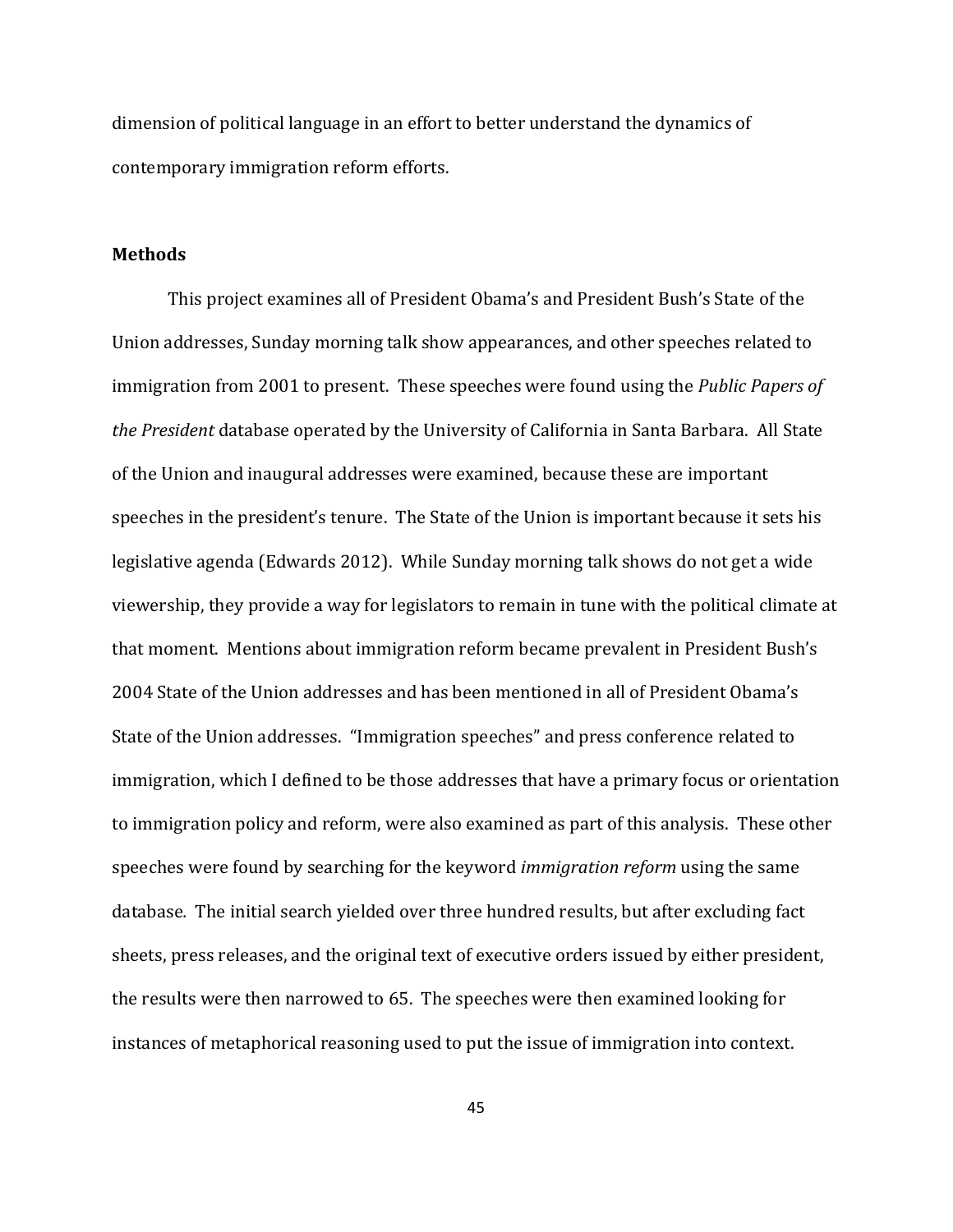### **Data Collection**

References to immigration reform did not start to enter into President Bush's State of the Union addresses until 2004. However, discussion about immigration reform entered into the political arena in 2001 following the terrorist attacks of September  $11<sup>th</sup>$ . The discourse centered on the following: issues surrounding national identity, "boots on the ground" metaphors and "living in the shadows" metaphors.

The concept of immigration is often closely tied to America's national identity and values. The majority of metaphors related to immigration illustrate how America was built with the hard work and dedication of individuals who immigrated to the country. The frequent use of national identity metaphors suggests that there was a deliberate attempt to align the issue of immigration reform with this long-revered lore of the American immigrant.

President Bush repeatedly utilized the "melting pot" metaphor in his addresses during his terms in office. The idea of a melting pot is well-known to many because it is often reinforced that America is a nation of immigrants and therefore it is important to pass comprehensive reform to eradicate unauthorized immigration. The use of metaphors, like "melting pot," illustrated the importance of immigrants to the American economic and democratic systems. Also, these metaphors help to contextualize the need for immigration reform. For instance, Bush's repeated reference the successes of immigrants in America because of their dedication to the "American Dream," shows how valuable and important these individuals are to society. Bush made the argument for temporary guest worker programs, because he did not believe in "amnesty," instead he argued that a guest worker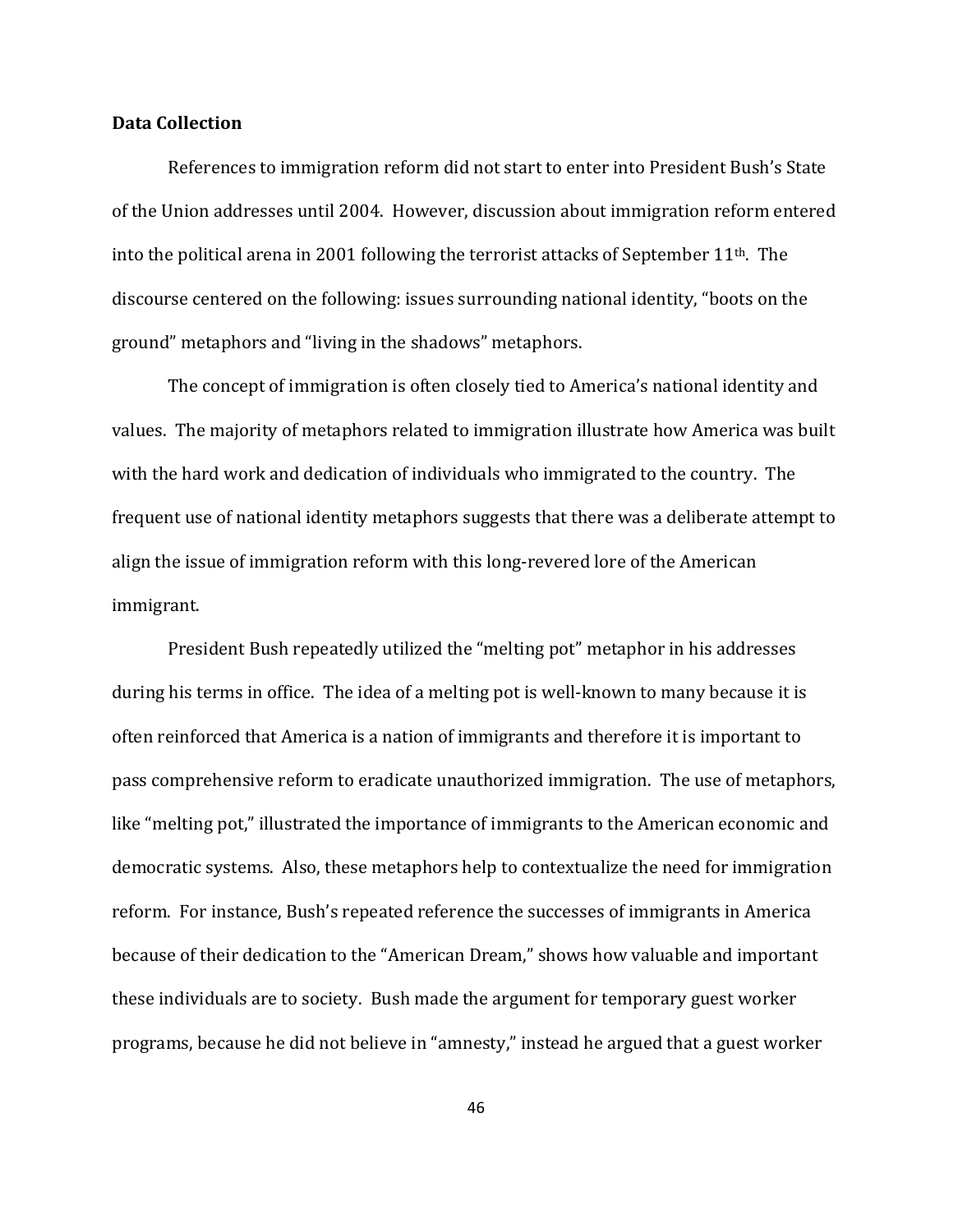program would continue to allow immigrants to flourish in America just as they have in the past. President Bush stated in this 2005 radio address:

Our nation has been strengthened by generations of immigrants who came to America through patience, hard work, and assimilation. In this new century, we must continue to welcome legal immigrants and help them learn customs and values that unite all Americans… In the coming months, I look forward to working with Congress on comprehensive immigration reform that will enforce our laws, secure our border, and uphold our deepest values.

Bush points out that many immigrants have come to America with the same dedication to the "American Dream" that naturalized citizens have. While national identity metaphors are being used, the focus on the "American Dream" also makes immigrant populations seem more proximal. By adding proximity to these populations, the audience is able to better relate to these American immigrant populations, as opposed to feeling removed from them. As noted previously, the closer proximity one feels towards an issue or a group at the center of an issue, the greater the support to find a solution to the problem at hand. Bush made several other references to national identity in his 2004 press conference with Mexican president Vincete Fox, his 2005 remarks to the United States Hispanic Chamber of Commerce, and his 2004 remarks at Mesa Community College in Phoenix, Arizona.

Unlike President Bush, national identity metaphors have not been frequently found in the addresses related to immigration reform delivered by President Obama. Obama's use of these metaphors illustrates the importance of building cohesion within the nation. In his most recent State of the Union address, President Obama made repeated references the rebuilding of the America within the context of immigration reform.

The opponents of action are out of excuses. We should be working on comprehensive immigration reform right now. But if election-year politics keeps Congress from acting on a comprehensive plan, let's at least agree to stop expelling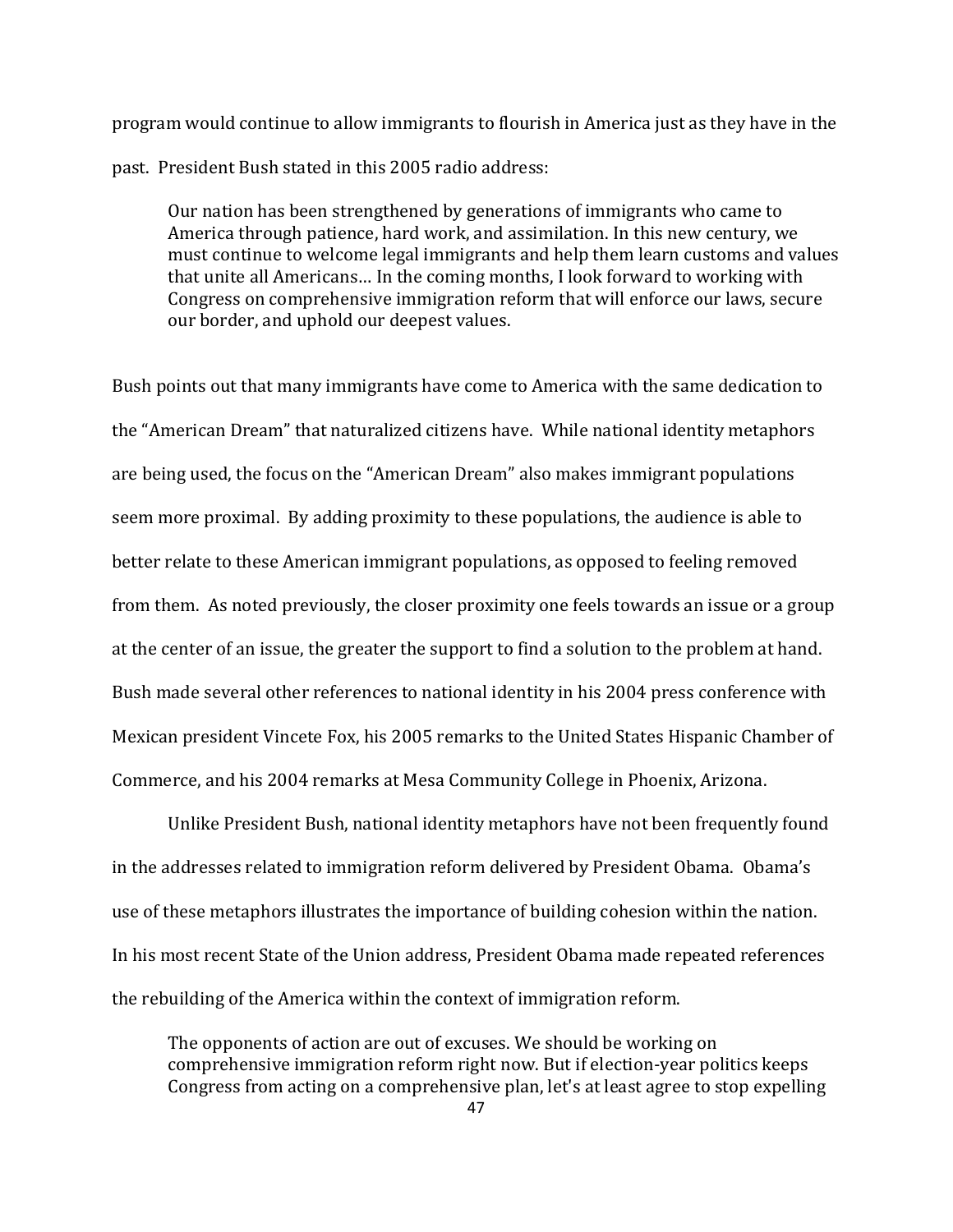responsible young people who want to staff our labs, start new businesses, and defend this country. Send me a law that gives them the chance to earn their citizenship. I will sign it right away.

In this excerpt, President Obama points to examples of the jobs that immigrants hold in America in order to further illustrate the role they play in establishing the country's national identity. Obama alludes to the history of the United States as melting pot, full of individuals from other nationalities that help to contribute to the identity and success of the U.S. Also, by pointing to the examples of the kinds of jobs that these individuals can hold, it further points to the need of a comprehensive immigration reform policy. President Obama made references to national identity in his 2009 State of the Union Address, his 2009 remarks at the National Hispanic Prayer Breakfast, and a 2009 press conference with Mexican president Felipe de Jesus Calderon.

National identity metaphors help to illustrate the need for immigration reform by characterizing America's immigrant populations as beneficial to the political system and economy. These metaphors also work to further frame and define the current issues surrounding immigration and work to help the issue gain more saliency in the political arena.

As noted previously, since 2001 immigration has been closely tied to the issues of national security due to the fact that the September 11<sup>th</sup> hijackers entered the United States through legally issued visas. This fact alarmed many politicians and citizens, and thus, caused the restructuring of agencies charged with overseeing and enforcing current immigration policies. The "boots on the ground metaphor" is used to illustrate the work that is being done on the border in order to promote national security.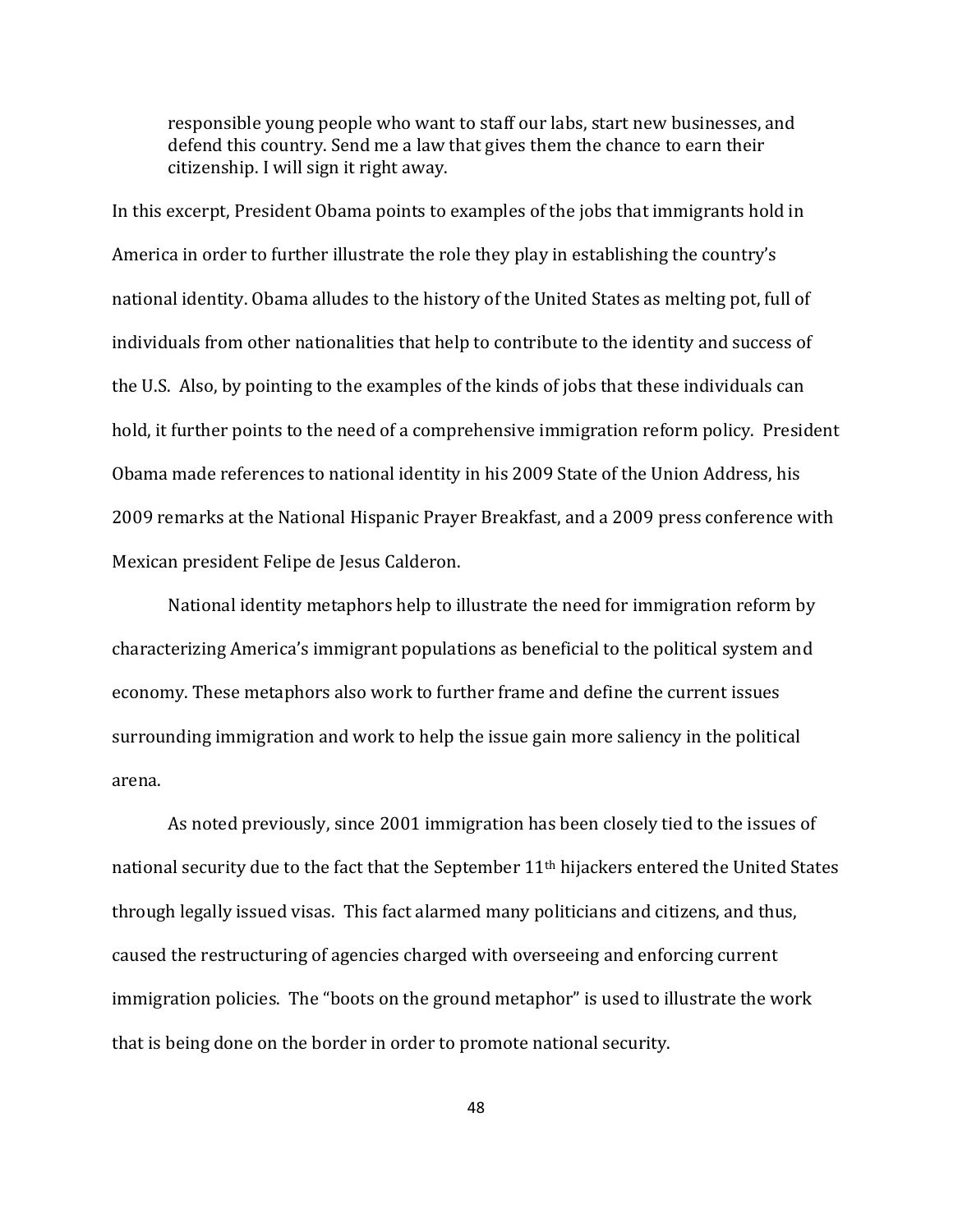President Bush made reference to the issue of security in all of his State of the Union addresses since 2004. These metaphors showed the relationship between security and immigration reform. Putting immigration in the context of security helps to further define the issue as a problem, shows the severity and causality of the problem, and helps to generate certain policy alternatives. As time went on, President Bush focused less and less on security in the majority of his addresses on immigration reform, and instead focused on the importance of immigration to the American economy in order to show the necessity of immigration reform and his proposed temporary guest worker program. In his 2009 remarks on border security in Tucson, Arizona, President Bush stated:

The third part of our plan to strengthen border enforcement is to stop people from crossing the border illegally in the first place. And we're increasing manpower; we're increasing technology and infrastructure across this border. We're integrating these resources in ways we have never done before. Since 2001, we've hired 1,900 new Border Patrol agents. I just signed a bill last month that will enable us to add another 1,000 Border Patrol agents. When we complete these hires, we will have enlarged the Border Patrol by about 3,000 agents, from 9,500 the year I took office to 12,500 next year. This is an increase of more than 30 percent, and most of the new agents will be assigned right here in the State of Arizona. And to help the agents, we're deploying technologies. Listen, technology can help an individual agent have broader reach and more effectiveness. When agents can take advantage of cutting-edge equipment like overhead surveillance drones and infrared cameras, they can do a better job for all of us.

This quote, while it does not explicitly mention boots on the ground, points to the increased number of agents that have been placed on the border since 2001. This measurement helps to illuminate what the government is doing to ensure that borders are secure and act on the problem at hand. Bush makes references to the increases in security in his 2006 remarks on immigration legislation passed by Congress, a 2008 interview with Brit Hume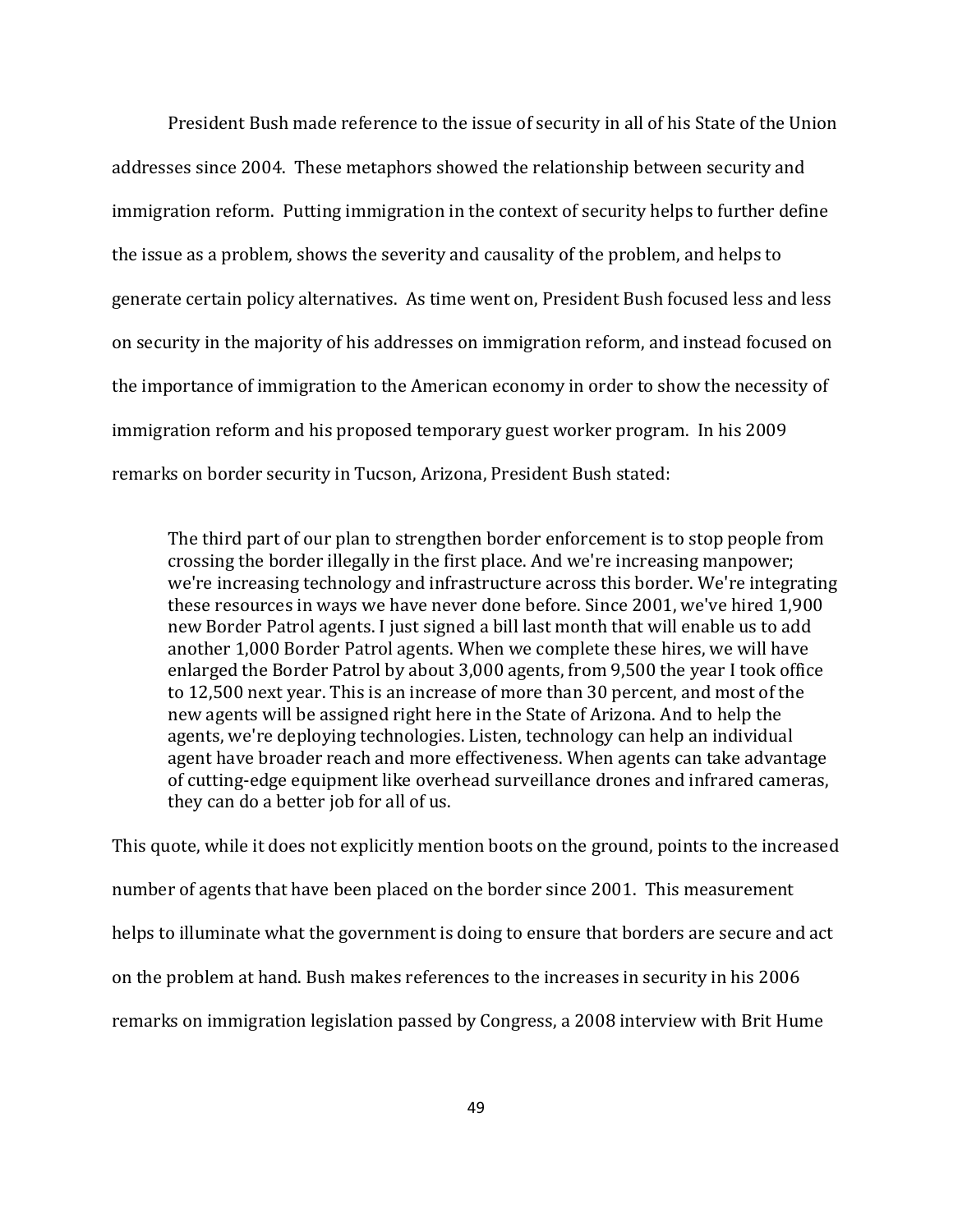of FOX News, his 2007 remarks following a discussion of Employment Verification Systems, and a 2009 interview with Juan Carlos Lopez of CNN En Espanol.

President Obama's State of the Union references to immigration mainly focused on security. Like Bush, Obama utilized "boots on the ground," expelling chaos, and orderly border metaphors to further put the issue of immigration into context. President Obama's references to security and his administration's efforts to beef up personnel and technology on the border help to show the work that has been done on the issue of immigration and further presents the problem as a matter of national security. In his 2010 remarks on immigration reform in El Paso, Texas:

They wanted more agents on the border. Well, we now have more boots on the ground on the southwest border than at any time in our history. The Border Patrol has 20,000 agents –- more than twice as many as there were in 2004, a buildup that began under President Bush and that we have continued.

This measurement of border patrol further shows the extent of what the government has done in terms of bettering security on the border. President Obama made references to "boots on the ground" and what is being done in terms of immigration enforcement at the national level. President Obama makes references to "boots on the ground" and increases in the number of border enforcement in all of his thirty five addresses made on immigration reform since his inauguration in 2009.

The "boots of the ground" metaphor illustrates what has been done in terms of immigration reform from the frame of national security. Immigration reform gained saliency as the result of a major security crisis in America and as a result this metaphor is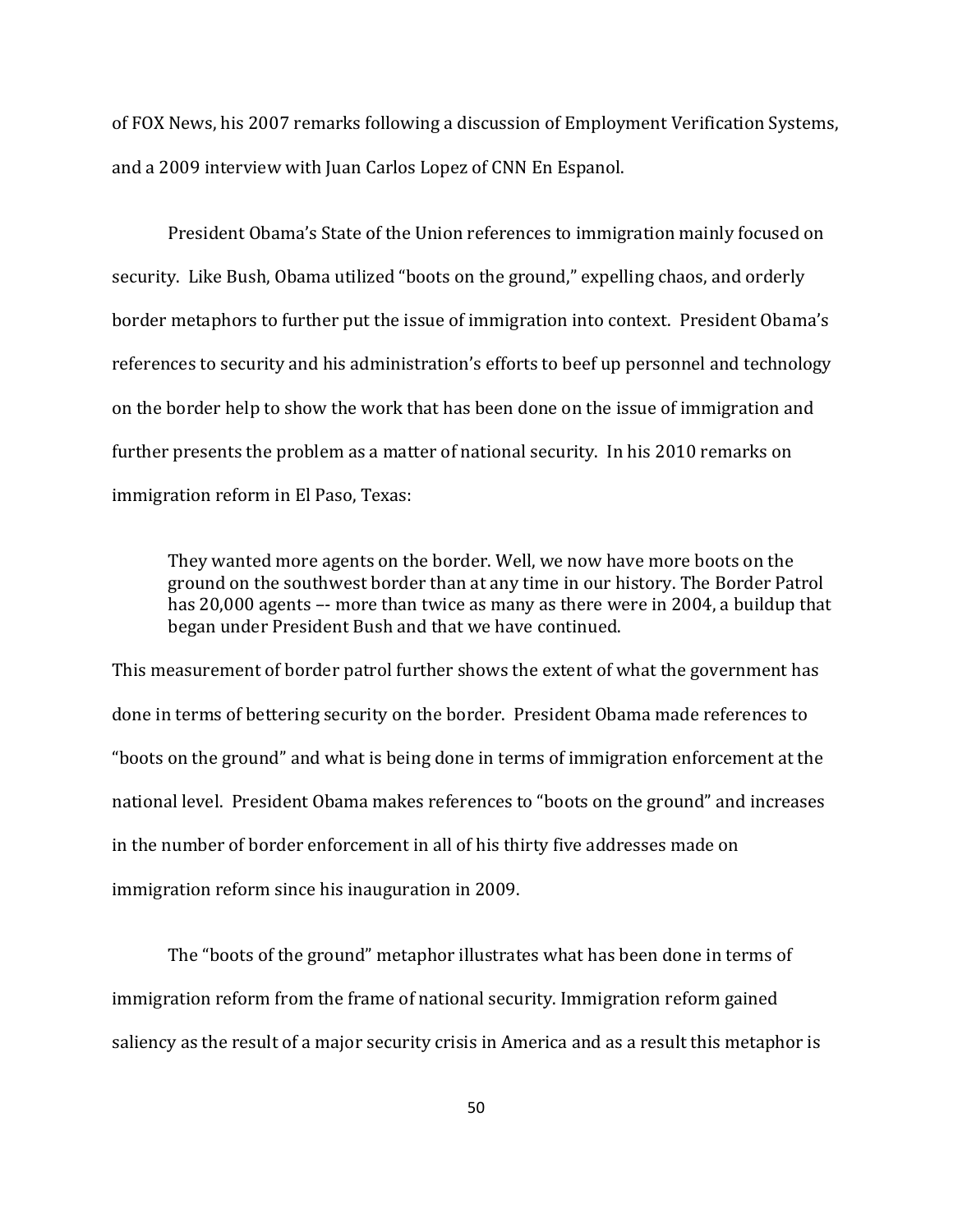most often used to show the need of immigration reform to prevent another terrorist attack.

The "living in the shadows" metaphor shows the fact that many immigrant populations in America are often marginalized because of the lack of comprehensive reform policies and the enforcement-only policies that are often employed by the national government. This metaphor characterizes those who are most affected by current immigration policy as victims and begs the need for policies to bring these people "into the light."

President Bush repeatedly referred to immigrants "living in the shadows." Consider the following:

Together with Congress we are going to create a temporary worker program that is going to take pressure off the borders, bring workers *out of the shadows*... People in this debate must recognize that we will not be able to effectively enforce our immigration laws until we create a temporary worker program. (Italics added for emphasis)

This use of the "living in the shadows" metaphor by President Bush suggests that by creating policies that work to benefit immigrant populations they will have a better chance of entering the mainstream economic system. Bush made more mentions of immigrants "living in the shadows" in a 2006 news conference, his 2006 remarks at Hispanic National Prayer breakfast, his 2007 remarks in Yuma, and many other remarks in the latter half of his second term in office from 2007-2009.

### **Analysis**

As mentioned earlier, the goal of this project was to gain further insight on the policy process through a political language focus. The most important finding of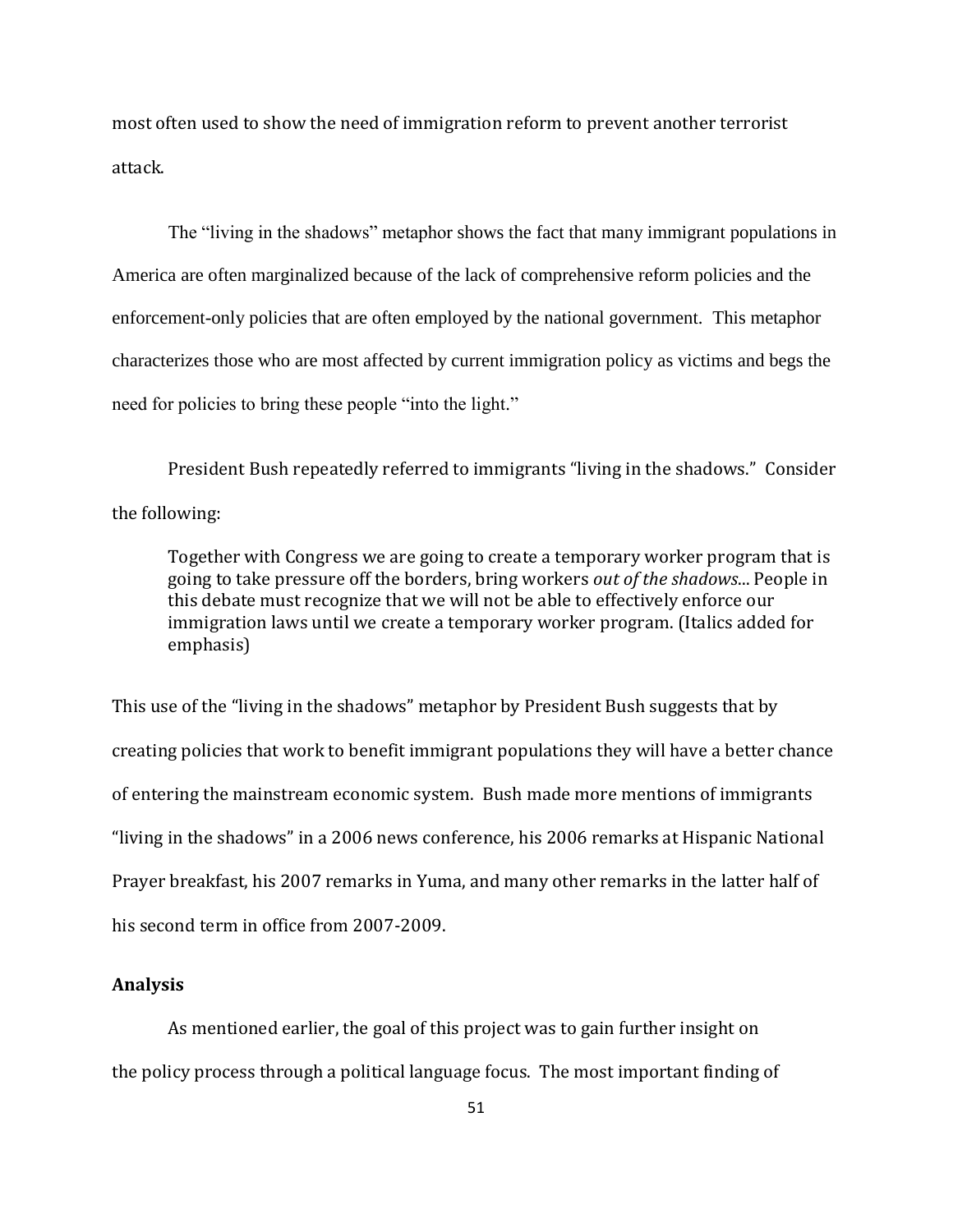this research is the differences between the language and metaphors used by President Bush and President Obama regarding immigration reform. Through his use of metaphors, President Bush created a colorful, in depth narrative about the immigrant experience in America. Bush argued for a temporary guest worker programs that would help move immigrants out of the secondary job sector and into mainstream economy through the use of multiple metaphors and concepts. Bush's metaphorical language exemplifies E.E. Schattschneider's work on scope. By widening the number of individuals who might feel a connection with the immigration experience, and the need for immigration reform, he sought to expand the scope of conflict and shift the balance of power in his direction.

President Obama's metaphorical language around immigration reform has remained static throughout his terms in office. In the early years into his first term, Obama focused on other issues, such as healthcare and the economy. Therefore, his rhetoric has mostly been reactionary in order to keep immigration out of the major spotlight. If President Obama keeps the language about immigration reform static, the issue will probably not move to a high legislative priority. Despite the lack of creative references and proposed calls to action during his first term, there has been movement in the area of immigration reform since President Obama's inauguration. The differences in the language used by President Bush and President Obama show the differences in the priorities of the two administrations. How both presidents have defined the issue and need for immigration reform gives great insight into the work that has been done so far, and what will be done in regards to the issue at hand in the future.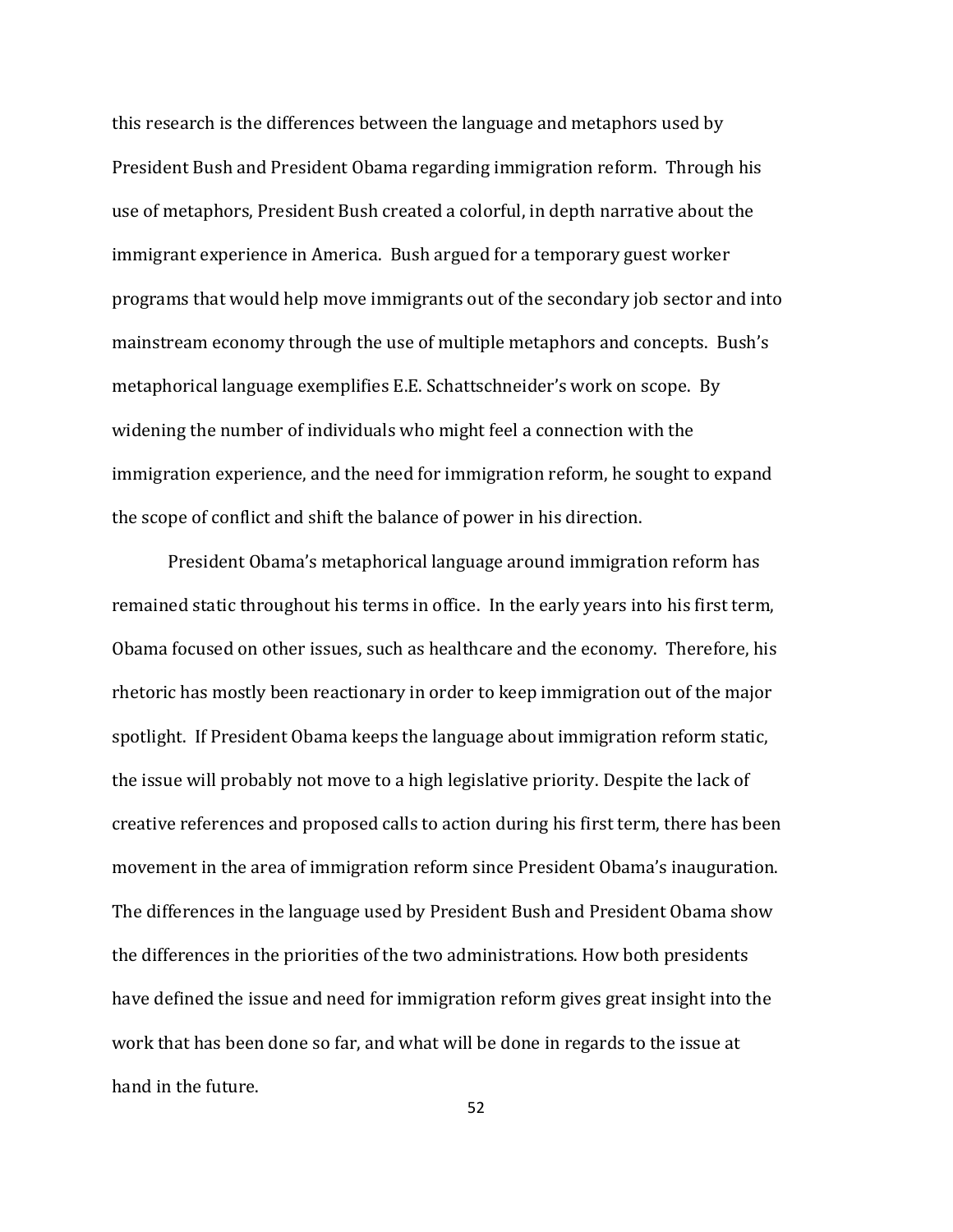# Works Cited

Baumgartner, Frank R., and Bryan D. Jones. *Agendas and Instability in American Politics*.

Chicago: University of Chicago Press, 2009.

Beasley, Vanessa. *You, The People: American National Identity in Presidential Rhetoric.* 

College Station: Texas A&M University Press, 2004.

Bush, George W. "State of the Union." 2001. In *Public Papers of the President.* 

*<http://www.presidency.ucsb.edu/ws/index.php?pid=29643>*

Bush George W. "State of the Union." 2002. In *Public Papers of the President.* 

*<http://www.presidency.ucsb.edu/ws/index.php?pid=29644>*

Bush, George W. "State of the Union." 2003. In *Public Papers of the President. <http://www.presidency.ucsb.edu/ws/index.php?pid=29645>*

Bush, George W. "State of the Union." 2004. In *Public Papers of the President.*  <http://www.presidency.ucsb.edu/ws/index.php?pid=29646>

Bush, George W. "Remarks at Mesa Community College." 2004. In *Public Papers of the President.* [http://www.gpo.gov/fdsys/pkg/PPP-2004-book1/pdf/PPP-2004-book1-doc](http://www.gpo.gov/fdsys/pkg/PPP-2004-book1/pdf/PPP-2004-book1-doc-pg96.pdf)[pg96.pdf](http://www.gpo.gov/fdsys/pkg/PPP-2004-book1/pdf/PPP-2004-book1-doc-pg96.pdf)

Bush, George W. "Press Conference with Vicente Fox." 2005. In *Public Papers of the President.*

http://www.presidency.ucsb.edu/ws/index.php?pid=63028&st=immigration+reform&st1

Bush, George W. "Radio Address." 2005. In *Public Papers of the President.* http://www.presidency.ucsb.edu/ws/index.php?pid=62280&st=immigration+reform&st1

Bush, George W. "Remarks to the Hispanic Chamber of Congress." 2005. In *Public Papers of the President.*

http://www.presidency.ucsb.edu/ws/index.php?pid=64582&st=immigration+reform&st1

Bush, George W. "State of the Union." 2005. In *Public Papers of the President.*  <http://www.presidency.ucsb.edu/ws/index.php?pid=58746>

Bush, George W. "State of the Union." 2006. In *Public Papers of the President* <http://www.presidency.ucsb.edu/ws/index.php?pid=65090>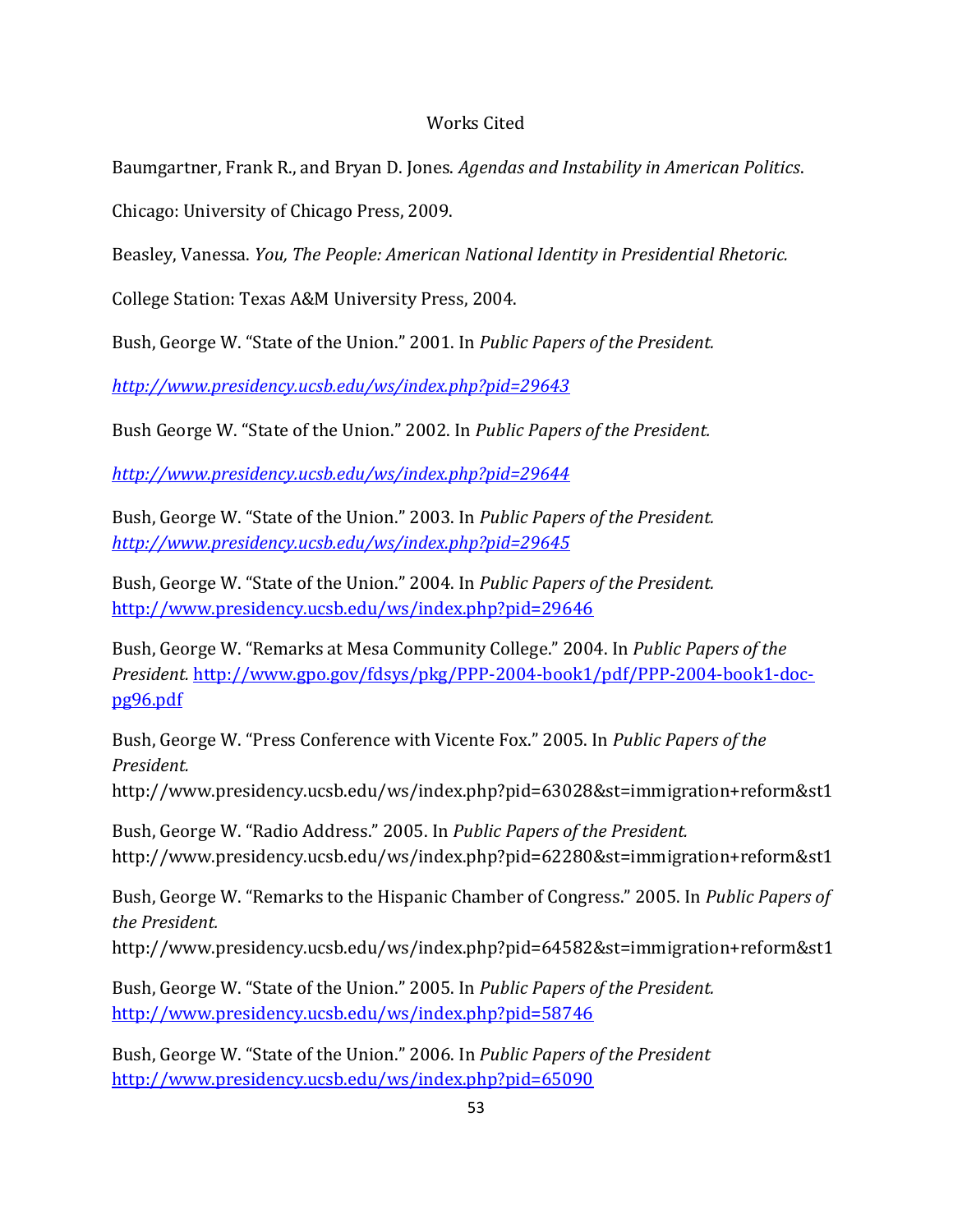Bush, George W. "Remarks on Immigration Legislation Passed." 2006. In *Public Papers of the President* http://www.presidency.ucsb.edu/ws/index.php?pid=68475&st=immigration+reform&st1

Bush, George W. "News Conference." 2006. In *Public Papers of the President* http://www.presidency.ucsb.edu/ws/index.php?pid=72491&st=immigration+reform&st1

Bush, George W. "Remarks at the National Hispanic Prayer Breakfast." 2006. In *Public Papers of the President*

<http://www.presidency.ucsb.edu/ws/index.php?pid=113&st=immigration+reform&st1=>

Bush, George W. "State of the Union." 2007. In *Public Papers of the President* <http://www.presidency.ucsb.edu/ws/index.php?pid=24446>

Bush, George W. "Remarks in Yuma." 2007. In *Public Papers of the President* http://www.presidency.ucsb.edu/ws/index.php?pid=25563&st=immigration+reform&st1

Bush, George W. "Remarks on Employment Verification." 2007. In *Public Papers of the President*

http://www.presidency.ucsb.edu/ws/index.php?pid=75095&st=immigration+reform&st1

Bush, George W. "State of the Union." 2008. In *Public Papers of the President* <http://www.presidency.ucsb.edu/ws/index.php?pid=24446>

Bush, George W. "Interview with Brit Hume of FOX News." 2008. In *Public Papers of the President*

http://www.presidency.ucsb.edu/ws/index.php?pid=85437&st=immigration+reform&st1

Campbell, Kathleen Kohrs, and Kathleen Hall Jamieson. *Presidents Creating the Presidency:* 

*Deeds Done in Words.* Chicago: University of Chicago Press. 2008

Edelman, Murray. *Symbolic Uses of Politics.* Urbana: University of Illinois Press, 1964

Edwards, Jason A. and Richard Herder. Melding a New Immigration Narrative? President

George W. Bush and the Immigration Debate. *The Howard Journal of Communications*, 23,

no. 1. (2012)40-65.

Entman, Robert M. "Framing: Toward Clarification of a Fractured Paradigm." *Journal of* 

*Communication* 43, no. 4 (1993): 51-58.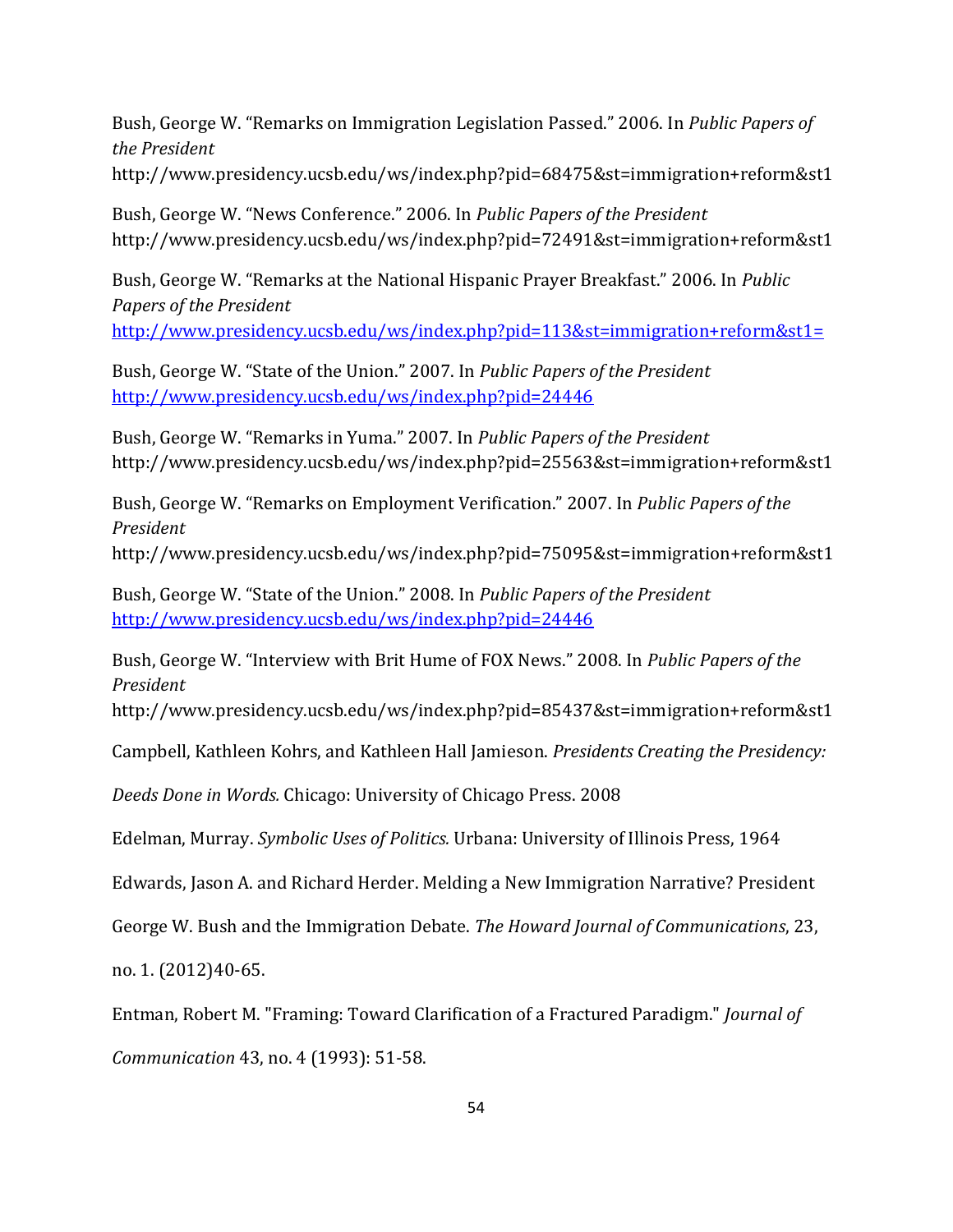Fischer, Frank. *Reframing Public Policy: Discursive Politics and Deliberative Practices*. Oxford: Oxford University Press, 2003.

Goffman, Erving. *Frame Analysis: An Essay on the Organization of Experience*. Boston: Northeastern University Press, 1986.

Hirschmann, Albert. *Rhetoric of Reaction: Perversity, Futility, Jeopardy*. Boston: Belknap Press, 1991.

Iyengar, Shanto. "Framing Responsibility for Political Issues." *Political Behavior* 12, no. 1 (1990): 59-70.

Jones, Michael D., and Mark K. McBeth. "A Narrative Policy Framework: Clear Enough to Be

Wrong?" *Policy Studies Journal*28, no. 2 (2010): 329-353

Kernell, Samuel. *Going Public: New Strategies of Presidential Leadership*. N.p.: CQ Press, 2006.

Kingdon, John W. *Agendas, Alternatives, and Public Policies*. London: Longman, 2006.

Lakoff, George. *Moral Politics: How Liberals and Conservatives Think*. Chicago: University of

Chicago Press, 2002.

Lau, Richard R., and Mark Schlesinger. "The Measure and Meaning of Policy Metaphors."

*American Political Science Review* 94, no. 3 (2000): 611-626. 7

Lau, Richard R., and Mark Schlesinger. "Policy Frames, Metaphorical Reasoning, and

Support for Public Policies." *Political Psychology* 26, no. 1 (2005): 77-114.

Obama, Barack. "State of the Union." 2009. In *Public Papers of the President* <http://www.presidency.ucsb.edu/ws/index.php?pid=85753>

Obama, Barack. "Interview with Juan Carlos Lopez of CNN En Espanol." 2009. In *Public Papers of the President* http://www.presidency.ucsb.edu/ws/index.php?pid=86020&st=immigration+reform&st1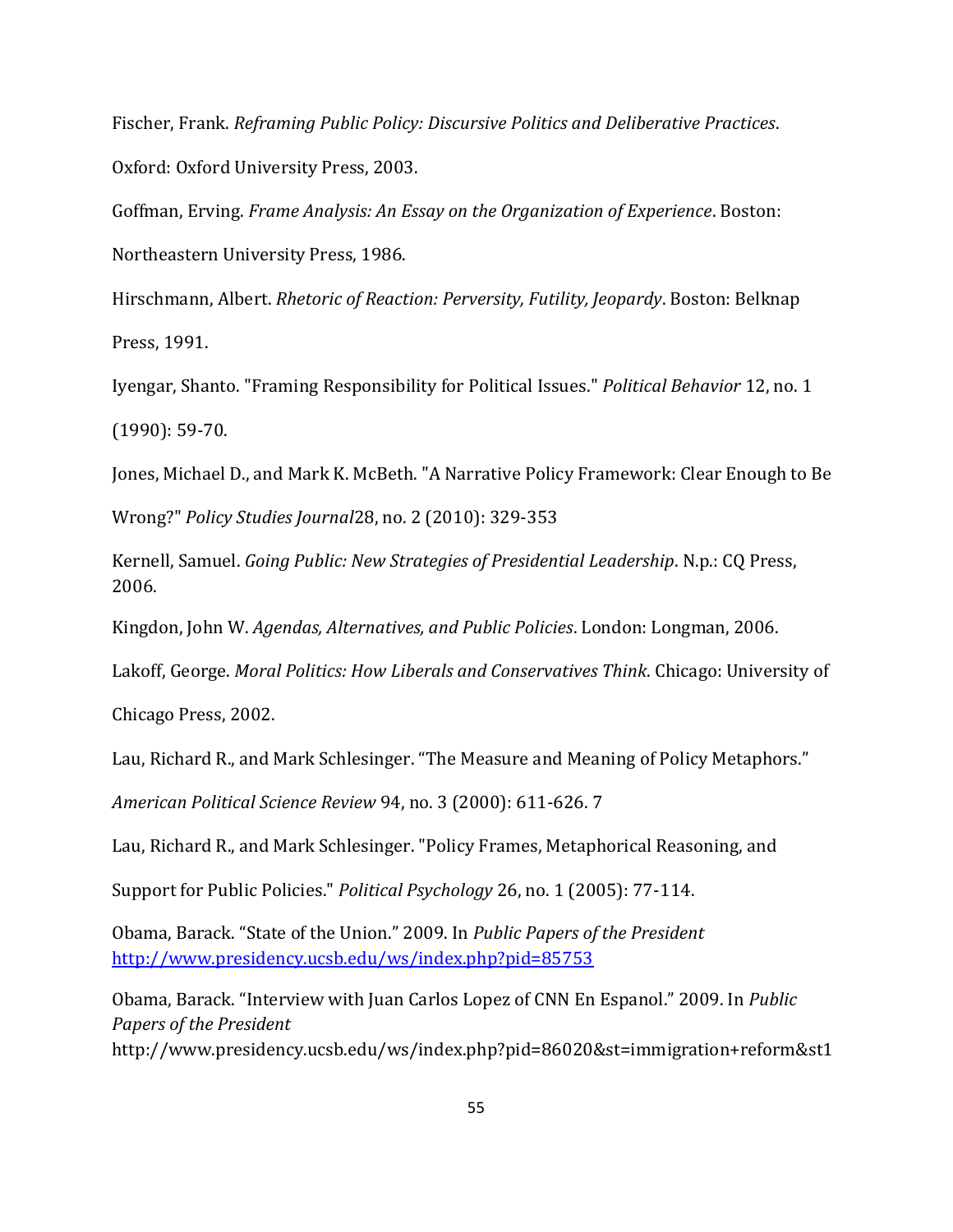Obama, Barack. "National Hispanic Prayer Breakfast." 2009. In *Public Papers of the President* http://www.presidency.ucsb.edu/ws/index.php?pid=86311&st=immigration+reform&st1

Obama, Barack. "Remarks on Border Security Legislation." 2009. In *Public Papers of the President*

http://www.presidency.ucsb.edu/ws/index.php?pid=88284&st=immigration+reform&st1

Obama, Barack. "Press Conference with Felipe Calederon." 2009. In *Public Papers of the President*

http://www.presidency.ucsb.edu/ws/index.php?pid=86014&st=immigration+reform&st1

Obama, Barack. "State of the Union." 2010. In *Public Papers of the President* <http://www.presidency.ucsb.edu/ws/index.php?pid=87433>

Obama, Barack. "State of the Union." 2011. In *Public Papers of the President* <http://www.presidency.ucsb.edu/ws/index.php?pid=88928>

Obama, Barack. "Remarks in El Paso, Texas." 2011. In Public Papers of the President http://www.presidency.ucsb.edu/ws/index.php?pid=90373&st=immigration+reform&st1

Obama, Barack. "State of the Union." 2012. In *Public Papers of the President* <http://www.presidency.ucsb.edu/ws/index.php?pid=99000>

Patterson, Molly, and Kristen Monroe. "Narrative in Political Science." *Annual Review of* 

*Political Science* (1998): 315-331.

Rochefort, David, and Roger Cobb. *Politics of Problem Definition: Shaping the Policy Agenda*.

Wichita: University of Kansas Press, 1994.

Schattschneider, Elmer E. *Semi-Sovereign People: A Realist's View of Democracy in America*.

New York: Wadsworth, 1974.

Stuckey, Mary E., *Defining Americans: The Presidency and National Identity.* Lawrence:

University Press of Kansas, 2004.

U.S. Department of Homeland Security. "Fact Sheet: Delegation of Immigration Authority Section 287(g) Immigration and Nationality Act." 2011. [http://www.ice.gov/news/library/factsheets/287g.htm.](http://www.ice.gov/news/library/factsheets/287g.htm)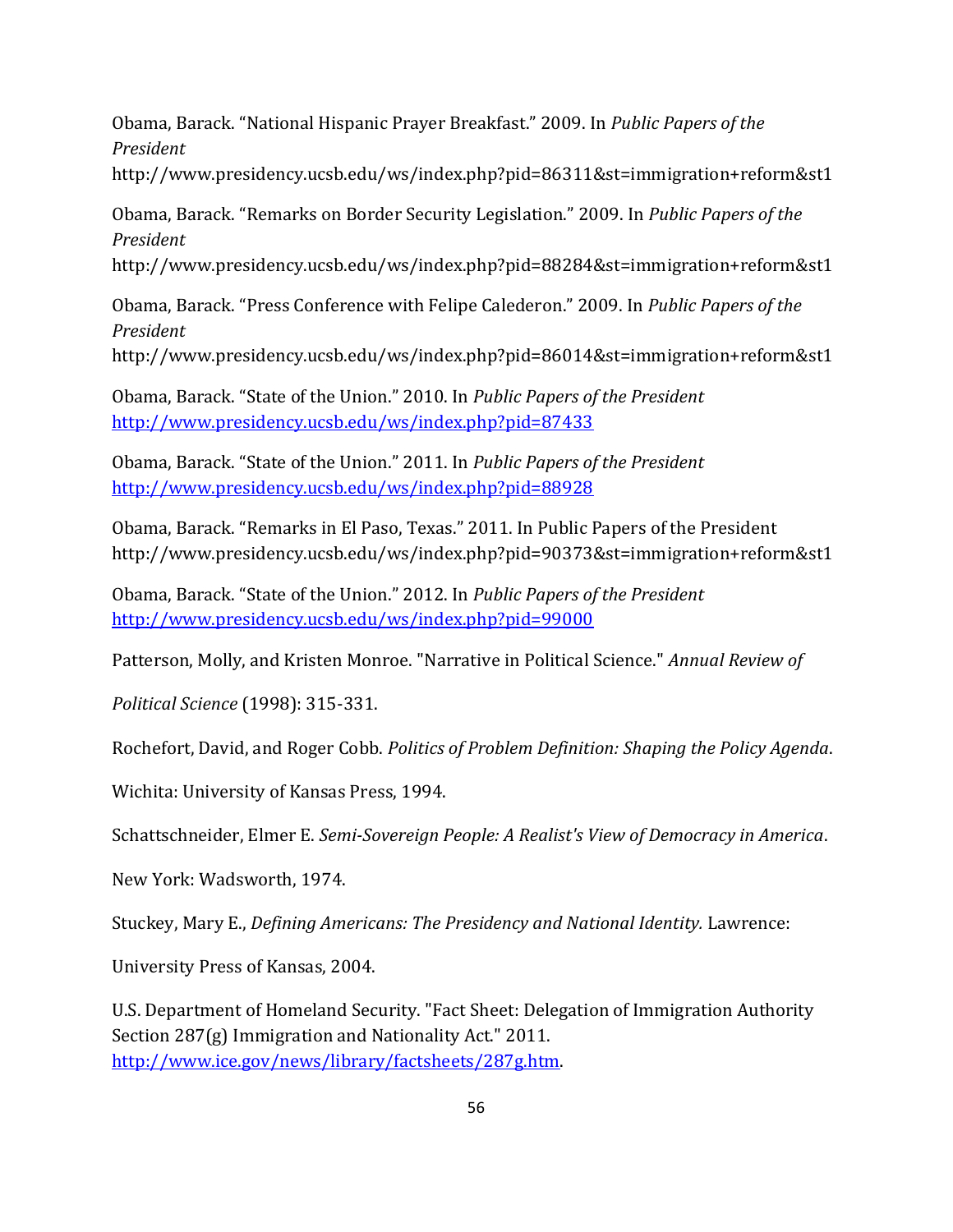Whitford, Andrew B. and Jeff Yates. *Presidential Rhetoric and the Public Agenda: Constructing the War on Drugs.* Baltimore: John Hopkins University Press, 2009.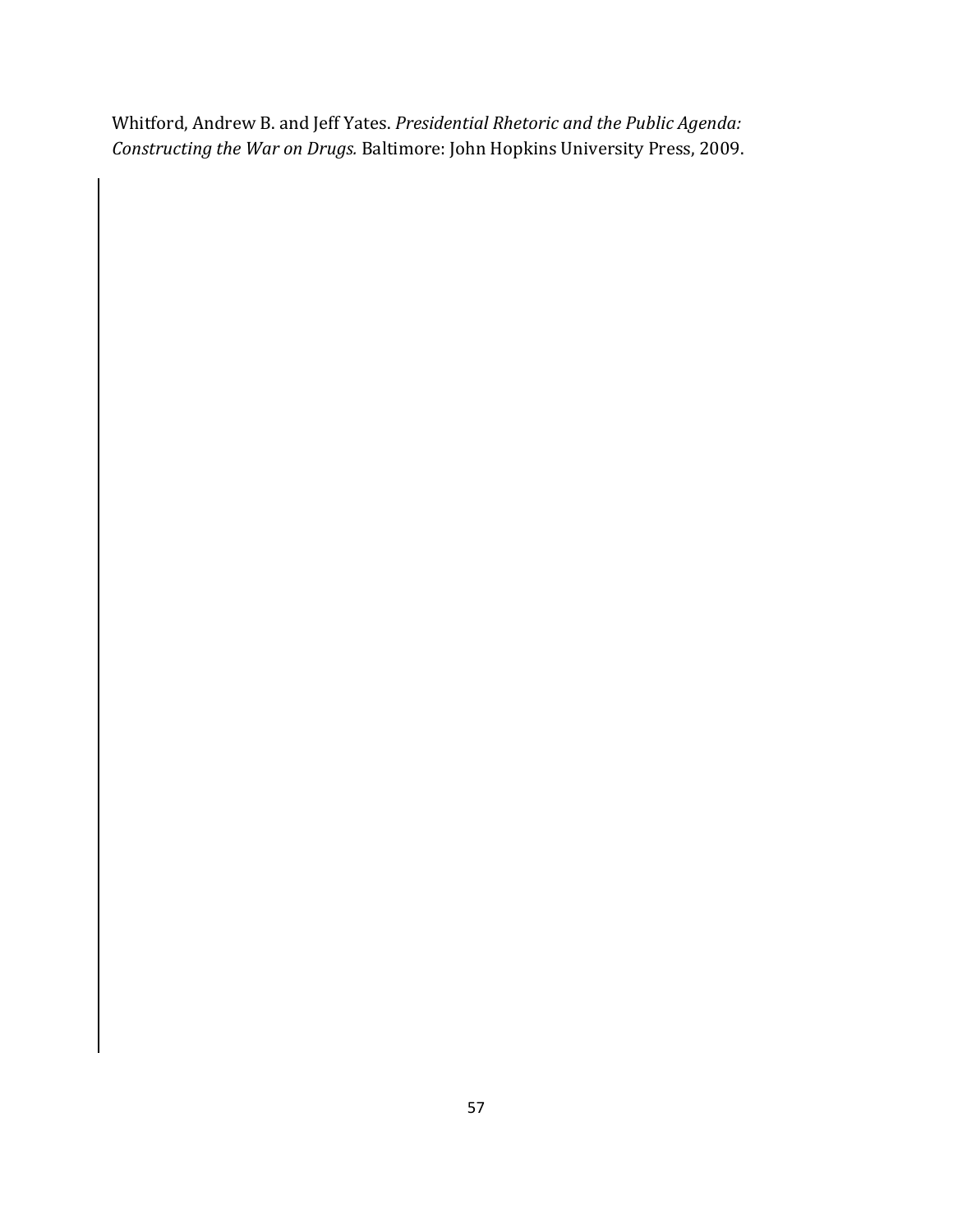# **Chapter 4**

## **Rhetoric of Immigration in Arizona**

### **Introduction**

In January 2010, state senator and former speaker of the Arizona state house, Russell Pearce introduced the Support Our Law Enforcement and Safe Neighborhoods Act of 2010, or what is better known as SB 1070. SB 1070 was designed to quell the growing border issues that Arizona was facing at that time. The proposed law was the broadest immigration reform policy to go through state legislature and, though the law had several controversial provisions, the most controversial was the requirement of law enforcement to check the immigration status of anyone they suspected of being in the country illegally.

After months of heated debate, SB 1070 was signed into law by Governor Jan Brewer in April of that same year. Soon after the law's initial passage, the rest of the country and the federal government began to react. By the beginning of 2011, several other states, such as Alabama and Utah, passed their own sweeping state immigration reform policies that mimicked almost all of the provisions in Arizona's SB 1070. This attempt made by states to regulate immigration policy sparked a heated national debate over where the jurisdiction over immigration policy lies in America, and whether law enforcement should be empowered to check the citizen status of those who are suspected of being undocumented. In response to the latter, the federal government issued a lawsuit against Arizona and SB 1070, and in April 2011 the ninth federal district court placed an injunction on SB 1070.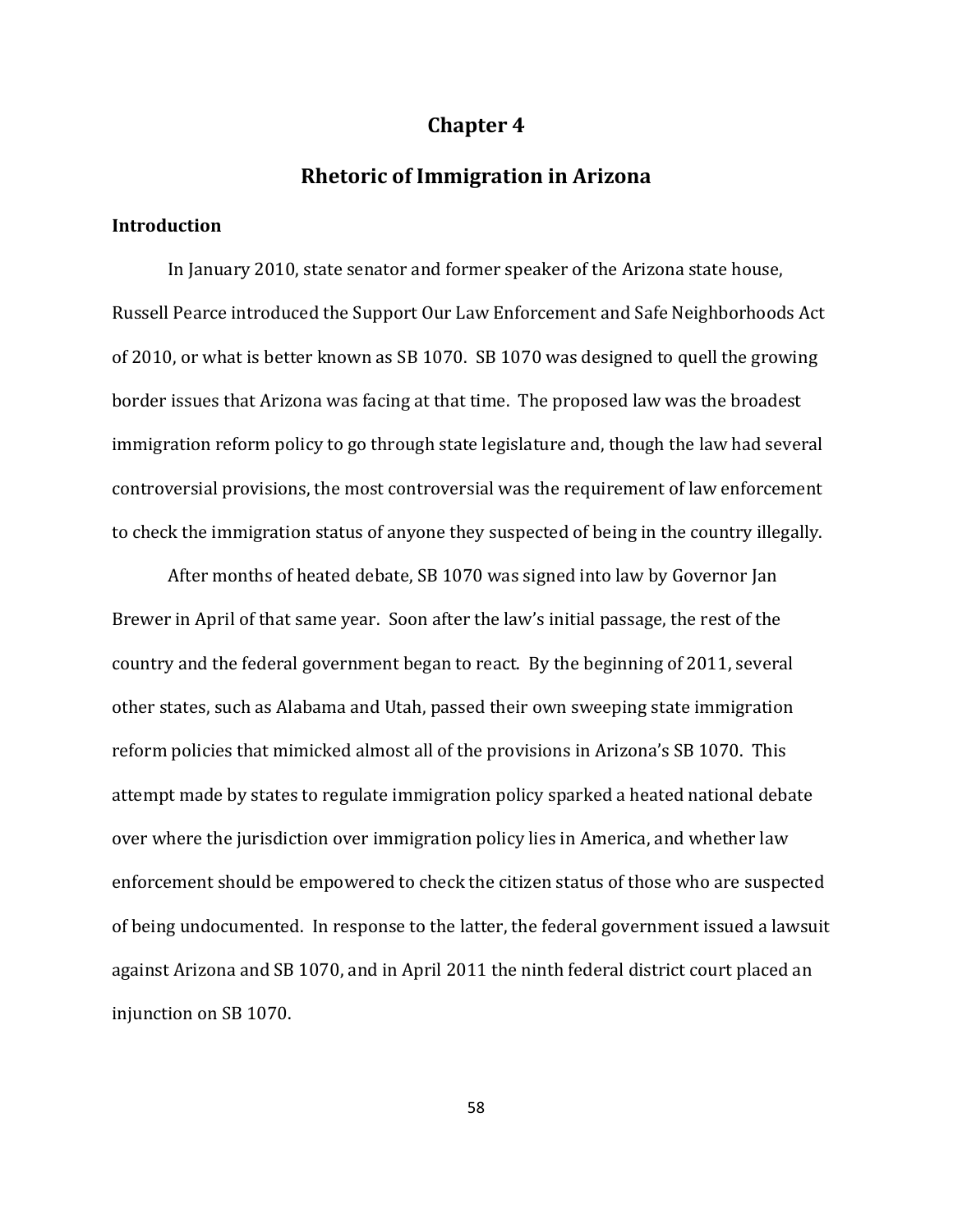By December, the Supreme Court agreed to hear arguments for the case, ushering in a period of significant tension between the leadership in Arizona and the Obama Administration. The Supreme Court finally heard oral arguments from both sides in April 2012 and made their final decision in June. Ultimately, the Supreme Court struck down other provisions of SB 1070, but allowed for the language in the law about immigration status checks to remain intact. Though the Supreme Court made their decision about the fate of the law, there is still much debate over immigration reform at all levels of government.

In the ongoing national debate over immigration reform, Arizona is widely seen as the "ground zero" because of the passage and controversy surrounding S.B. 1070. This study outlines the contours of the debate within Arizona from January 2010 to June 2012, when the debate over S.B. 1070 was at its peak. The purpose of this study is to highlight the complex dimensions immigration reform rhetoric, and provide greater insight into the overall discourse surrounding S.B. 1070. This research effort includes an in-depth content analysis of the state's primary newspaper outlets to determine, among other things, the tenor of the debate as it emerged and unfolded in Arizona.

### **Methods**

The media plays a key role in disseminating political language and messages to the public. Today, there are many sources of information for individuals however newspapers and their online archives still play a key role in the dissemination of important information and news. As the only two daily issued newspapers in the state, the *Arizona Republic and the Arizona Daily Star* play a pivotal role in shaping public perceptions over policy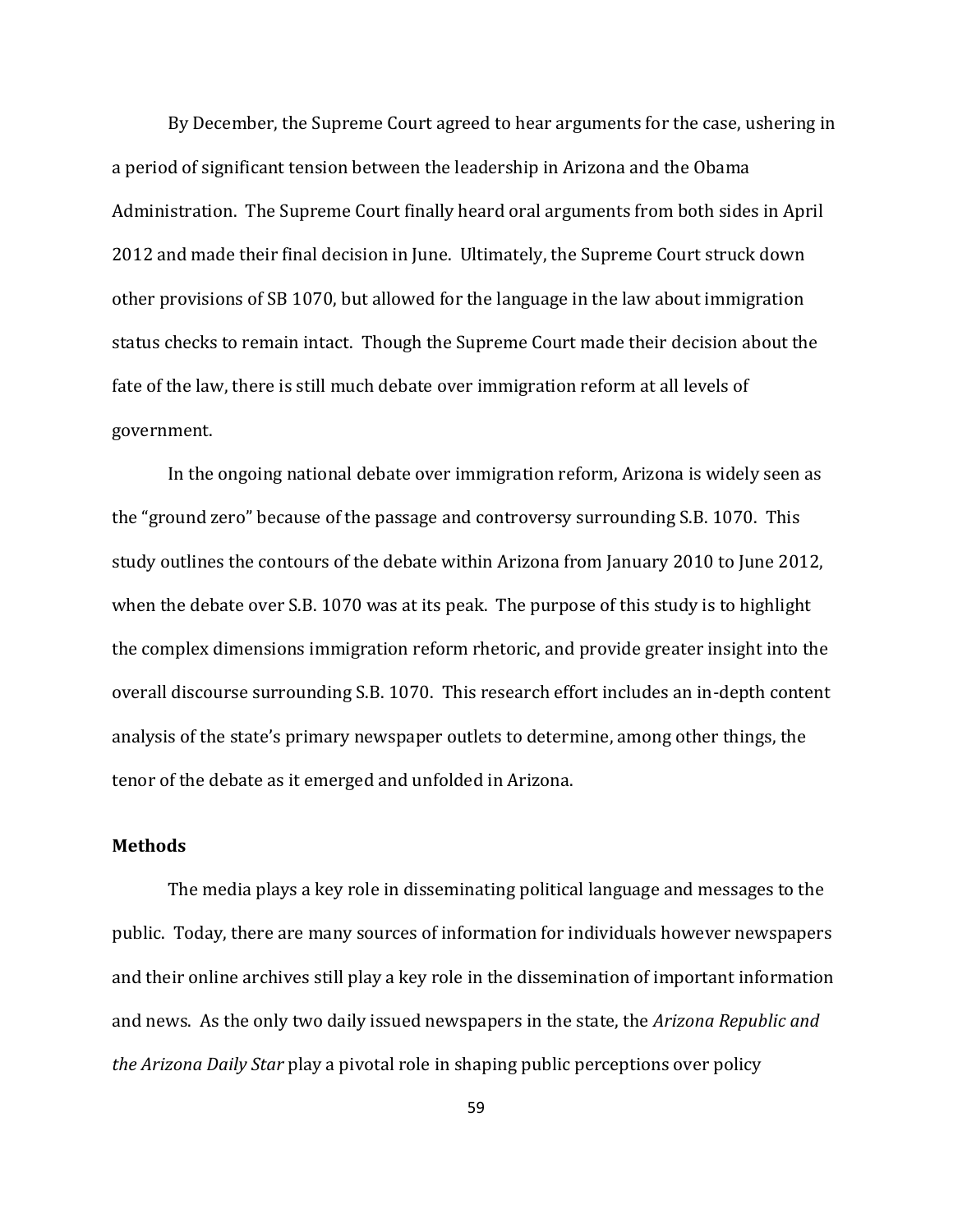questions. . Founded in 1890, the *Arizona Republic* is published in Phoenix and is circulated statewide (Arizona Republic "About Us" 2012). The paper itself has a typically conservative leaning and has supported Republican candidates for president since 2000. The *Arizona Daily Star* is the major morning daily newspaper that serves Tucson and surrounding districts of southern Arizona. Unlike the *Republic,* the *Daily Star* has a more liberal leaning in regards to news coverage and has endorsed exclusively Democratic candidates since 2000 (Daily Star "About Us" 2012).

Throughout the entirety over the debate over Arizona's state immigration policy, S.B. 1070, both newspapers were crucial in delivering the latest news and opinions on the issue. In order to capture the shift in coverage and attitudes regarding immigration policy in Arizona, a frame analysis of every article and opinion piece published on S.B. 1070 in both of these newspapers was conducted. From January 2010, when S.B. 1070 was first introduced in the state legislature, to the Supreme Court decision over the fate of the bill, several articles and editorials have been published regarding the subject since 2010*.* The goal of this frame analysis was to track the changes in opinion over the course of the debate and after-effects of the passage of SB 1070.

60 In order to do so, a database search of both newspapers using both LexisNexus and the respective online archives of each newspaper was conducted. A total of 135 articles and editorials came up from a search of the term "SB 1070," and were coded according to a positive, negative or neutral "tone." Articles with a positive tone were those that presented information that would largely support S.B. 1070 or state immigration enforcement policies. Articles with a negative tone were those that presented information that would help make the case against S.B. 1070. For example, an article that presented information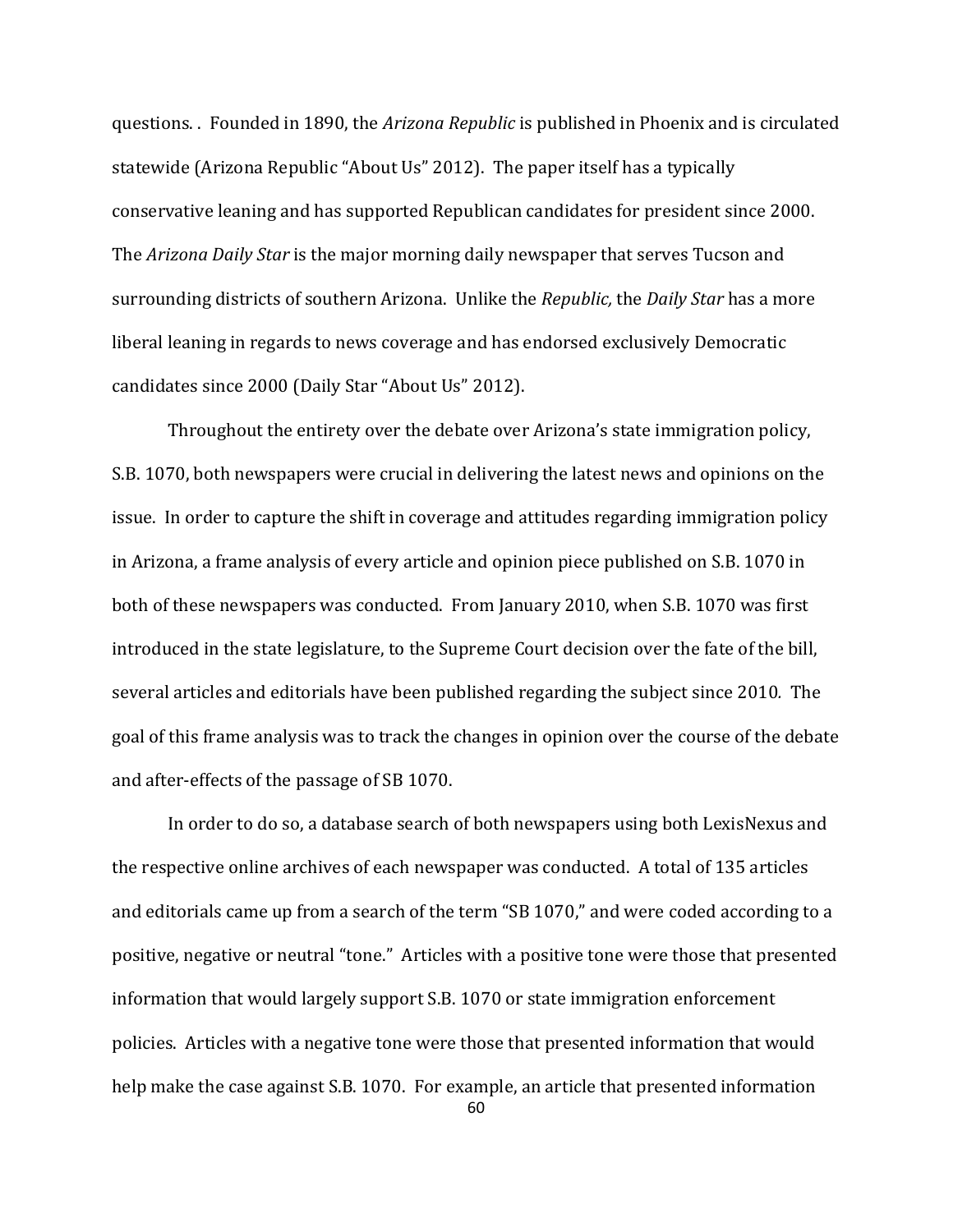about the financial repercussions of SB 1070, such as "Will SB 1070 Hurt Arizona's Economy?" published on July 11, 2010 in the *Arizona Republic*, was coded as negative based on the text of the piece and overall opinion or tone of the author's writing. Neutral articles did not come out strongly in favor of one position or the other, and were comprised of both positive and negative tones, or were just timeline articles that gave general information about the state of S.B. 1070 within Arizona.

Going beyond the tone of coverage, the articles were divided into different categories based on how the immigration issue was framed. Articles were divided into five framing categories: security, federalism, race/ethnicity, civil rights, and economic. Articles that fell in the security frame focused on the national and state security issues associated with immigration. Articles within the federalism frame focused on the question of who has jurisdiction over immigration reform in America, the states or the federal government. Next, articles that fell into the race/ethnicity frame focused on the racial issues that are associated with S.B. 1070. Articles within the civil rights frame focused on language that related S.B. 1070 to the Constitutional or moral dimensions of liberty. Finally, articles within the economic frame focused on the financial costs and burdens to states, the federal government, or individuals within the realm of immigration reform. Some articles from within the sample fell into one or more of the framing categories, and therefore, the numbers of articles associated with a particular frame exceed the number of articles in the sample.

Editorials were also focused on to add a greater depth of analysis to how each side of the debate portrayed the issue. Editorials on the positive or pro-S.B. 1070, side were analyzed utilizing the problem definition framework (Rochefort and Cobb, 1993). Articles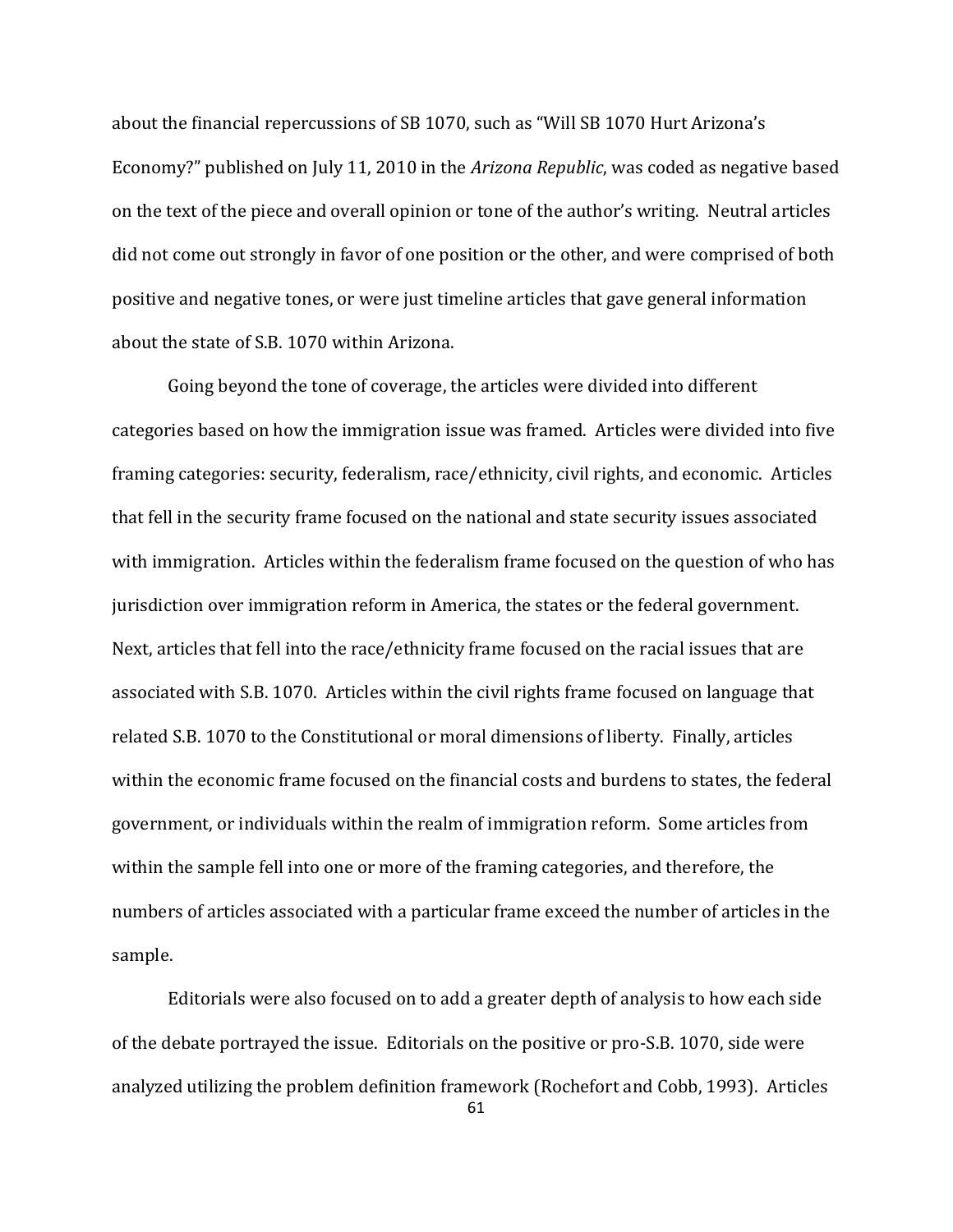on the negative or anti-S.B. 1070 side were analyzed using the "reactionary rhetoric" thesis (Hirschmann, 1991). Lastly, storytelling was examined to showcase the unique qualities of political language and how narrative to provide greater insight, depth, and explanation to an issue.

## **Data Collection**

## *Overview of the Tenor of News Coverage*

Data collected from the analysis of "tone" was charted and placed into graphs in order to show the type of given to S.B. 1070.



In total, fifty-nine articles and editorials were published in *The Arizona Republic.*  Twenty-six of those articles had a positive or pro-SB 1070 tone. The majority of the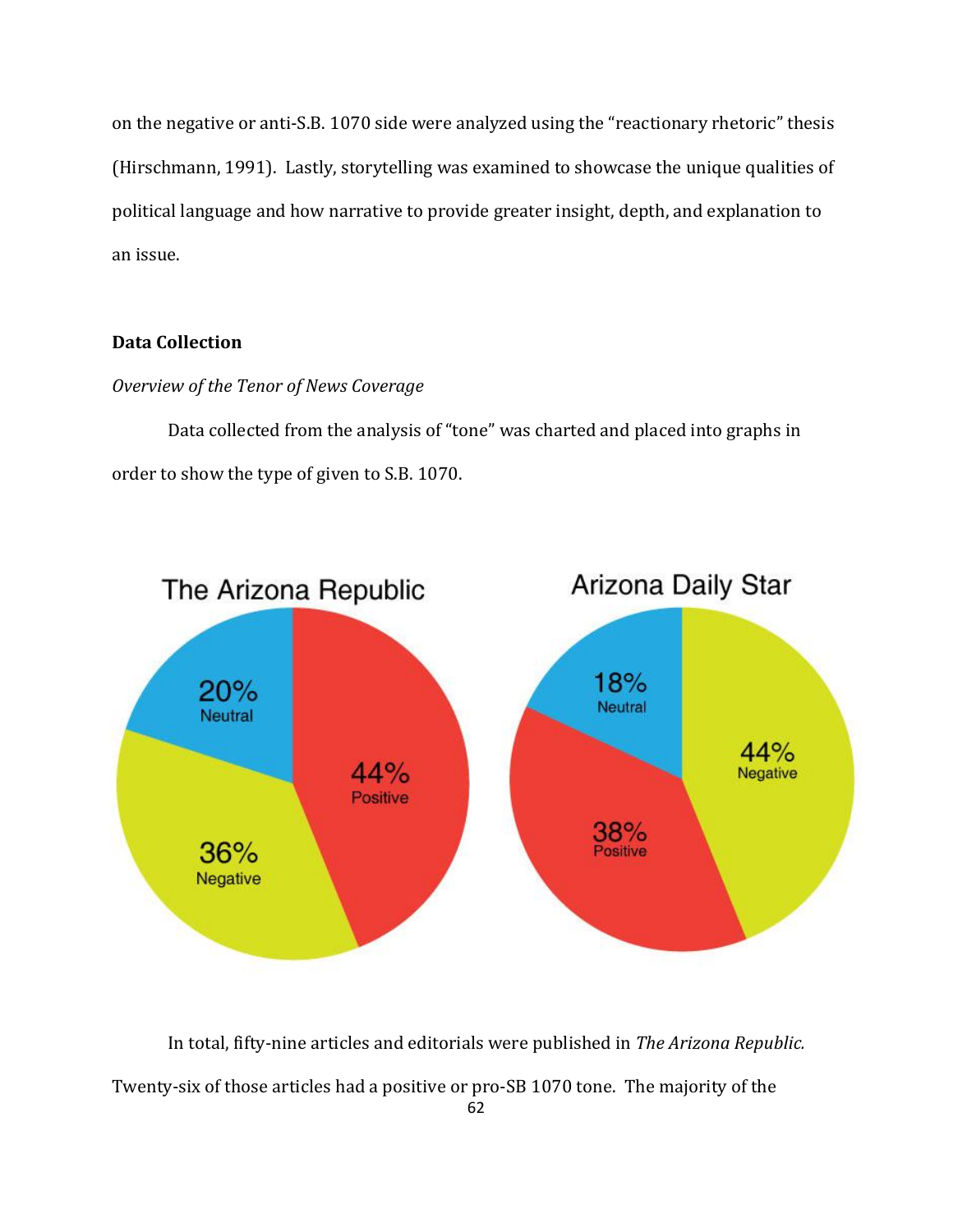positively toned articles were news-based articles that focused on many of the arguments in favor of the law, however, ten editorials from well-known supporters of the law, including Governor Jan Brewer and former State Senator Russell Pearce. The *Republic* published twenty-one negative or anti-S.B. 1070 articles in that timeframe, and ten neutral pieces, which were timelines of the SB 1070 events from when it was first introduced in the Arizona state legislature to present. The *Arizona Daily Star* published a total of seventy-six articles and editorials focused around S.B. 1070. Thirty-four of those published pieces were negatively-toned articles, twenty-nine positively-toned articles, and fourteen neutral articles.

Based on this analysis it is interesting, although perhaps not surprising, that both newspapers largely presented their respective liberal and conservative positions. The majority of articles published in the *Arizona Republic* were positively toned, or in favor of S.B. 1070, whereas the majority of the articles in the more liberal, *Arizona Daily Star,*  negatively toned or anti-S.B. 1070. This is true even for those columns that were presenting strictly news-based accounts, not explicitly opinion pieces. The percentage of coverage was close to the same, except for the negative and positive tones were reversed, which suggests that a relatively equal level of bias is present in both papers.

### *Framing S.B 1070*

As noted previously, these news articles were also sorted according to four dominant frames: security, federalism, race/ethnicity, civil rights, and economic. The charts below display the total number of frames observed in each paper by category: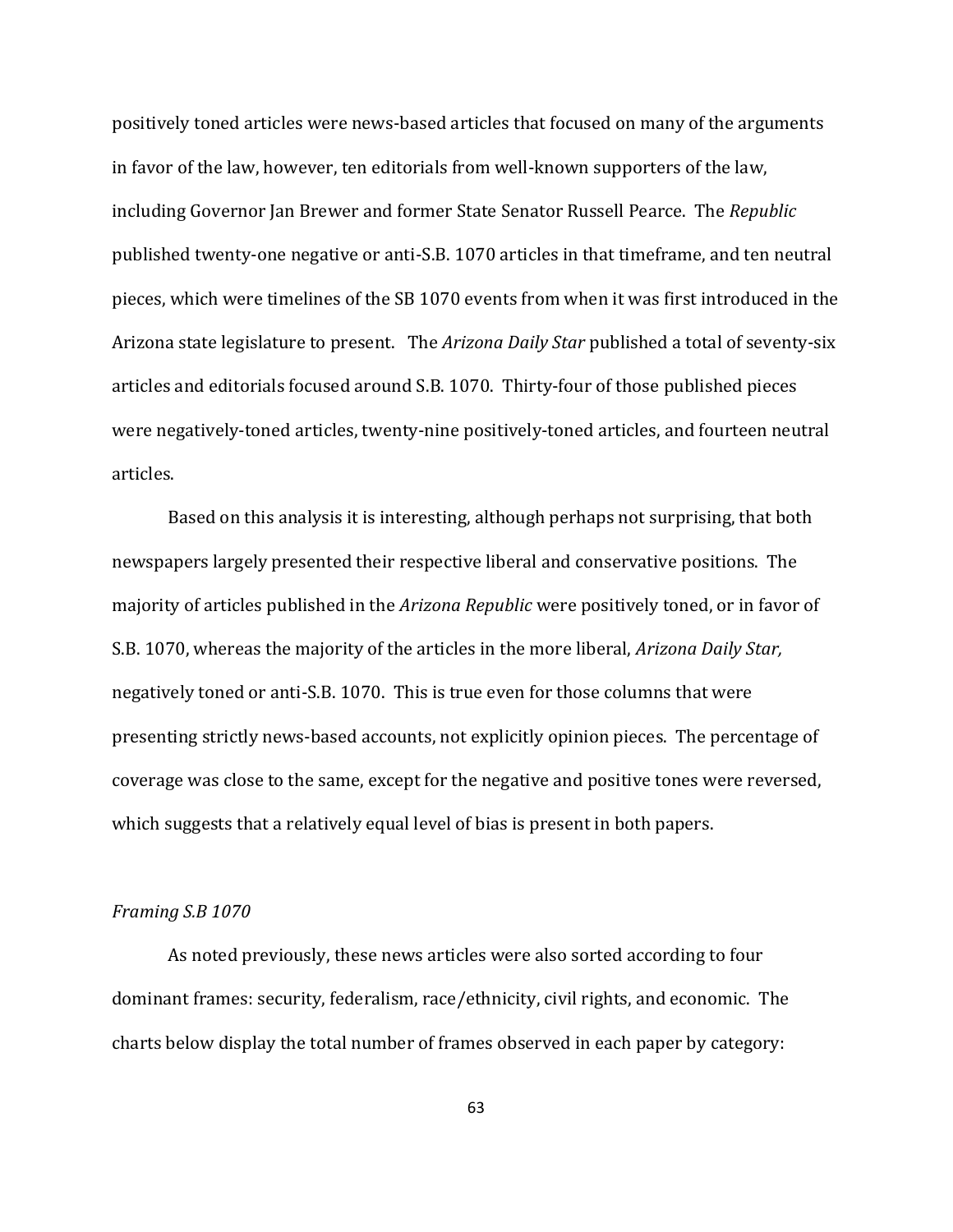

The red bars represent the federalism frame, blue represents security, yellow represents civil rights/liberties, purple represents the economics frame, and green represents race/ethnicity. Federalism was the number one frame utilized in both papers. This is not surprising because federalism and the question over who has jurisdiction over immigration lawmaking was a central point of disagreement in the S.B. 1070 debate at both the state and national levels. The rest of the frames varied between newspapers, which may in part have something to do with differing regional priorities within the state.

The *Arizona Daily Star* serves the entire state, but mostly Tucson and southern Arizona. Perhaps because the newspaper is stationed in an area of the state that is close to the Mexican border, security is the second most prevalent frame. These results show how geography and physical proximity to an issue matter, even within the borders of states. This analysis also helps to shed light on the regional concerns surrounding immigration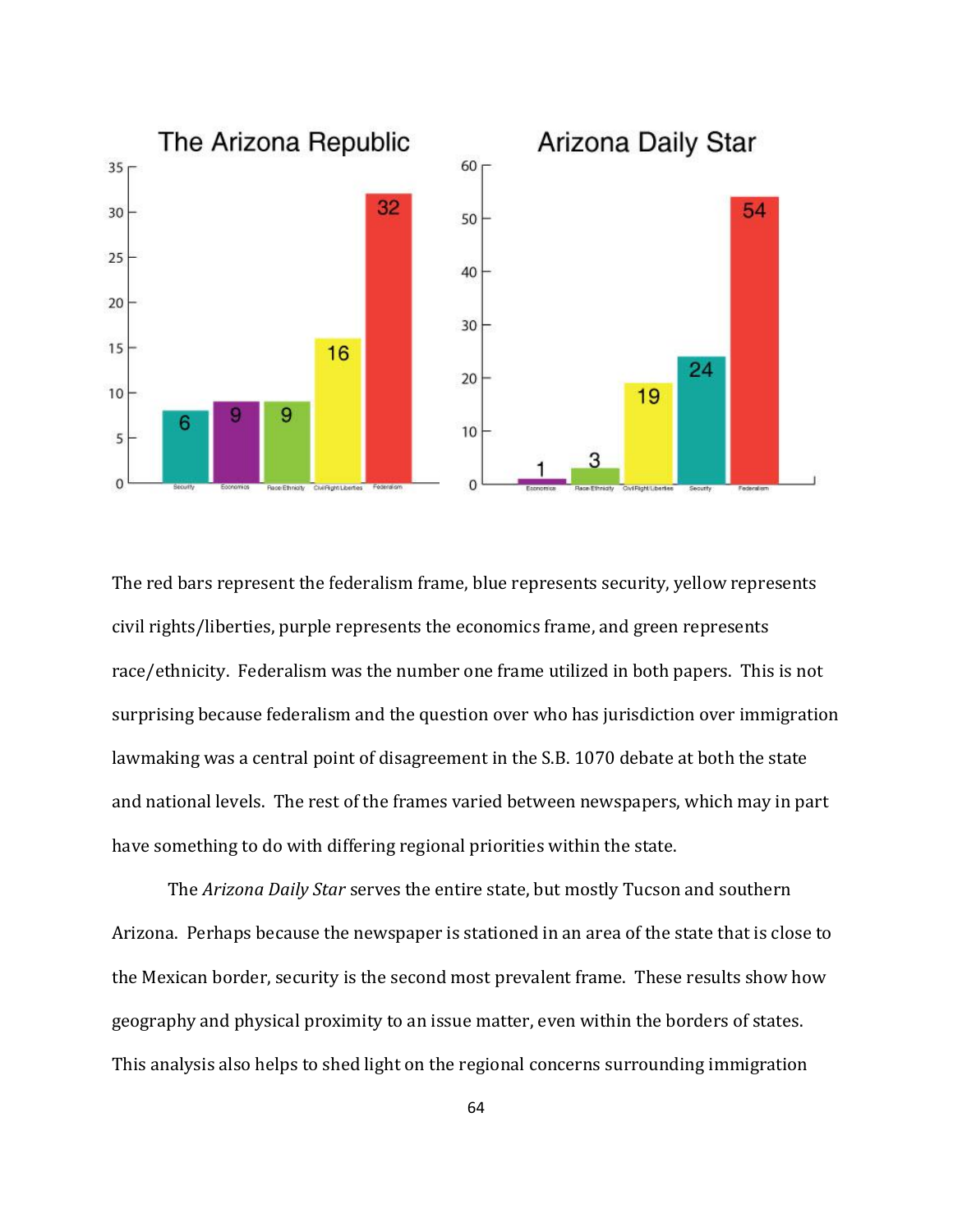within the state. It is surprising that security was secondary to the federalism frame in the *Daily Star,* given the more liberal make-up of the Tucson area. One might have anticipated the opposite regarding these results. Geographical proximity may play a role because of how close southern Arizona is to Mexico. The *Arizona Republic* serves the entire state, but mostly central and northern Arizona. Security is still an important factor, but other issues come to the forefront. For instance, Phoenix is historically a more conservative area than the rest of Arizona, so civil liberties, rights, and freedoms are typically at the center of the debate in that area of the state. Even though there are many dimensions to the debate over S.B. 1070 within Arizona, federalism and right of jurisdiction are clearly central.

### *Editorial Analysis: The Arizona Republic*

Editorial pieces help to provide insight into the various rhetorical strategies used when defining problems and framing various social issues. Usually written by individuals at the epicenter of a social problem, someone who has great stake in a particular policy outcome, or an expert on either side of the issue, editorials are another platform for disseminating one's message about a particular topic or issue. The *Arizona Republic* has been a go-to platform for various state politicians and political pundits to share their views on particular issues affecting the state. From April 2010 to July 2012, the *Republic*  published a total of nineteen editorial pieces, fifteen of which were from supporters of the controversial law and three of which were from opponents. The following represents and analysis of select editorials utilizing several dimensions of problem definition outlined by David Rochefort and Roger Cobb (1993).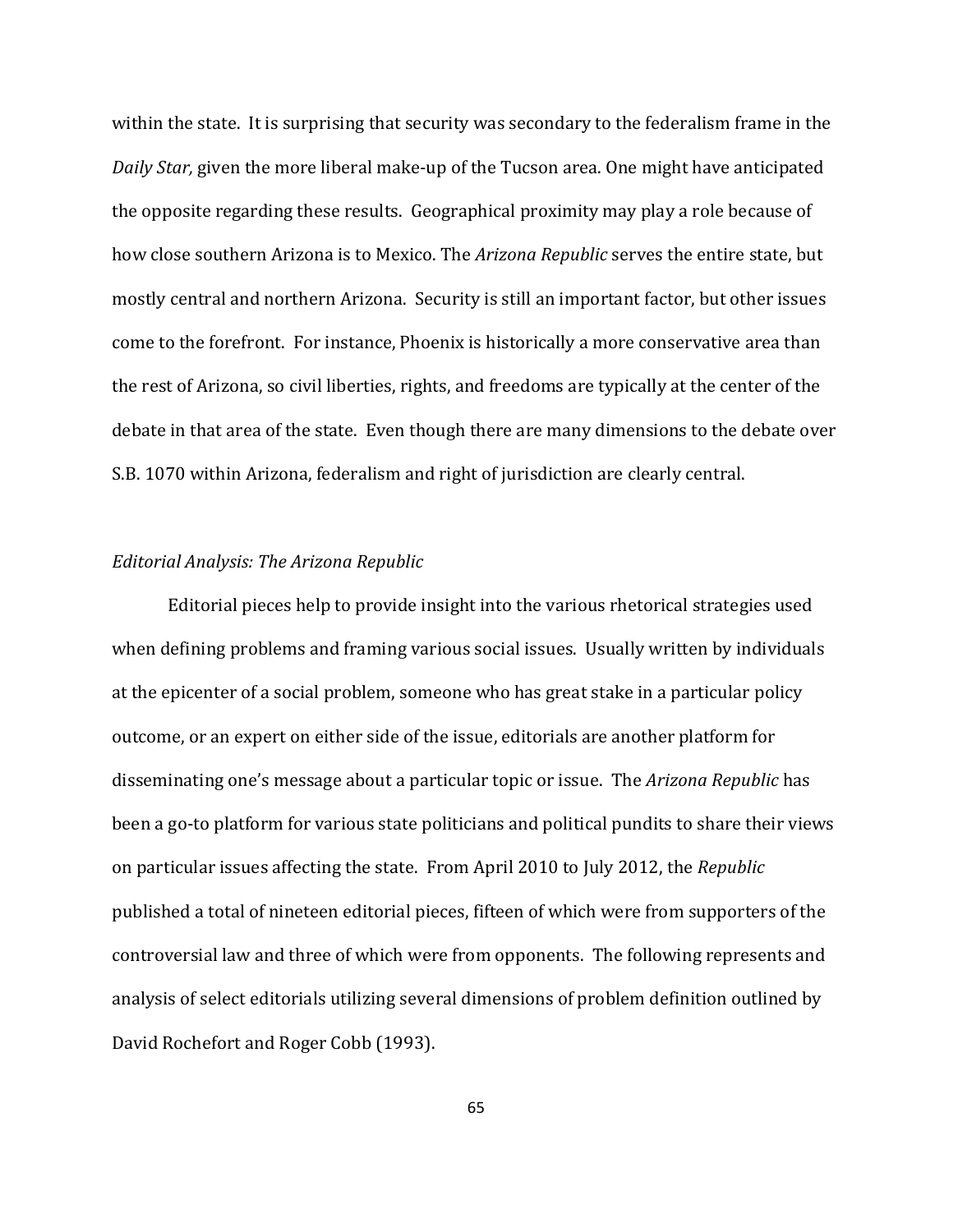Former Arizona speaker of the house, Russell Pearce, wrote several editorials for the *Republic,* during the initial debate over the passage of the law and after he was ousted in a 2011 recall election. Pearce employed several major problem definition strategies in his portrayal of the immigration issue. For instance, Pearce stated in his last editorial for the *Republic* "Fight Versus Illegal Immigration Goes On:"

One state Senate race would not be national news were it not for the fact that for the last several years, I have led the successful battle against illegal immigration on the state, local and national level, most notably by authoring Arizona's SB 1070. It has made a difference here and nationally. The Phoenix Law Enforcement Association has stated, "Since SB 1070, Phoenix has experienced a 30-year-low crime rate." Six-hundred police vacancies, budget cuts, and old policing strategies didn't bring about these falling crime rates. SB 1070 did.

Here, the language used by Pearce shows the use of *incidence* to make the case for S.B. 1070, and its positive implications for the state. As noted by Rochefort and Cobb, describing the prevalence, frequency, or infrequency of activities related to a social issue helps to define the issue as a problem, or not. Pearce's use of incidence contributes to the overall argument in support of SB 1070, which is that its passage and subsequent implementation will help to quell crime and violence related to unauthorized immigration.

In this passage Pearce also utilized *novelty* language to describe the overall importance of S.B. 1070 in setting the stage for the current debate over who has control over direction and implementation of immigration policy. Pearce later pointed to the fact that thirty-four other states had passed legislation similar to S.B. 1070. This language helps to portray a "trailblazing" quality of S.B. 1070 and emphasizes Arizona's unique position as a national leader in this area.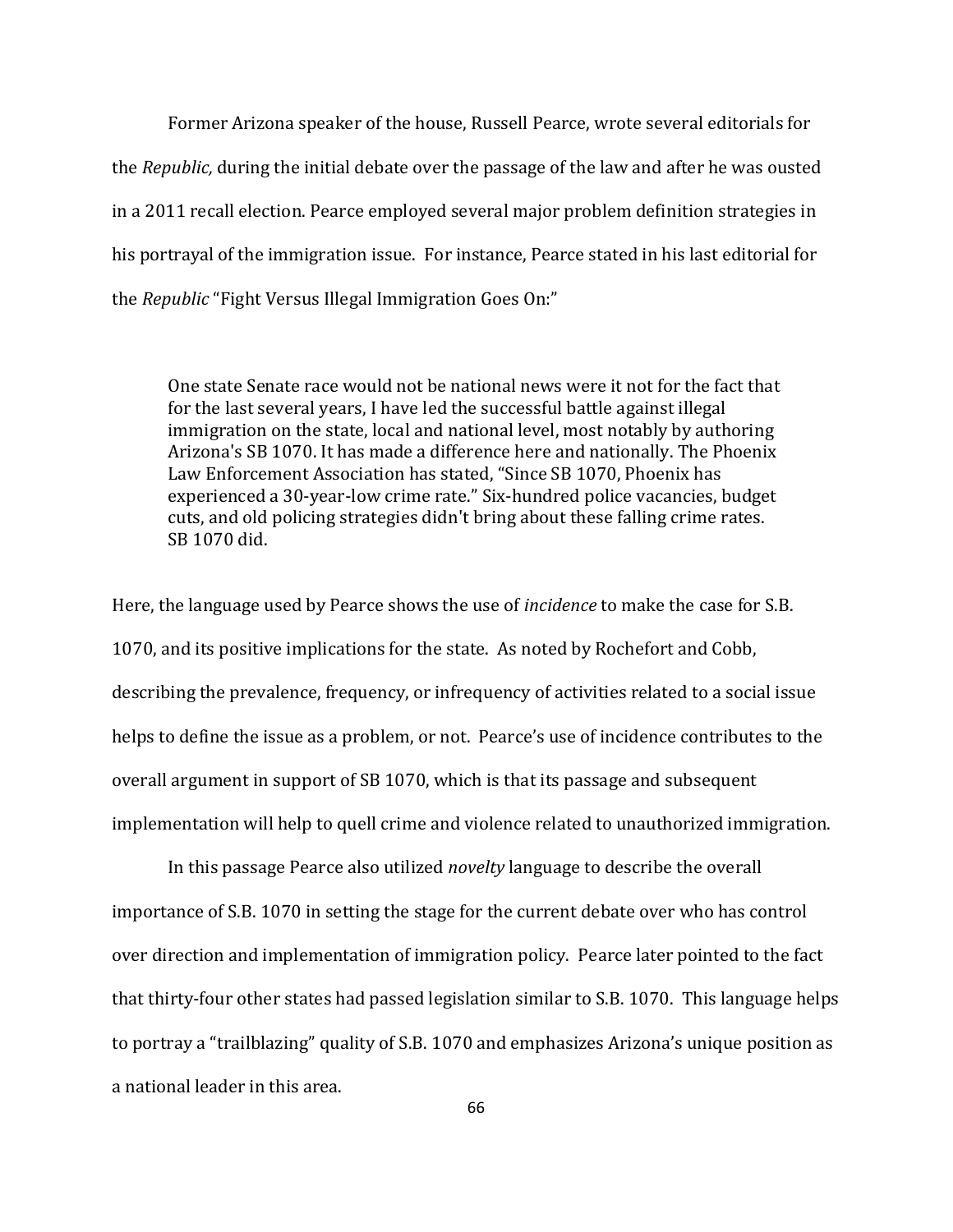Popular *Arizona Republic* columnist, Ed Montini, also utilized several of Rochefort and Cobb's parameters of problem definition in his 2011 column, "The Business of SB 1070 is Business." In his editorial, Montini employs *causality* to define the issue of immigration in the state. Causality looks to the origins of a problem as a way to define its importance or lack of importance. Instead of focusing on the problems created by illegal immigration, Montini focuses on the law's impact to businesses. Montini states, "the fate of SB 1070 is not up to the Supreme Courts, that's because SB 1070's not about states' rights, social justice, or law enforcement; it's about business" (2011). Instead of focusing to the already defined causes of SB 1070, Montini defines the problem in different terms, which plays down both the severity the problem as it has been defined by Pearce and other state politicians.

Montini's editorial can also be examined through Albert Hirschmann's reactionary rhetoric thesis. Montini utilized *perversity* to show how the economic tenets of SB 1070 will act in the opposite manner as originally intended. According to Montini and other opponents of SB 1070, the law will adversely affect small businesses because of the lack of tourism in the state as a result of the act's passage and the negative provisions targeting migrant laborers who may work on ranches within the state. Futility thesis holds that attempts at social transformation will be unavailing. Montini argues in his editorial that S.B. 1070 will not be able to boost business as originally hoped for, but rather it will cause a downturn in Arizona businesses. Lastly, the jeopardy thesis argues that the cost of a proposed change endangers a change that has already been made. Opponents of S.B. 1070, including Montini, have argued that the tenets of the law may hurt the future for national immigration reforms that will pave a pathway to citizenship for individuals.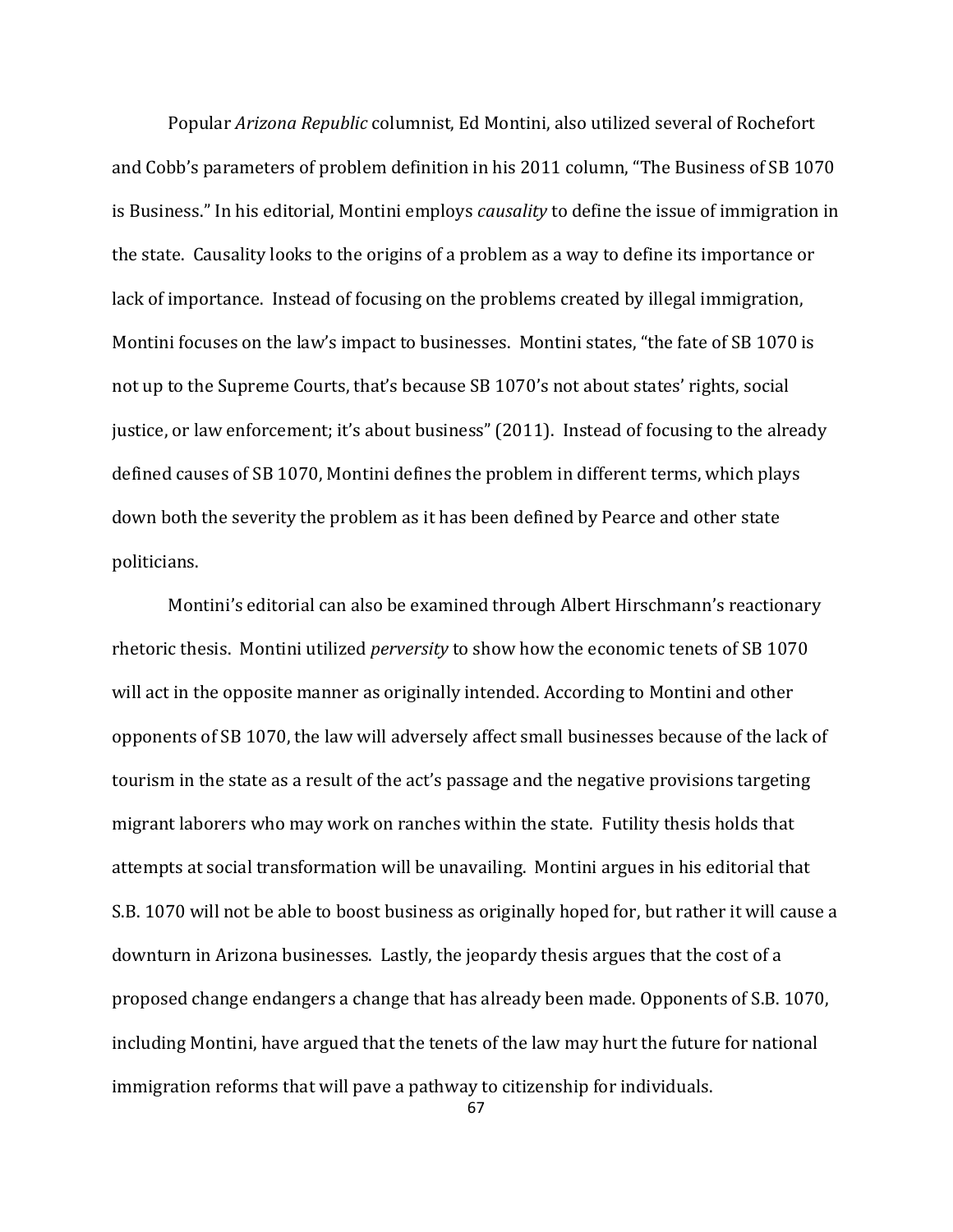These two editorials reflect the major arguments on either side of the debate over SB 1070. These editorials utilize problem definition strategies and dimensions of the reactionary rhetoric thesis to frame and define the issues surrounding the immigration debate in Arizona.

### **Telling the Story of SB 1070**

Aside from articles informing the public about the nuances of the debate within the state, numerous articles reflected the narrative of S.B. 1070, which helped to better explain the nuances of the policy debate. . Storytelling increases our conceptual knowledge about a given situation beyond just facts and figures by embedding how individuals are oriented in society (Stone 2002).

The slaying of fifty-eight year old Robert Krentz placed the debate over immigration policy within the state of Arizona into the national spotlight. In March 2010, Robert Krentz, a rancher from Cochise County, was murdered on his property by suspected drug smugglers who entered the United States illegally (Wagner 2010). Krentz's murder oriented the residents of Arizona toward the potential for stricter policies that would prevent further cases like this from happening. The fact that there were potentially violent criminals crossing the border and putting American citizens in harm's way reflected the severity of the law and the need for stricter enforcement policies. Aside from using severity to define the problem, there were also repeated references to Krentz's character which alluded to the fact that innocent Americans were being put at risk. Krentz was always defined as a "family man" with a "gentle character" when he was characterized in articles (2010). The murder of Robert Krentz was a direct cause of the introduction and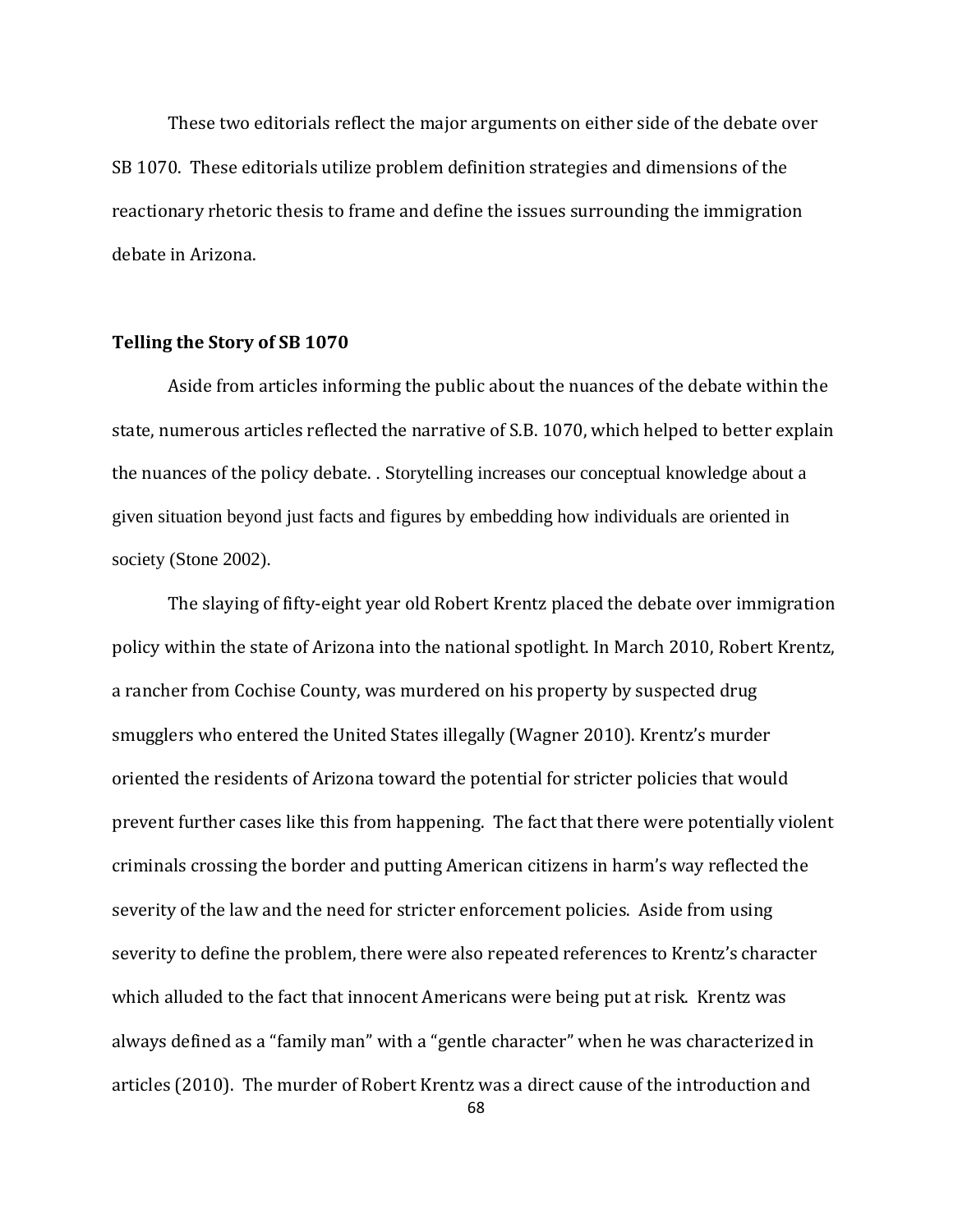subsequent passage of S.B. 1070. The potential for danger and the lack of proper enforcement on the border was exacerbated by Krentz's murder and proved enough to Arizona lawmakers that the lives of residents living in southern Arizona were in danger.

Telling the narrative of AB 1070 shows the effects of the law on actual residents within Arizona. Storytelling allows individuals to see exactly how a certain situation may be affecting individuals rather than just hearing from lawmakers about the potential effects.

### **Concluding Insights**

This frame analysis helped to shed light on the many complexities and nuances of the debate within Arizona. By defining these contours and unraveling the complexities, one is able to see that the debate over S.B. 1070 goes deeper than the national news media often takes it. This research shows that the primary focus of news coverage in Arizona centered on the issue of jurisdiction, not the arguably more controversial aspect of S.B. 1070 that deals with the ability of law enforcement to stop and question those who might be suspected of being an undocumented immigrant. When examining the stories of people living on the border, it is revealed that security is the main concern for individuals within the state because of the flaring violence. This project also uncovered the fact that not all residents of Arizona are in favor this law. This reality is clearly presented in the more liberal *Daily Star,*, and is further supported by a July 2010 *Arizona Republic* poll, which found that 62% of voters supported comprehensive immigration reform, but only 55% supported laws that would resemble S.B. 1070. The research also showed that jurisdiction plays a role in which dimensions receive the most attention within the borders of Arizona.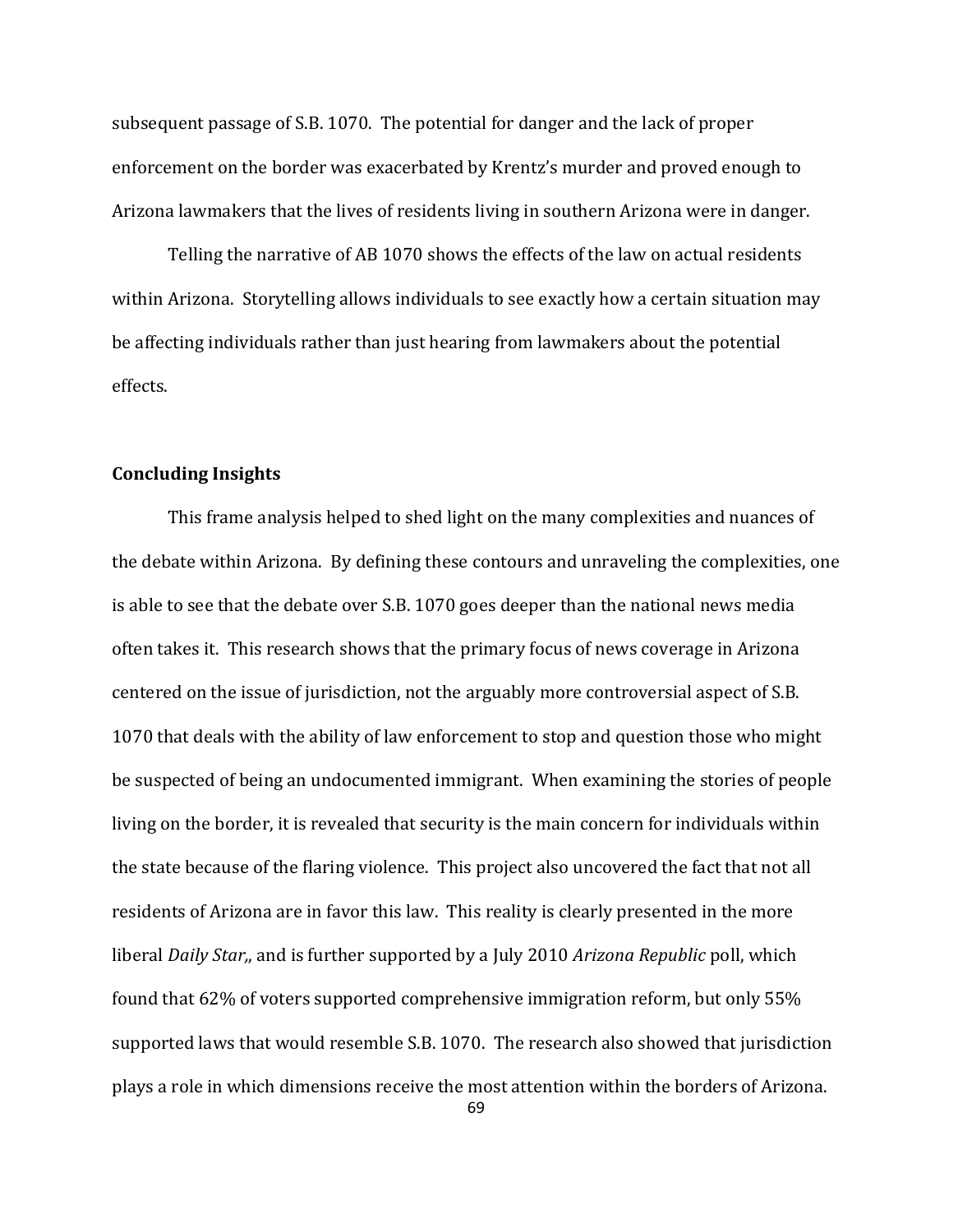Based on the framing analysis, location of the newspapers play a role in which issues were at the forefront or received little to no attention.

This focus on Arizona also shed light on the contours of the national debate over immigration policy. As was the case in 2001, security is still at the forefront of the immigration debate. Many lawmakers and citizens fear that if immigration laws are not strict then it could allow for more terrorist violence in America. As was the case in 2001 when the hijackers entered the country with legally issued visas from the federal government. Finally, this project helps to shed light on the role of language in the policy process as a whole. Language is not just used to exclusively define problems, but it can also be used to keep momentum going for a law once it has been passed and is in the implementation stages. Lawmakers, supporters and opponents of S.B. 1070 continue to focus on the law as a platform for future immigration action. Language plays a role in all parts of the policy process and helps to explain and uncover the depths, contours, and nuances of a debate.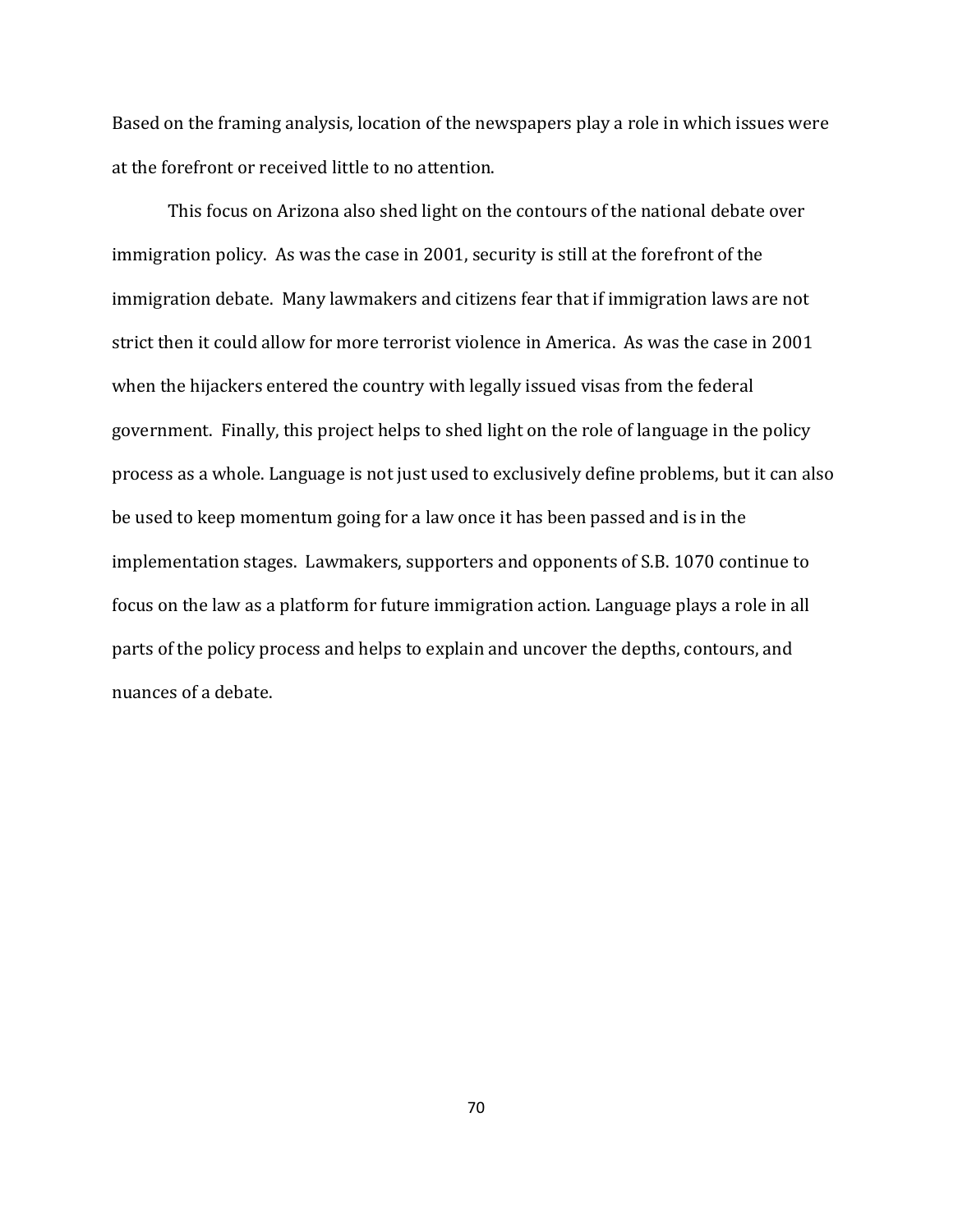# Works Cited

Arizona v. United States. 567. 2013

Fronteras Desk. "Brief History of S.B. 1070." 2012. [http://www.fronterasdesk.org/sb1070/.](http://www.fronterasdesk.org/sb1070/)

Hirschmann, Albert. *Rhetoric of Reaction: Perversity, Futility, Jeopardy*. Boston: Belknap

Press, 1991.

Migration Policy Institute. "New Arizona Law Engulfs Immigration Debate." May 2010. [http://www.migrationinformation.org/USFocus/display.cfm?ID=782.](http://www.migrationinformation.org/USFocus/display.cfm?ID=782)

Montini, Edward J. "The Business of S.B. 1070 is Business." *The Arizona Republic.* April 12, 2011.<http://www.azcentral.com/insiders/EJMontini/2011/4/page/2/>

Pearce, Russell. "The Fight Versus Illegal Immigration Goes On." *The Arizona Republic.*  November 12, 2011.

[http://www.azcentral.com/arizonarepublic/opinions/articles/20111114pearce1112](http://www.azcentral.com/arizonarepublic/opinions/articles/20111114pearce1112-fight-vs-illegal-immigration-will-go.html) [fight-vs-illegal-immigration-will-go.html](http://www.azcentral.com/arizonarepublic/opinions/articles/20111114pearce1112-fight-vs-illegal-immigration-will-go.html)

Rochefort, David, and Roger Cobb, eds. *The Politics of Problem Definition: Shaping the Policy Agenda*. Lawrence, KS: University of Kansas Press, 1994.

Stone, Deborah. *Policy Paradox: The Art of Political Decision Making*. N.p.: W.W. Norton & Co, 2002.

U.S. Department of Homeland Security. "Fact Sheet: Delegation of Immigration Authority

Section 287(g) Immigration and Nationality Act." 2011.

<http://www.ice.gov/news/library/factsheets/287g.htm>

"The Truth About S.B. 1070." *The Arizona Republic.* July 28, 2010.

[http://www.azcentral.com/arizonarepublic/opinions/articles/2010/07/28/20100728we](http://www.azcentral.com/arizonarepublic/opinions/articles/2010/07/28/20100728wed1-28.html)

[d1-28.html](http://www.azcentral.com/arizonarepublic/opinions/articles/2010/07/28/20100728wed1-28.html)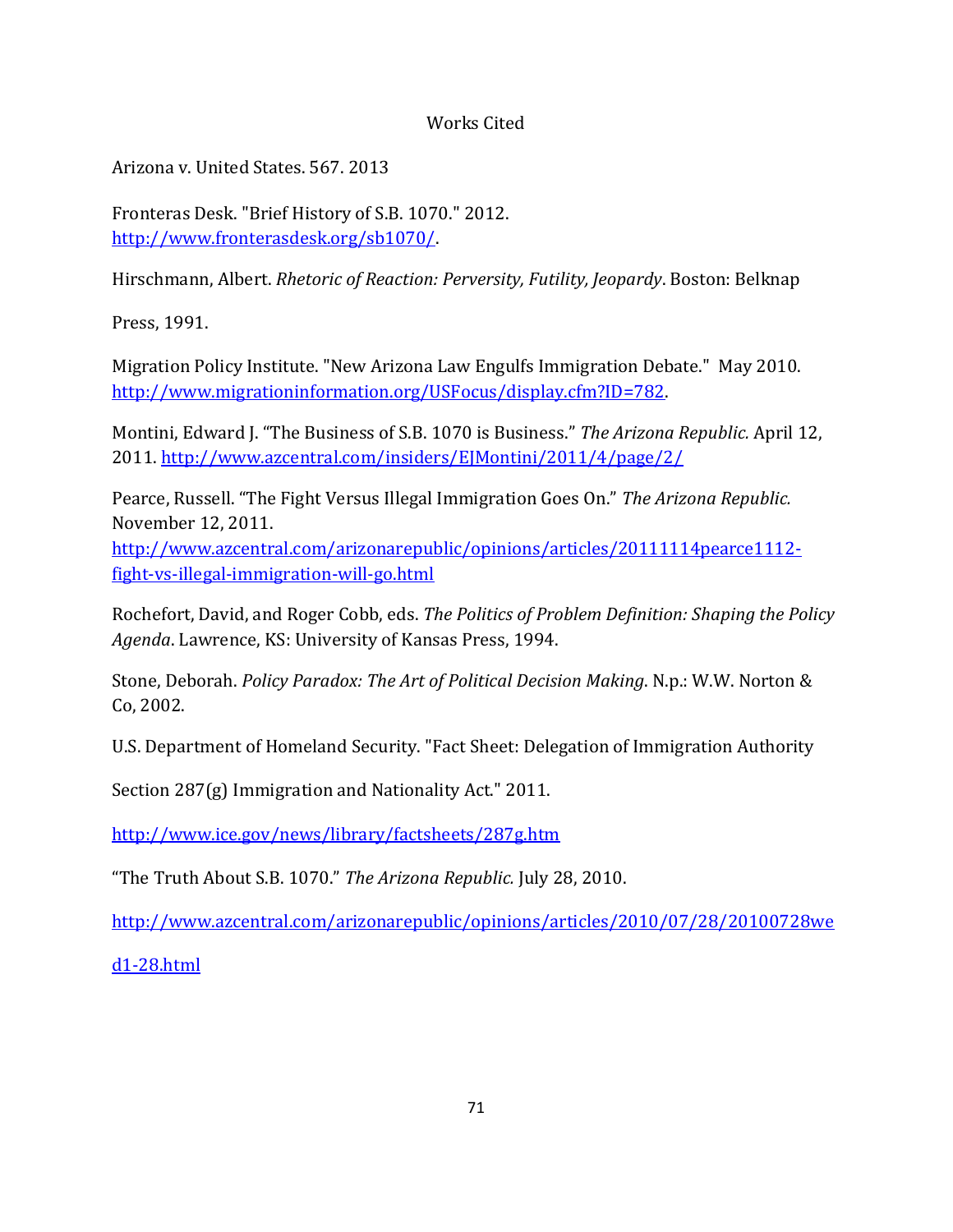### **Chapter 5**

## **CONCLUSION**

Language inundates the world around us. Everyday individuals are saturated with language from all different types of media including social networks and the news media. The words we choose play particular importance within the political realm, as they help to define problems, explain causality, and outline potential policy alternatives. Political language helps to explain why a problem moves from the private realm to the public realm, and shapes solutions that emerge from discussions of policy issues. The dimensions of political language, such as narrative, problem definition and framing, are employed by all types of political actors and stakeholders in potential policy solutions for a given social problem. The current literature on political language explains how language helps to shape perceptions and understanding of complex social issues and influences the policy process at all levels.

Despite the fact that there are many insights into how language influences the policy process, there is still much work to be done in terms of furthering research in the area. First, research is still unclear whether there is a direct causal link between the language used in the political arena and the public's thoughts about the issue at hand. Essentially, it's difficult to prove if what is said about immigration policy by lawmakers, the president, and the news media actually shapes perceptions among the public at large. Everyone interprets things differently based on various and competing life experiences, ideologies, and world views. Also, individuals are saturated with political language from all sides of a particular debate, so it is difficult to say who or what side they may be influenced by. The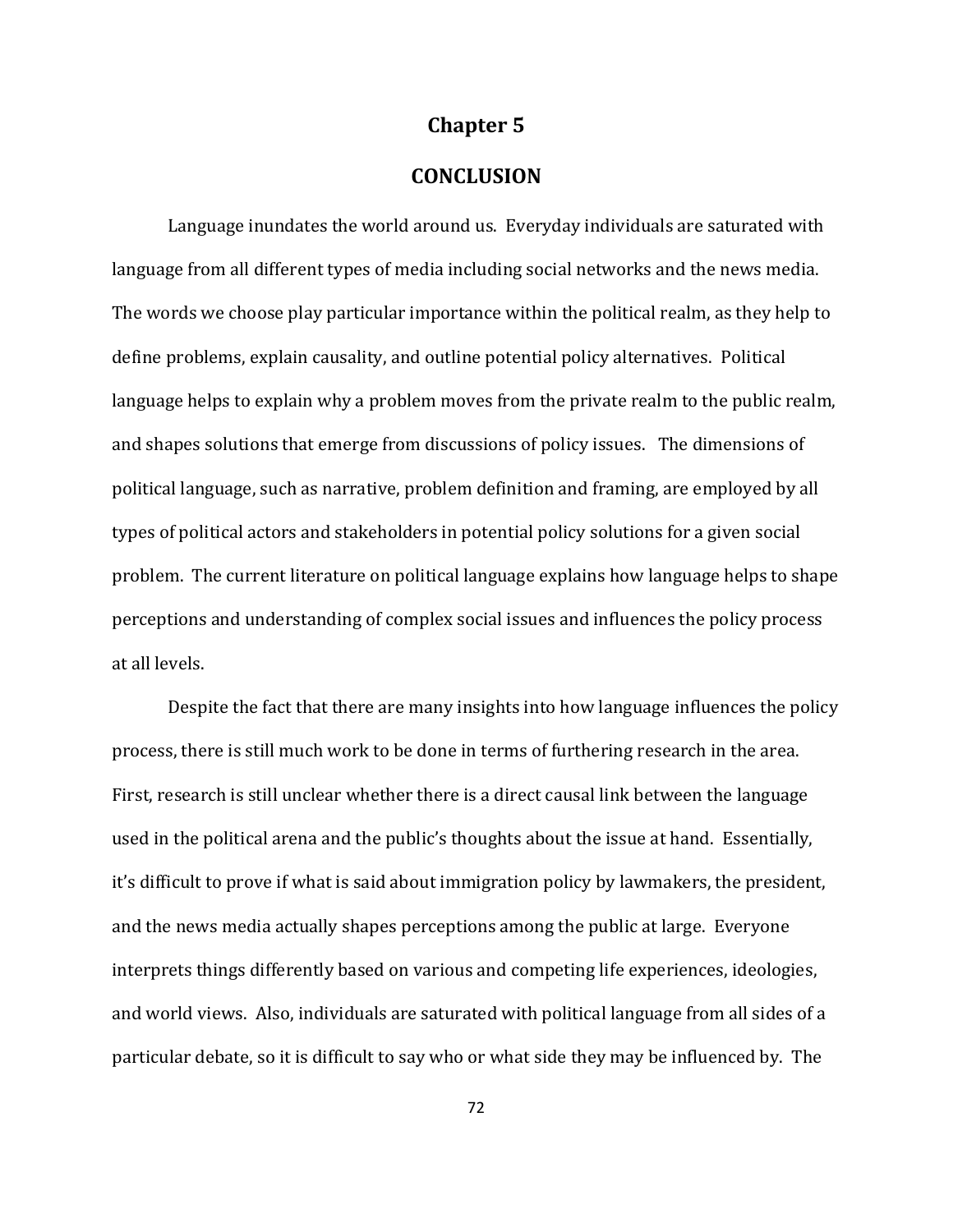study of political language is a conceptual framework, not a theoretical one; therefore it is important for more empirical research to be done regarding how language shapes public opinion around certain issues. Theories are constructed to explain certain phenomena, whereas conceptual frameworks are a symbolic representation of an abstract idea. Because of the limited empirical data on the causal link between language and public opinion and perceptions, it is difficult to pinpoint and isolate certain aspects of political language to determine causality. The study of political language helps to shed light on the abstract uses of rhetoric within the public arena.

Next, it is difficult to isolate the role of political language within the policy process. It has been established that the policy process is cyclical, not linear and that there are a number of factors that determine the outcome of a particular policy debate. Interest groups, administrative needs, and other competing factors play into this process. Finally, political language scholars do not know the degree to which language is employed to strategically shape public opinion. Decades ago, George Orwell argued that language was, in fact, used to manipulate the public to think about issues a certain way and there are still many who follow the Orwellian line of thinking today (Szanto 2007:10). As research continues to be developed in the realm of political language, it is important to continue to explore the arguments Orwell put forth so many years prior. Research in this area could be furthered by interviewing political leaders or political speechwriters to figure out if there is motive behind using certain rhetorical strategies, dimensions of problem definition, narrative, or metaphors.

*Presidential Rhetoric & immigration Policy*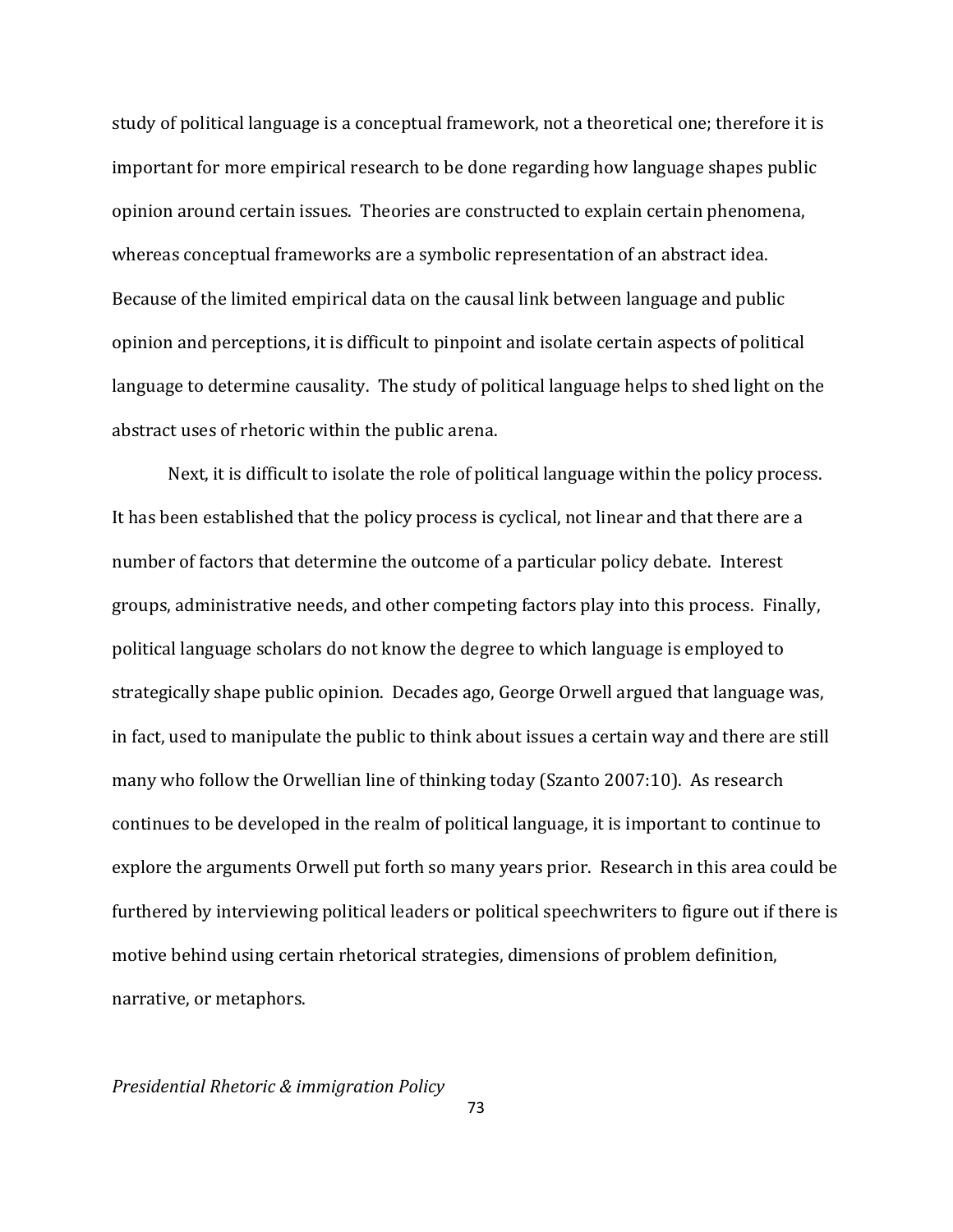The case study on the role of metaphors in presidential communication showcased the different uses of metaphors surrounding immigration policy by President George W. Bush and Barack Obama. The literature published on the uses of metaphors suggests that metaphors are the most pervasive use of language. Essentially, our ordinary conceptual system is fundamentally metaphorical in nature. Metaphorical concepts often have a basis in our cultural and physical experience, and have the potential to be pervasive to an individual based one's worldview. Also, literature on the increasing importance of the rhetorical powers of the president has shown the potential power of the president's voice to orient the public and the legislature to a particular policy outcome.

However, there have been no substantial changes made to national immigration policy during the Bush administration or Barack Obama's first term in office. This may have to do with the fact that the intended audience is not proximal to the metaphors being defined. For instance, the "living in the shadows" metaphor which was used by both presidents sets up a dynamic of "us" and "them." Not many people can relate to the idea of the "other" and it may not sound like someone that they know. Also, there are likely many undocumented individuals who do not view themselves as "living in the shadows." It is difficult to attach proximity to something that individuals are already removed from.

The use of national identity metaphors may not resonate with many people either. The idea of the United States as a "melting pot" does not really garner the same excitement or attachment as other metaphors surrounding national identities or ideas like freedom and liberty. With the seeming increase of anti-immigrant sentiments in many pockets of the country it is difficult for the "melting pot" metaphor to resonate with many individuals because many may not necessarily appreciate the fact that the United States is a meld of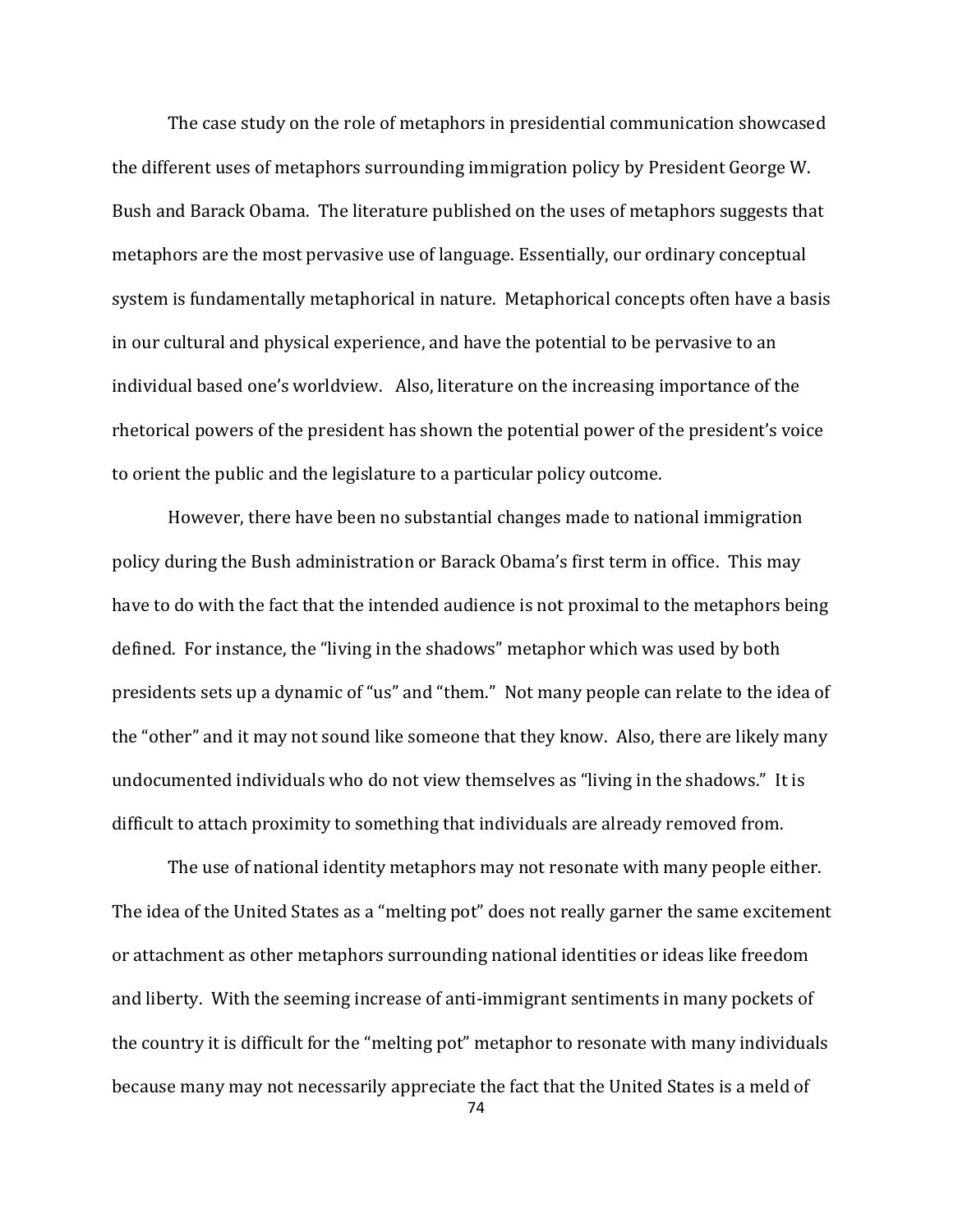different cultural influences and heritages. Another factor that may lead to the apparent failure of the "melting pot" metaphor to resonate with a broad audience is that there are still feelings of discrimination and racism still ring true throughout many aspects of society. Finally, the "boots on the ground" metaphor does not seem to resonate with audiences either. The degree to which the "boots on the ground" metaphor may impact individuals likely depends on geography. For citizens in Border States this metaphor may resonate because of their proximity to the border and there strong sense of fear surrounding cartel violence coming up from Mexico. Citizens in states that are far away from the border likely do not feel the same sense of urgency to militarize the border to prevent illegal immigration. Also, this metaphor may not resonate with the average American citizen because of how war-weary the nation has become. The idea of "boots on the ground" may simply sound expensive, unnecessary, and exhausting.

Despite the literature on the impacts of metaphors and the rhetorical powers of the president, there has been little movement in regards to the advancement of immigration reform during the George W. Bush administration and President Obama's first term in office. The inability of these metaphors to drive action in this area may mean that it has been difficult to rally individuals around these images of immigration reform.

#### *Rhetoric of Immigration in Arizona*

The case study on the rhetoric of immigration reform within the state of Arizona helped to shed light on the complexities and nuances of the debate over SB 1070. Research revealed that the scope of the debate was broader than in the national news media. The focus of the immigration reform debate within Arizona centered heavily on the ideas of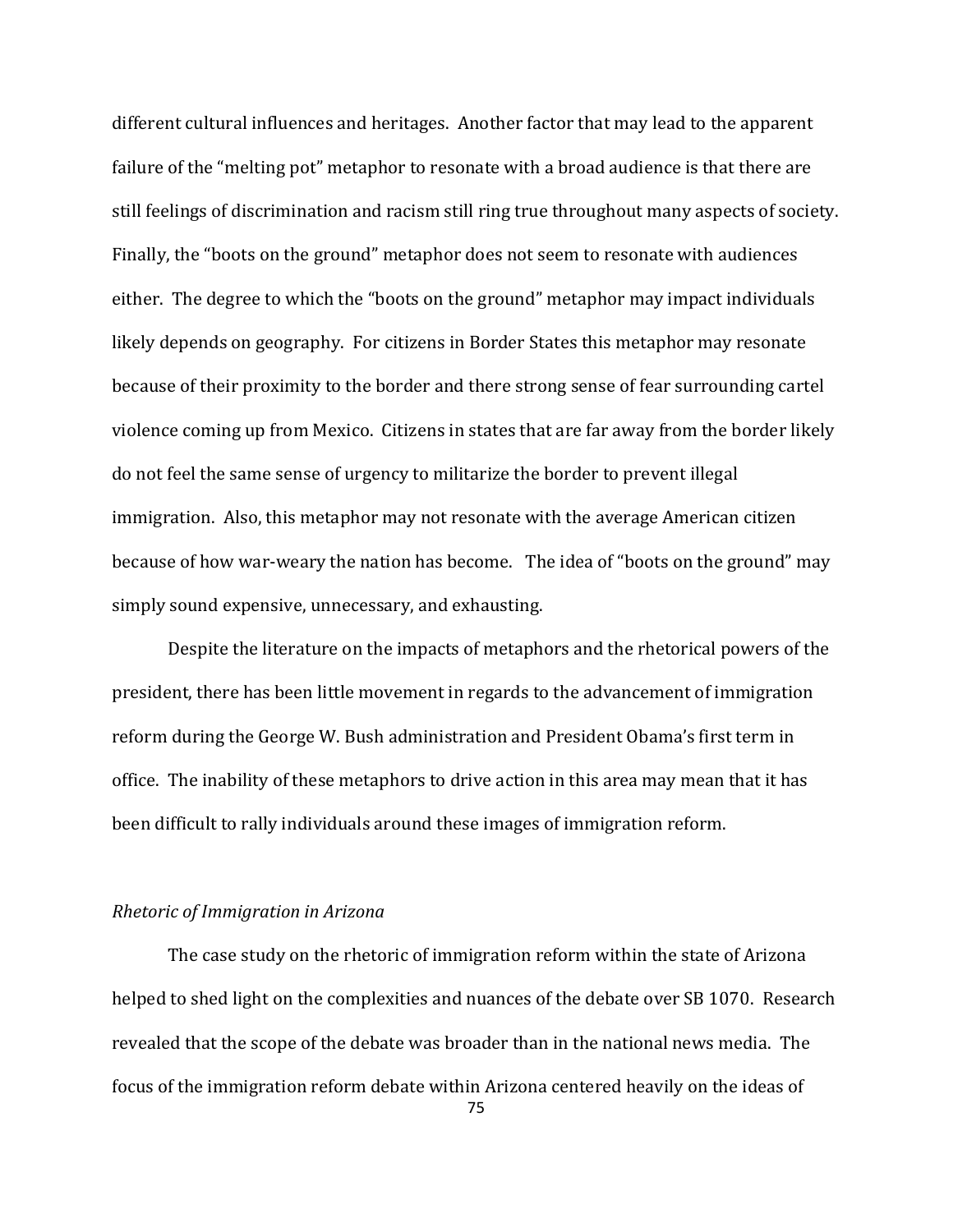federalism and jurisdiction. Who has control over immigration enforcement and what role do the states play in legislating immigration policy were the central questions following SB 1070's passage and implementation. Location of the news outlet within the state also appeared to play a role in focus of coverage of the *Arizona Republic* and the *Arizona Daily Star.* The newspapers also lived up to their inherent political biases and even presented biases within articles that were seemingly meant to just present facts. Though there were conclusions reached through this case study, this research still provided more questions than answers.

One question produced related to the intersection of framing and the tenor of coverage. Studying the framing and tenor of news coverage provided substantial results on their own, but there are still questions about how the two are related. Questions still remain around if the frames outlined through the case study are able to be tied to a particular tone. For instance, is the security frame tied to mostly articles that have a negative tone? It might be beneficial to examine this relationship in order to provide greater depth to the conclusions reached through the initial study. Another research avenue is to run a comparative study of the Arizona news media and national news outlets, such as the *New York Times,* in regards to coverage of SB 1070. One can infer what the national news media focused on during the SB 1070 debate, but a comparative study would provide greater insight into the true difference between coverage at the local and national level. Finally, this research raised questions around what the media coverage is like within states that have passed copy-cat SB 1070 legislation. If case studies were conducted in states such as Alabama, Georgia, and South Carolina, greater generalizability about state coverage surrounding immigration reform could be generated.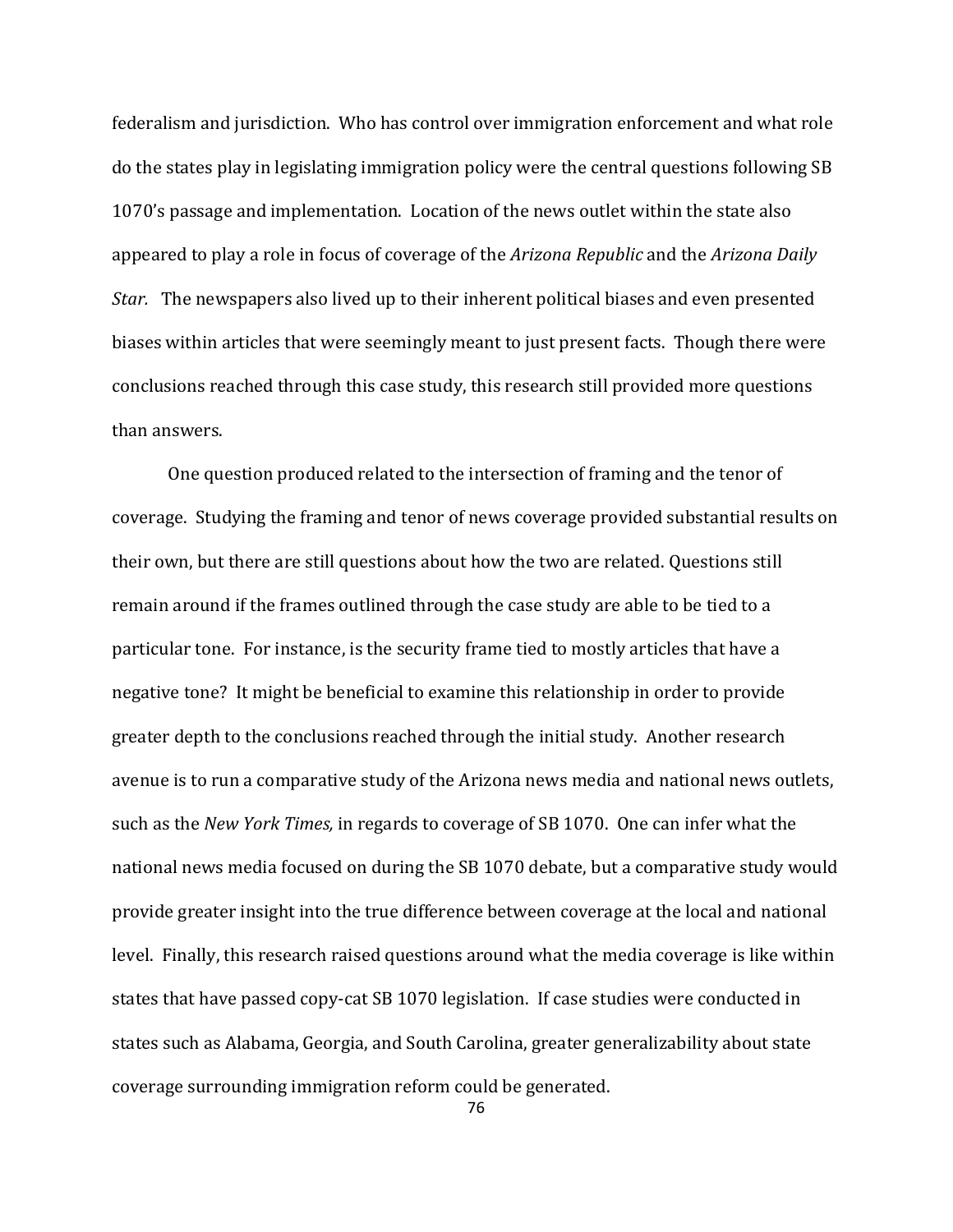#### *Concluding Insights*

Despite the insights generated from the case studies conducted through this research, there are still many questions about the future of immigration reform and what comprehensive immigration reform will look like in the United States. Many decades ago, George Orwell wrote about the potential degradation of the English language. In his essay, "Politics and the English Language" (1946), Orwell argued that the language utilized within political debates has created the audience's inability to connect ideas being put forth to concrete images associated with their worldview. Essentially, the audience may become more confused about policy solutions being put forth rather than seeing a proposal as a potential remedy for a complex social problem. This, Orwell argued, could cause a decline in the potential for effective policy solutions for an issue. Orwell pointed to the overall decline of debate within political arenas and the potential for that to stall the advancement of policy solutions.

The rhetoric of immigration reform has revolved around the same issues and dimensions at many levels of government. Recently, there has been a push for comprehensive immigration reform, but there are competing and contradicting views for what that should look like. For instance, Democrats tend to see comprehensive immigration reform as having a heavy emphasis on pathways to citizenship, whereas the conservative viewpoint focuses more on enforcement. These conflicting and competing viewpoints make it difficult to come to a solution that balances and properly encompasses both of those proposals. George Orwell pointed out this type of language in his book, *1984.*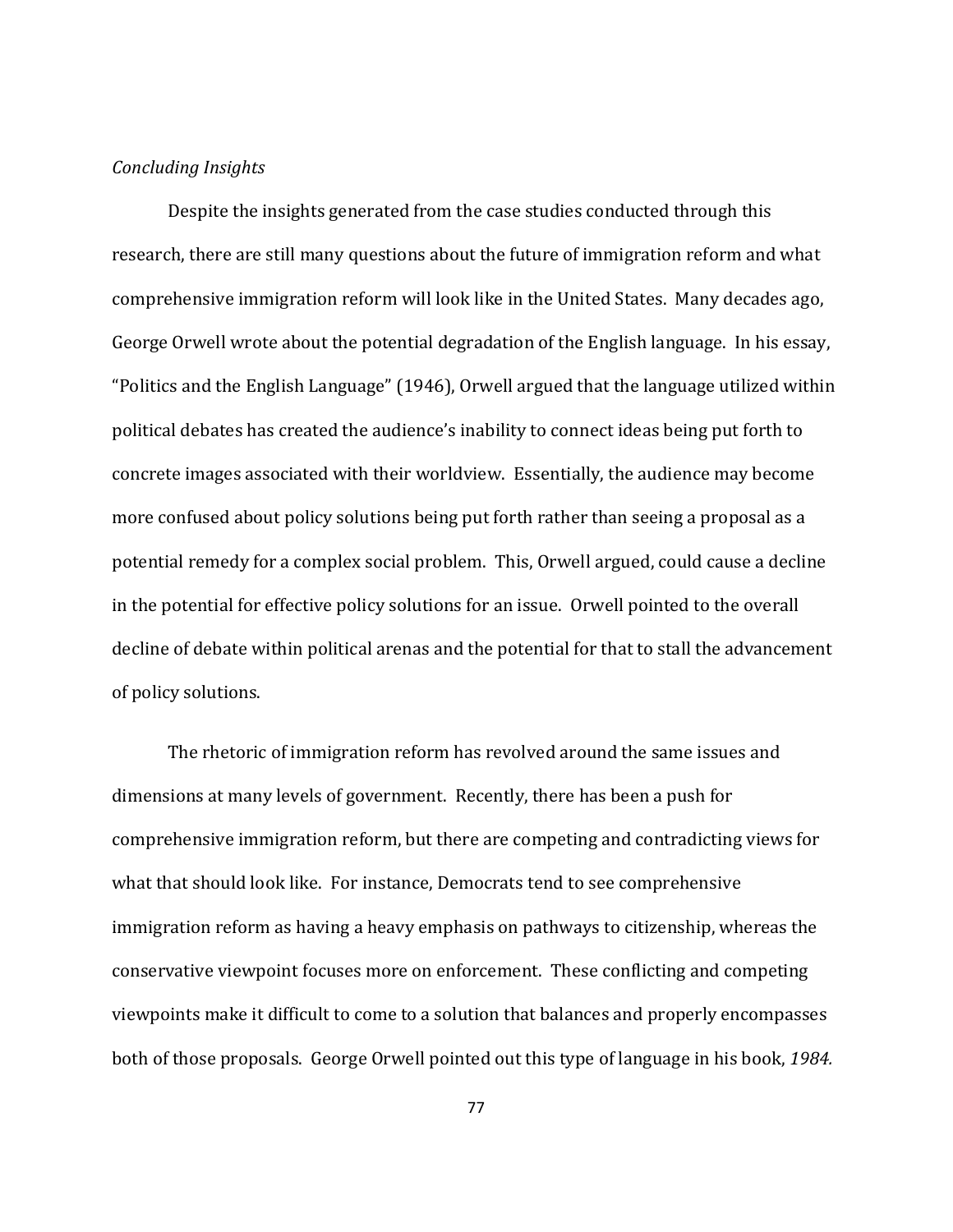Doublethink is the act of simultaneously accepting two mutually contradictory beliefs as correct. The ideas of pathways to citizenship and strengthening enforcement policies at the border are contradictory ideas and are the two major solutions that are pointed to whenever there are discussions about immigration reform at all levels. So far, all that has been proposed in terms of immigration reform have been two opposing extremes, rather than a solution that will meld the two opposing viewpoints into an effective policy solution. The public is being exposed to these two competing ideas only and there has been little to no discussion at the national level around clearing defining what is meant by "comprehensive immigration reform."

In order to overcome this and prevent debates around immigration reform from going in the same direction, perhaps it is important for legislators to begin to look at other innovative ways to reform immigration. Because of the vast differences in opinion over the direction of reform and controversy surrounding pathways to citizenship and seemingly more harsh enforcement policies, it has been difficult to strike a balance between the two proposals in order to create a truly comprehensive immigration reform policy. Orwell's predictions he made many decades are still ringing true and playing out in the modern political arena. In order to reach real solutions about complex issues and social problems, the language that is utilized to drive debates must be more meaningful and provide greater insight to potential solutions.